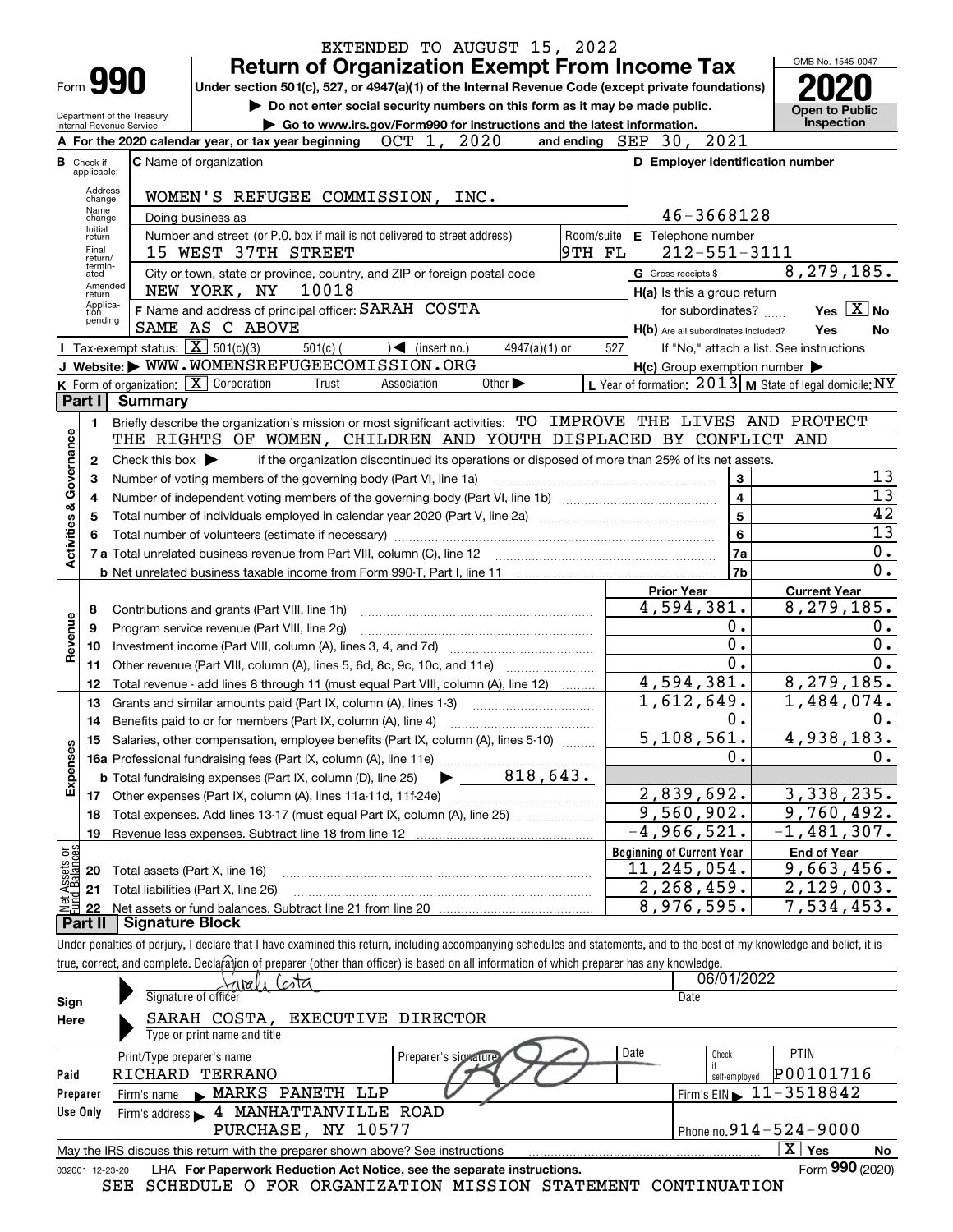|              | 46-3668128<br>WOMEN'S REFUGEE COMMISSION, INC.<br>Page 2<br>Form 990 (2020)                                                                                                                |  |
|--------------|--------------------------------------------------------------------------------------------------------------------------------------------------------------------------------------------|--|
|              | <b>Statement of Program Service Accomplishments</b><br>Part III                                                                                                                            |  |
|              | $\boxed{\text{X}}$                                                                                                                                                                         |  |
| 1            | Briefly describe the organization's mission:                                                                                                                                               |  |
|              | TO IMPROVE THE LIVES AND PROTECT THE RIGHTS OF WOMEN, CHILDREN AND                                                                                                                         |  |
|              | YOUTH DISPLACED BY CONFLICT AND CRISIS.<br>THE WOMEN'S REFUGEE                                                                                                                             |  |
|              | COMMISSION ENVISIONS A WORLD IN WHICH REFUGEES ARE SAFE, HEALTHY AND                                                                                                                       |  |
|              | RELIANT AND SEEKS TO DRIVE CHANGE IN HUMANITARIAN PRACTICE.                                                                                                                                |  |
| $\mathbf{2}$ | Did the organization undertake any significant program services during the year which were not listed on the<br>Yes $X$ No                                                                 |  |
|              | prior Form 990 or 990-EZ?                                                                                                                                                                  |  |
| 3            | If "Yes," describe these new services on Schedule O.<br>Yes $\boxed{X}$ No<br>Did the organization cease conducting, or make significant changes in how it conducts, any program services? |  |
|              | If "Yes," describe these changes on Schedule O.                                                                                                                                            |  |
| 4            | Describe the organization's program service accomplishments for each of its three largest program services, as measured by expenses.                                                       |  |
|              | Section 501(c)(3) and 501(c)(4) organizations are required to report the amount of grants and allocations to others, the total expenses, and                                               |  |
|              | revenue, if any, for each program service reported.                                                                                                                                        |  |
| 4a l         | 11,862. $ $ (Revenue \$<br>1,392,807. including grants of \$<br>(Code:<br>(Expenses \$                                                                                                     |  |
|              | MIGRANT RIGHT AND JUSTICE<br>(MRJ):<br>THE MIGRANTS RIGHTS AND JUSTICE                                                                                                                     |  |
|              | (MRJ) PROGRAM WORKS TO ENSURE FAIR ACCESS TO ASYLUM IN THE U.S. FOR                                                                                                                        |  |
|              | THOSE FLEEING PERSECUTION AND VIOLENCE, PROMOTES THE USE OF                                                                                                                                |  |
|              | ALTERNATIVES TO DETENTION ESPECIALLY OF ASYLUM SEEKING CHILDREN AND                                                                                                                        |  |
|              | FAMILIES, HUMANE CONDITIONS IN DETENTION FACILITIES WHEN THEY ARE USED,                                                                                                                    |  |
|              | AND ACCESS TO LEGAL SERVICES FOR THEIR ASYLUM CLAIMS.<br>THE MRJ PROGRAM                                                                                                                   |  |
|              | SUCCESSFULLY ADVOCATED AGAINST THE FAMILY SEPARATION POLICY, FOR BETTER                                                                                                                    |  |
|              | PROTECTIONS FOR UNACCOMPANIED MINORS ARRIVING IN THE U.S.,<br>AND FOR<br>RELEASE OF FAMILIES WHEN FEASIBLE. WRC, WORKING WITH PARTNERS, ASSISTED                                           |  |
|              | IN THE REUNIFICATION OF THOUSANDS OF CHILDREN WHO HAD BEEN SEPARATED                                                                                                                       |  |
|              | FROM THEIR FAMILIES AND HAS DRAFTED A MORE HUMANE ASYLUM POLICY FOR THE                                                                                                                    |  |
|              | INCOMING ADMINISTRATION.                                                                                                                                                                   |  |
| 4b           | 1,893,699. including grants of \$<br>$322, 356.$ ) (Revenue \$<br>(Code:<br>(Expenses \$                                                                                                   |  |
|              | THE INTER-AGENCY WORKING GROUP ON REPRODUCTIVE HEALTH IN CRISES<br>(IAWG)                                                                                                                  |  |
|              | IS A GLOBAL COALITION OF ORGANIZATIONS AND INDIVIDUALS COMMITTED TO                                                                                                                        |  |
|              | ADVANCING SEXUAL AND PRODUCTIVE HEALTH AND RIGHTS IN HUMANITARIAN                                                                                                                          |  |
|              | IAWG'S MISSION IS TO EXPAND AND STRENGTHEN ACCESS TO QUALITY<br>SETTINGS.                                                                                                                  |  |
|              | SEXUAL AND REPRODUCTIVE HEALTH SERVICES FOR PEOPLE AFFECTED BY CONFLICT                                                                                                                    |  |
|              | AND NATURAL DISASTER.<br>ITS MEMBERS FORM A HIGHLY COLLABORATIVE AND                                                                                                                       |  |
|              | DIVERSE NETWORK OF MORE THAN 2,500 EXPERTS FROM OVER 120 COUNTRIES AND                                                                                                                     |  |
|              | TERRITORIES. THE IAWG SECRETARIAT IS BASED AT THE WOMEN'S REFUGEE                                                                                                                          |  |
|              | COMMISSION, WHICH SERVES AS ITS ORGANIZATIONAL HOST.                                                                                                                                       |  |
|              |                                                                                                                                                                                            |  |
|              |                                                                                                                                                                                            |  |
|              | $1,163,477$ and $\,$ including grants of $\,\mathrm{s}$ and $\,$ $108,647$ and $\,$ (Revenue \$<br>(Expenses \$<br>4c (Code:                                                               |  |
|              | ECONOMIC EMPOWERMENT & SELF RELIANCE: MOST REFUGEES DEEPLY WANT TO                                                                                                                         |  |
|              | PROVIDE FOR THEMSELVES AND THEIR FAMILIES TO WORK, TO USE THEIR SKILLS,                                                                                                                    |  |
|              | AND TO MAKE THEIR OWN DECISIONS ABOUT THEIR FINANCES, THEIR LIVES, AND                                                                                                                     |  |
|              | THEIR FUTURES. THE WOMEN'S REFUGEE COMMISSION WORKS TO ENSURE THAT                                                                                                                         |  |
|              | HUMANITARIAN PROGRAMS PROVIDE REFUGEE WOMEN AND YOUTH ACCESS TO CASH                                                                                                                       |  |

HUMANITARIAN PROGRAMS PROVIDE REFUGEE WOMEN AND YOUTH ACCESS TO CASH ASSISTANCE OPPORTUNITIES AND TO HELP THEM SAFELY EARN A LIVING. THIS, IN TURN, INCREASES REFUGEES' SELF-RELIANCE AND RESILIENCE. OUR ECONOMIC EMPOWERMENT AND SELF-RELIANCE WORK INVOLVES DEVELOPING GUIDANCE ON CASH ASSISTANCE AND LIVELIHOODS OPPORTUNITIES FOR REFUGEE WOMEN, AS WELL AS BUILDING REFUGEES' SELF-RELIANCE AND RESILIENCE.

| 4d Other program services (Describe on Schedule O.)                                                 |          |                             |  |  |  |
|-----------------------------------------------------------------------------------------------------|----------|-----------------------------|--|--|--|
| $4$ , $313$ , $395$ $\cdot$ $\,$ including grants of $\scriptstyle\rm\textnormal{s}$<br>Expenses \$ |          | 209.1<br>041.<br>Revenue \$ |  |  |  |
| <b>4e</b> Total program service expenses $\blacktriangleright$                                      | 763,378. |                             |  |  |  |

Form (2020) **990**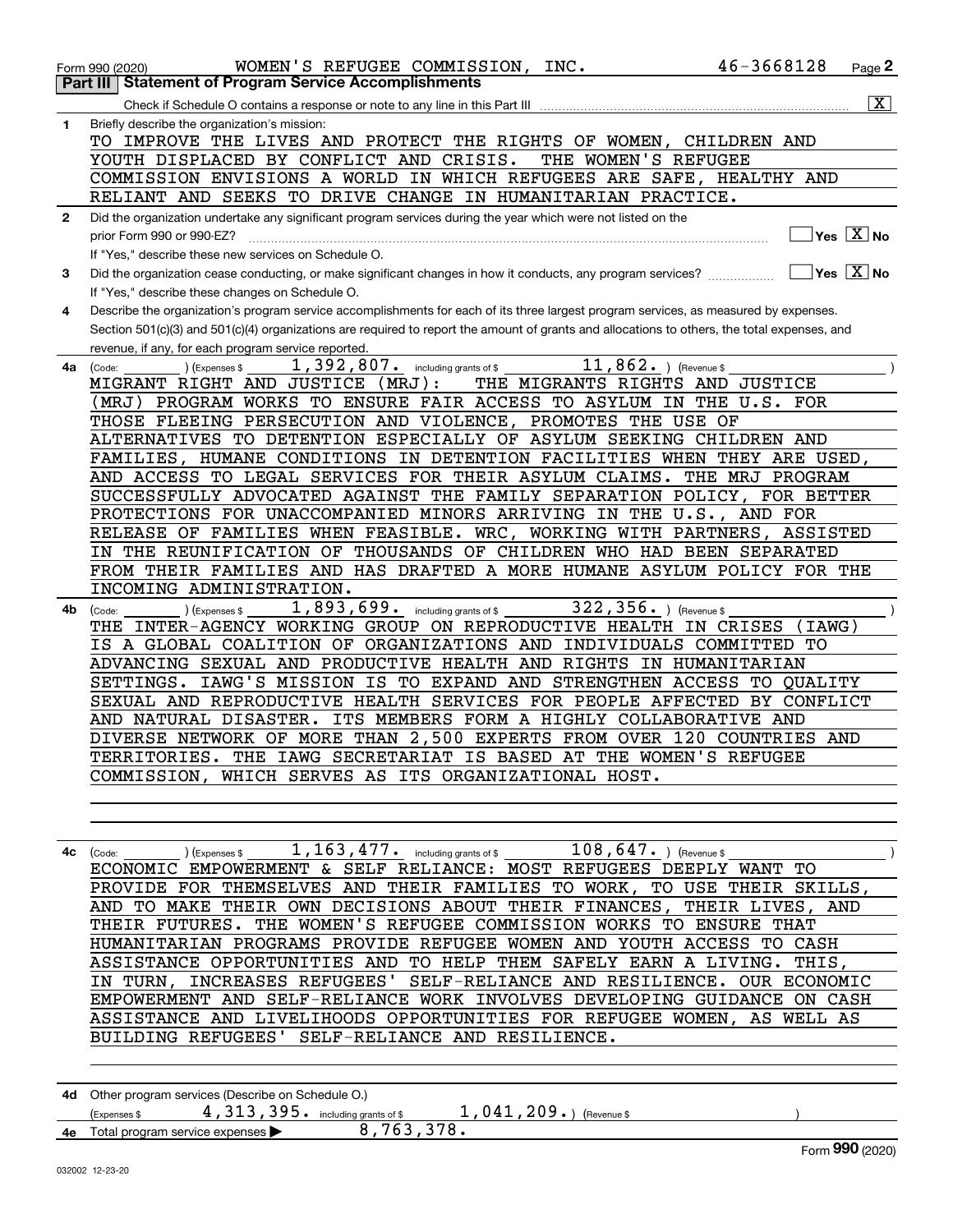|  | Form 990 (2020) |
|--|-----------------|

Form 990 (2020) WOMEN'S REFUGEE COMMISSION, INC. 46-3668128 <sub>Page</sub> 3<br>**Part IV | Checklist of Required Schedules** 

|     |                                                                                                                                       |                   | Yes | No |
|-----|---------------------------------------------------------------------------------------------------------------------------------------|-------------------|-----|----|
| 1.  | Is the organization described in section $501(c)(3)$ or $4947(a)(1)$ (other than a private foundation)?                               |                   |     |    |
|     |                                                                                                                                       | 1.                | X   |    |
| 2   |                                                                                                                                       | $\overline{2}$    | X   |    |
| 3   | Did the organization engage in direct or indirect political campaign activities on behalf of or in opposition to candidates for       |                   |     |    |
|     |                                                                                                                                       | 3                 |     | х  |
| 4   | Section 501(c)(3) organizations. Did the organization engage in lobbying activities, or have a section 501(h) election in effect      |                   |     |    |
|     |                                                                                                                                       | 4                 | X   |    |
| 5   | Is the organization a section 501(c)(4), 501(c)(5), or 501(c)(6) organization that receives membership dues, assessments, or          |                   |     |    |
|     |                                                                                                                                       | 5                 |     | х  |
| 6   | Did the organization maintain any donor advised funds or any similar funds or accounts for which donors have the right to             |                   |     |    |
|     | provide advice on the distribution or investment of amounts in such funds or accounts? If "Yes," complete Schedule D, Part I          | 6                 |     | х  |
| 7   | Did the organization receive or hold a conservation easement, including easements to preserve open space,                             |                   |     |    |
|     |                                                                                                                                       | $\overline{7}$    |     | х  |
| 8   | Did the organization maintain collections of works of art, historical treasures, or other similar assets? If "Yes," complete          |                   |     |    |
|     |                                                                                                                                       | 8                 |     | х  |
| 9   | Did the organization report an amount in Part X, line 21, for escrow or custodial account liability, serve as a custodian for         |                   |     |    |
|     | amounts not listed in Part X; or provide credit counseling, debt management, credit repair, or debt negotiation services?             |                   |     |    |
|     |                                                                                                                                       | 9                 |     | х  |
| 10  | Did the organization, directly or through a related organization, hold assets in donor-restricted endowments                          |                   |     |    |
|     |                                                                                                                                       | 10                |     | x  |
| 11  | If the organization's answer to any of the following questions is "Yes," then complete Schedule D, Parts VI, VIII, VIII, IX, or X     |                   |     |    |
|     | as applicable.                                                                                                                        |                   |     |    |
|     | a Did the organization report an amount for land, buildings, and equipment in Part X, line 10? If "Yes," complete Schedule D,         |                   |     |    |
|     |                                                                                                                                       | 11a               | X   |    |
|     | <b>b</b> Did the organization report an amount for investments - other securities in Part X, line 12, that is 5% or more of its total |                   |     |    |
|     |                                                                                                                                       | 11 <sub>b</sub>   |     | х  |
|     | c Did the organization report an amount for investments - program related in Part X, line 13, that is 5% or more of its total         |                   |     | х  |
|     |                                                                                                                                       | 11c               |     |    |
|     | d Did the organization report an amount for other assets in Part X, line 15, that is 5% or more of its total assets reported in       |                   |     | x  |
|     | e Did the organization report an amount for other liabilities in Part X, line 25? If "Yes," complete Schedule D, Part X               | <b>11d</b><br>11e | X   |    |
|     | Did the organization's separate or consolidated financial statements for the tax year include a footnote that addresses               |                   |     |    |
|     | the organization's liability for uncertain tax positions under FIN 48 (ASC 740)? If "Yes," complete Schedule D, Part X                | 11f               | X   |    |
|     | 12a Did the organization obtain separate, independent audited financial statements for the tax year? If "Yes," complete               |                   |     |    |
|     |                                                                                                                                       | 12a               | X   |    |
|     | <b>b</b> Was the organization included in consolidated, independent audited financial statements for the tax year?                    |                   |     |    |
|     | If "Yes," and if the organization answered "No" to line 12a, then completing Schedule D, Parts XI and XII is optional                 | 12b               |     | ᅀ  |
| 13  |                                                                                                                                       | 13                |     | X  |
| 14a | Did the organization maintain an office, employees, or agents outside of the United States?                                           | 14a               |     | Х  |
|     | <b>b</b> Did the organization have aggregate revenues or expenses of more than \$10,000 from grantmaking, fundraising, business,      |                   |     |    |
|     | investment, and program service activities outside the United States, or aggregate foreign investments valued at \$100,000            |                   |     |    |
|     |                                                                                                                                       | 14 <sub>b</sub>   | х   |    |
| 15  | Did the organization report on Part IX, column (A), line 3, more than \$5,000 of grants or other assistance to or for any             |                   |     |    |
|     |                                                                                                                                       | 15                | х   |    |
| 16  | Did the organization report on Part IX, column (A), line 3, more than \$5,000 of aggregate grants or other assistance to              |                   |     |    |
|     |                                                                                                                                       | 16                |     | x  |
| 17  | Did the organization report a total of more than \$15,000 of expenses for professional fundraising services on Part IX,               |                   |     |    |
|     |                                                                                                                                       | 17                |     | x  |
| 18  | Did the organization report more than \$15,000 total of fundraising event gross income and contributions on Part VIII, lines          |                   |     |    |
|     |                                                                                                                                       | 18                |     | x  |
| 19  | Did the organization report more than \$15,000 of gross income from gaming activities on Part VIII, line 9a? If "Yes."                |                   |     |    |
|     |                                                                                                                                       | 19                |     | X  |
|     |                                                                                                                                       | 20a               |     | X  |
|     | b If "Yes" to line 20a, did the organization attach a copy of its audited financial statements to this return?                        | 20 <sub>b</sub>   |     |    |
| 21  | Did the organization report more than \$5,000 of grants or other assistance to any domestic organization or                           |                   |     |    |
|     |                                                                                                                                       | 21                | х   |    |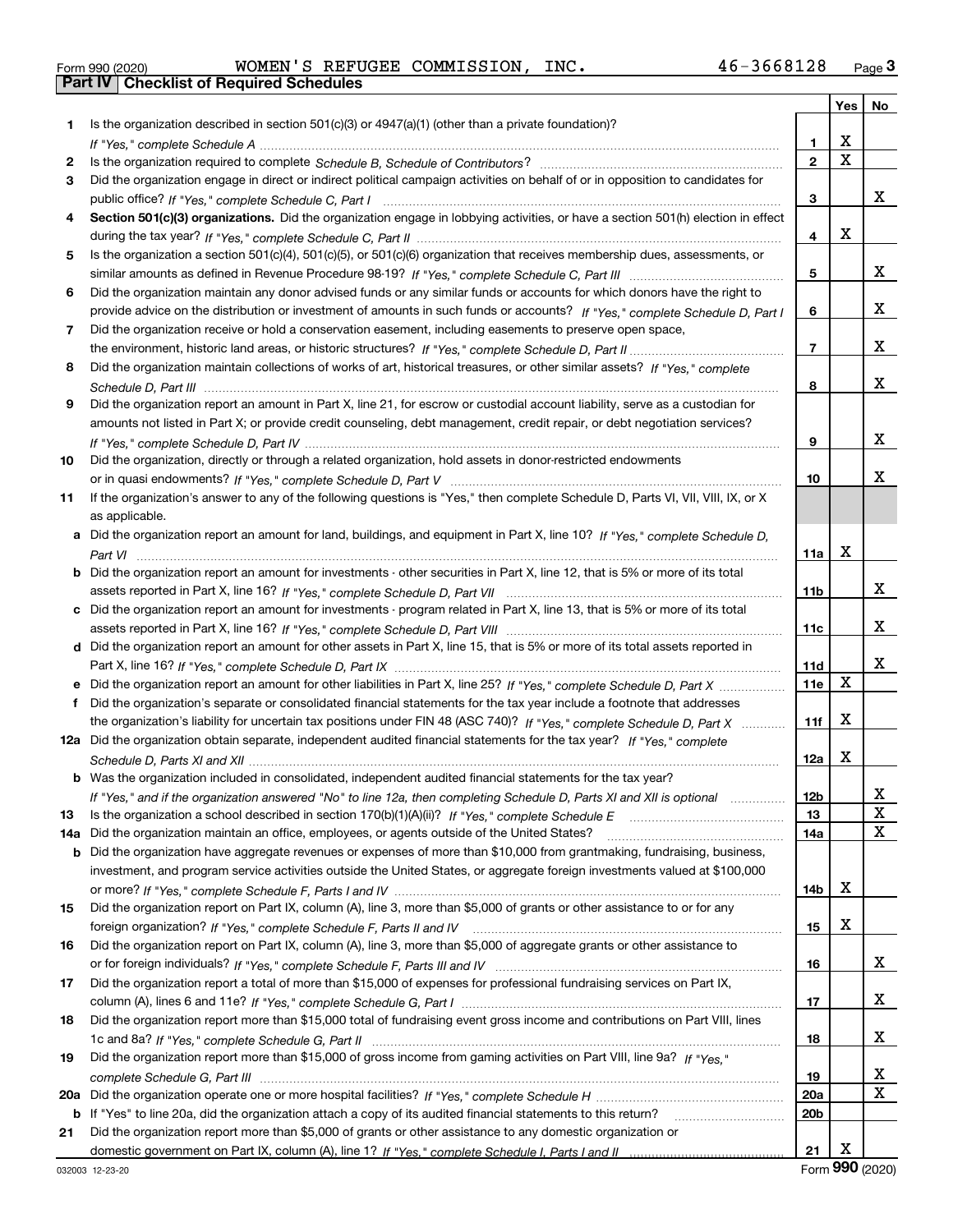|  | Form 990 (2020) |
|--|-----------------|
|  |                 |

*(continued)* Form 990 (2020) WOMEN'S REFUGEE COMMISSION, INC. 46-3668128 <sub>Page</sub> 4<br>**Part IV | Checklist of Required Schedules** <sub>(continued)</sub>

|               |                                                                                                                                                                                                                                                      |     | Yes | No |
|---------------|------------------------------------------------------------------------------------------------------------------------------------------------------------------------------------------------------------------------------------------------------|-----|-----|----|
| 22            | Did the organization report more than \$5,000 of grants or other assistance to or for domestic individuals on                                                                                                                                        |     |     |    |
|               |                                                                                                                                                                                                                                                      | 22  |     | x  |
| 23            | Did the organization answer "Yes" to Part VII, Section A, line 3, 4, or 5 about compensation of the organization's current                                                                                                                           |     |     |    |
|               | and former officers, directors, trustees, key employees, and highest compensated employees? If "Yes," complete                                                                                                                                       |     |     |    |
|               |                                                                                                                                                                                                                                                      | 23  | X   |    |
|               | 24a Did the organization have a tax-exempt bond issue with an outstanding principal amount of more than \$100,000 as of the                                                                                                                          |     |     |    |
|               | last day of the year, that was issued after December 31, 2002? If "Yes," answer lines 24b through 24d and complete                                                                                                                                   |     |     |    |
|               |                                                                                                                                                                                                                                                      | 24a |     | x  |
|               |                                                                                                                                                                                                                                                      | 24b |     |    |
|               | c Did the organization maintain an escrow account other than a refunding escrow at any time during the year to defease                                                                                                                               |     |     |    |
|               |                                                                                                                                                                                                                                                      | 24c |     |    |
|               |                                                                                                                                                                                                                                                      | 24d |     |    |
|               | 25a Section 501(c)(3), 501(c)(4), and 501(c)(29) organizations. Did the organization engage in an excess benefit                                                                                                                                     | 25a |     | x  |
|               |                                                                                                                                                                                                                                                      |     |     |    |
|               | b Is the organization aware that it engaged in an excess benefit transaction with a disqualified person in a prior year, and                                                                                                                         |     |     |    |
|               | that the transaction has not been reported on any of the organization's prior Forms 990 or 990-EZ? If "Yes," complete                                                                                                                                | 25b |     | x  |
| 26            | Schedule L, Part I<br>Did the organization report any amount on Part X, line 5 or 22, for receivables from or payables to any current                                                                                                                |     |     |    |
|               | or former officer, director, trustee, key employee, creator or founder, substantial contributor, or 35%                                                                                                                                              |     |     |    |
|               | controlled entity or family member of any of these persons? If "Yes," complete Schedule L, Part II                                                                                                                                                   | 26  |     | x  |
| 27            | Did the organization provide a grant or other assistance to any current or former officer, director, trustee, key employee,                                                                                                                          |     |     |    |
|               | creator or founder, substantial contributor or employee thereof, a grant selection committee member, or to a 35% controlled                                                                                                                          |     |     |    |
|               | entity (including an employee thereof) or family member of any of these persons? If "Yes," complete Schedule L, Part III                                                                                                                             | 27  |     | x  |
| 28            | Was the organization a party to a business transaction with one of the following parties (see Schedule L, Part IV                                                                                                                                    |     |     |    |
|               | instructions, for applicable filing thresholds, conditions, and exceptions):                                                                                                                                                                         |     |     |    |
|               | a A current or former officer, director, trustee, key employee, creator or founder, or substantial contributor? If                                                                                                                                   |     |     |    |
|               |                                                                                                                                                                                                                                                      | 28a |     | х  |
|               |                                                                                                                                                                                                                                                      | 28b |     | х  |
|               | c A 35% controlled entity of one or more individuals and/or organizations described in lines 28a or 28b? If                                                                                                                                          |     |     |    |
|               |                                                                                                                                                                                                                                                      | 28c |     | x  |
| 29            |                                                                                                                                                                                                                                                      | 29  |     | X  |
| 30            | Did the organization receive contributions of art, historical treasures, or other similar assets, or qualified conservation                                                                                                                          |     |     |    |
|               |                                                                                                                                                                                                                                                      | 30  |     | х  |
| 31            | Did the organization liquidate, terminate, or dissolve and cease operations? If "Yes," complete Schedule N, Part I                                                                                                                                   | 31  |     | X  |
| 32            | Did the organization sell, exchange, dispose of, or transfer more than 25% of its net assets? If "Yes," complete                                                                                                                                     |     |     |    |
|               |                                                                                                                                                                                                                                                      | 32  |     | х  |
| 33            | Did the organization own 100% of an entity disregarded as separate from the organization under Regulations                                                                                                                                           |     |     |    |
|               |                                                                                                                                                                                                                                                      | 33  |     | х  |
| 34            | Was the organization related to any tax-exempt or taxable entity? If "Yes," complete Schedule R, Part II, III, or IV, and                                                                                                                            |     |     |    |
|               |                                                                                                                                                                                                                                                      | 34  |     | х  |
|               | 35a Did the organization have a controlled entity within the meaning of section 512(b)(13)?                                                                                                                                                          | 35a |     | х  |
|               | b If "Yes" to line 35a, did the organization receive any payment from or engage in any transaction with a controlled entity                                                                                                                          |     |     |    |
|               |                                                                                                                                                                                                                                                      | 35b |     |    |
| 36            | Section 501(c)(3) organizations. Did the organization make any transfers to an exempt non-charitable related organization?                                                                                                                           |     |     |    |
|               |                                                                                                                                                                                                                                                      | 36  |     | х  |
| 37            | Did the organization conduct more than 5% of its activities through an entity that is not a related organization                                                                                                                                     |     |     |    |
|               |                                                                                                                                                                                                                                                      | 37  |     | х  |
| 38            | Did the organization complete Schedule O and provide explanations in Schedule O for Part VI, lines 11b and 19?                                                                                                                                       |     |     |    |
| <b>Part V</b> | Note: All Form 990 filers are required to complete Schedule O<br><u>on i vini aav mers are required to complete Schedule O manual manual manual manual manual mers are required to<br/>Statements Regarding Other IRS Filings and Tax Compliance</u> | 38  | х   |    |
|               | Check if Schedule O contains a response or note to any line in this Part V                                                                                                                                                                           |     |     |    |
|               |                                                                                                                                                                                                                                                      |     | Yes | No |
|               | 45<br>1a Enter the number reported in Box 3 of Form 1096. Enter -0- if not applicable<br>1a                                                                                                                                                          |     |     |    |
| b             | 0<br>Enter the number of Forms W-2G included in line 1a. Enter -0- if not applicable<br>1 <sub>b</sub>                                                                                                                                               |     |     |    |
|               | Did the organization comply with backup withholding rules for reportable payments to vendors and reportable gaming                                                                                                                                   |     |     |    |
|               |                                                                                                                                                                                                                                                      | 1c  | х   |    |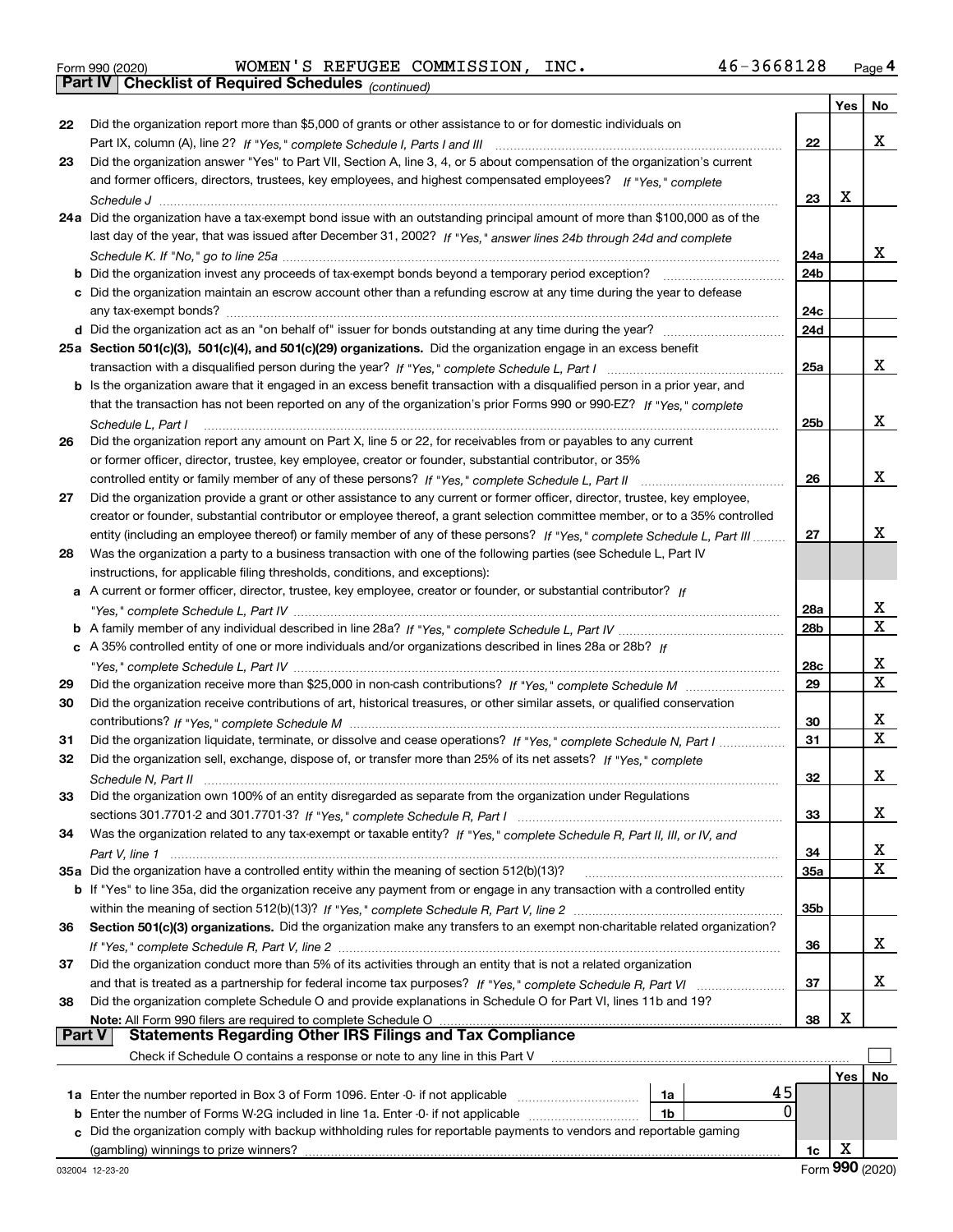| Form 990 (2020) |  | WOMEN'S REFUGEE COMMISSION, INC.                                                               | 46-3668128 | Page $5$ |
|-----------------|--|------------------------------------------------------------------------------------------------|------------|----------|
|                 |  | <b>Part V</b> Statements Regarding Other IRS Filings and Tax Compliance <sub>(continued)</sub> |            |          |

| rai l V | Statements Regarding Other IRS Fillings and Tax Compilance $_{(continued)}$                                                                                                                                  |                |     |    |  |
|---------|--------------------------------------------------------------------------------------------------------------------------------------------------------------------------------------------------------------|----------------|-----|----|--|
|         |                                                                                                                                                                                                              |                | Yes | No |  |
|         | <b>2a</b> Enter the number of employees reported on Form W-3, Transmittal of Wage and Tax Statements,<br>42                                                                                                  |                |     |    |  |
|         | filed for the calendar year ending with or within the year covered by this return <i></i><br>2a                                                                                                              |                |     |    |  |
|         |                                                                                                                                                                                                              | 2 <sub>b</sub> | X   |    |  |
|         |                                                                                                                                                                                                              |                |     |    |  |
|         | 3a Did the organization have unrelated business gross income of \$1,000 or more during the year?                                                                                                             | 3a             |     | х  |  |
|         |                                                                                                                                                                                                              | 3b             |     |    |  |
|         | 4a At any time during the calendar year, did the organization have an interest in, or a signature or other authority over, a                                                                                 |                |     |    |  |
|         |                                                                                                                                                                                                              | 4a             |     | х  |  |
|         | <b>b</b> If "Yes," enter the name of the foreign country                                                                                                                                                     |                |     |    |  |
|         | See instructions for filing requirements for FinCEN Form 114, Report of Foreign Bank and Financial Accounts (FBAR).                                                                                          |                |     | х  |  |
|         |                                                                                                                                                                                                              | 5а             |     | X  |  |
|         |                                                                                                                                                                                                              | 5b             |     |    |  |
|         |                                                                                                                                                                                                              | 5c             |     |    |  |
|         | 6a Does the organization have annual gross receipts that are normally greater than \$100,000, and did the organization solicit                                                                               |                |     | х  |  |
|         | any contributions that were not tax deductible as charitable contributions?<br><b>b</b> If "Yes," did the organization include with every solicitation an express statement that such contributions or gifts | 6a             |     |    |  |
|         | were not tax deductible?                                                                                                                                                                                     | 6b             |     |    |  |
|         | Organizations that may receive deductible contributions under section 170(c).                                                                                                                                |                |     |    |  |
| 7       | a Did the organization receive a payment in excess of \$75 made partly as a contribution and partly for goods and services provided to the payor?                                                            | 7a             |     | х  |  |
|         | <b>b</b> If "Yes," did the organization notify the donor of the value of the goods or services provided?                                                                                                     | 7b             |     |    |  |
|         | c Did the organization sell, exchange, or otherwise dispose of tangible personal property for which it was required                                                                                          |                |     |    |  |
|         | to file Form 8282?                                                                                                                                                                                           | 7c             |     | х  |  |
|         | 7d<br><b>d</b> If "Yes," indicate the number of Forms 8282 filed during the year                                                                                                                             |                |     |    |  |
| е       | Did the organization receive any funds, directly or indirectly, to pay premiums on a personal benefit contract?                                                                                              | 7e             |     | х  |  |
| Ť       | Did the organization, during the year, pay premiums, directly or indirectly, on a personal benefit contract?                                                                                                 | 7f             |     | х  |  |
| g       | If the organization received a contribution of qualified intellectual property, did the organization file Form 8899 as required?                                                                             |                |     |    |  |
|         | h If the organization received a contribution of cars, boats, airplanes, or other vehicles, did the organization file a Form 1098-C?                                                                         | 7g<br>7h       |     |    |  |
| 8       | Sponsoring organizations maintaining donor advised funds. Did a donor advised fund maintained by the                                                                                                         |                |     |    |  |
|         | sponsoring organization have excess business holdings at any time during the year?                                                                                                                           | 8              |     |    |  |
| 9       | Sponsoring organizations maintaining donor advised funds.                                                                                                                                                    |                |     |    |  |
| а       | Did the sponsoring organization make any taxable distributions under section 4966?                                                                                                                           | 9а             |     |    |  |
|         | <b>b</b> Did the sponsoring organization make a distribution to a donor, donor advisor, or related person?                                                                                                   | 9b             |     |    |  |
| 10      | Section 501(c)(7) organizations. Enter:                                                                                                                                                                      |                |     |    |  |
|         | 10a                                                                                                                                                                                                          |                |     |    |  |
|         | b Gross receipts, included on Form 990, Part VIII, line 12, for public use of club facilities<br>10b                                                                                                         |                |     |    |  |
| 11.     | Section 501(c)(12) organizations. Enter:                                                                                                                                                                     |                |     |    |  |
|         | 11a                                                                                                                                                                                                          |                |     |    |  |
|         | <b>b</b> Gross income from other sources (Do not net amounts due or paid to other sources against                                                                                                            |                |     |    |  |
|         | 11b                                                                                                                                                                                                          |                |     |    |  |
|         | 12a Section 4947(a)(1) non-exempt charitable trusts. Is the organization filing Form 990 in lieu of Form 1041?                                                                                               | 12a            |     |    |  |
|         | <b>b</b> If "Yes," enter the amount of tax-exempt interest received or accrued during the year<br>12b                                                                                                        |                |     |    |  |
| 13      | Section 501(c)(29) qualified nonprofit health insurance issuers.                                                                                                                                             |                |     |    |  |
|         | <b>a</b> Is the organization licensed to issue qualified health plans in more than one state?                                                                                                                | 13a            |     |    |  |
|         | Note: See the instructions for additional information the organization must report on Schedule O.                                                                                                            |                |     |    |  |
|         | <b>b</b> Enter the amount of reserves the organization is required to maintain by the states in which the                                                                                                    |                |     |    |  |
|         | 13 <sub>b</sub>                                                                                                                                                                                              |                |     |    |  |
|         | 13 <sub>c</sub>                                                                                                                                                                                              |                |     |    |  |
| 14a     | Did the organization receive any payments for indoor tanning services during the tax year?                                                                                                                   | 14a            |     | x  |  |
|         |                                                                                                                                                                                                              | 14b            |     |    |  |
| 15      | Is the organization subject to the section 4960 tax on payment(s) of more than \$1,000,000 in remuneration or                                                                                                |                |     |    |  |
|         |                                                                                                                                                                                                              | 15             |     | х  |  |
|         | If "Yes," see instructions and file Form 4720, Schedule N.                                                                                                                                                   |                |     |    |  |
| 16      | Is the organization an educational institution subject to the section 4968 excise tax on net investment income?                                                                                              | 16             |     | х  |  |
|         | If "Yes," complete Form 4720, Schedule O.                                                                                                                                                                    |                |     |    |  |

Form (2020) **990**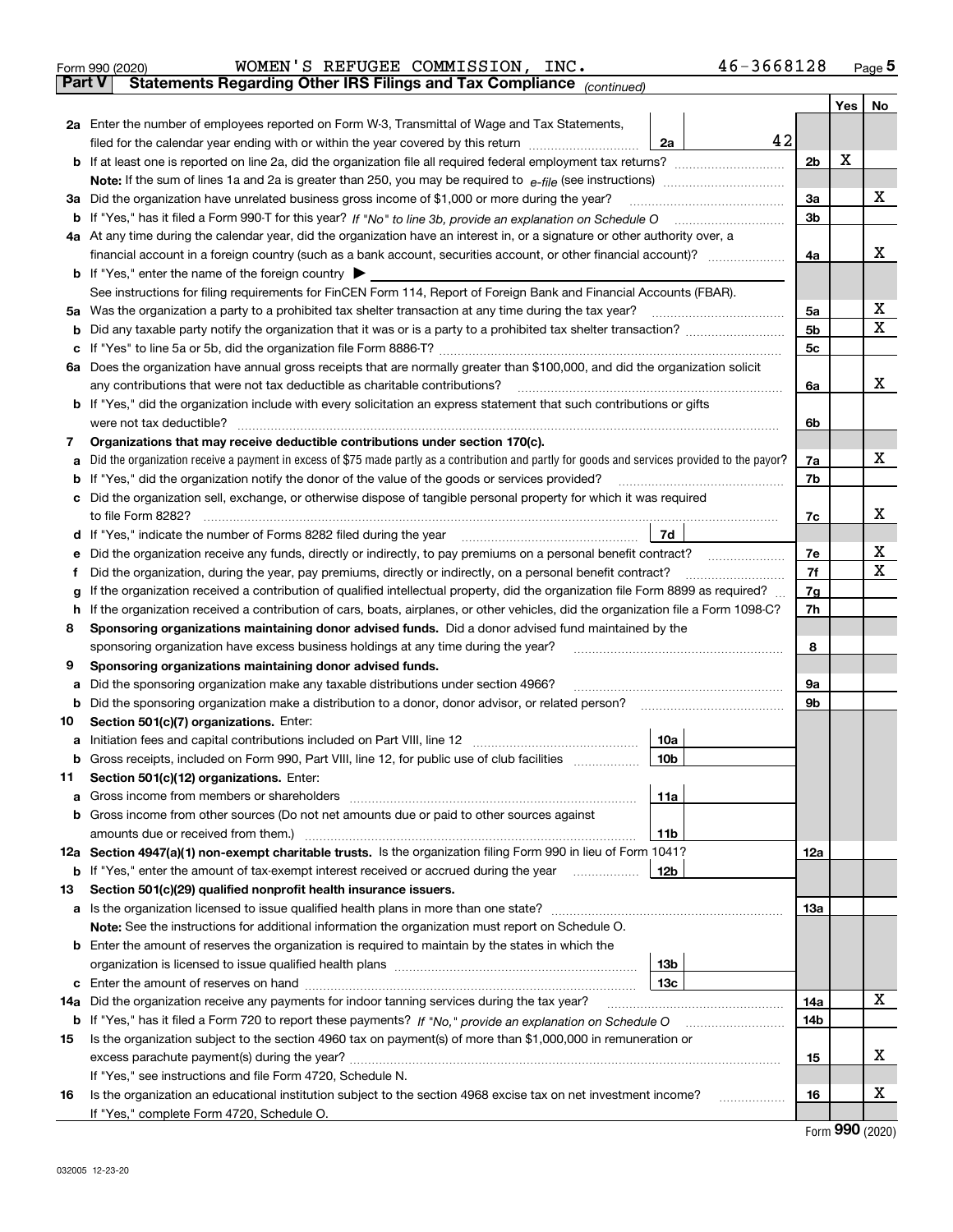|  | Form 990 (2020) |
|--|-----------------|
|  |                 |

WOMEN'S REFUGEE COMMISSION, INC. 46-3668128

*For each "Yes" response to lines 2 through 7b below, and for a "No" response to line 8a, 8b, or 10b below, describe the circumstances, processes, or changes on Schedule O. See instructions.* Form 990 (2020) **MOMEN'S REFUGEE COMMISSION, INC.** 46-3668128 Page 6<br>**Part VI Governance, Management, and Disclosure** For each "Yes" response to lines 2 through 7b below, and for a "No" response

|     | Check if Schedule O contains a response or note to any line in this Part VI                                                                                                   |                               |    |                 |     | $\boxed{\text{X}}$ |
|-----|-------------------------------------------------------------------------------------------------------------------------------------------------------------------------------|-------------------------------|----|-----------------|-----|--------------------|
|     | <b>Section A. Governing Body and Management</b>                                                                                                                               |                               |    |                 |     |                    |
|     |                                                                                                                                                                               |                               |    |                 | Yes | No                 |
|     | <b>1a</b> Enter the number of voting members of the governing body at the end of the tax year                                                                                 | 1a                            | 13 |                 |     |                    |
|     | If there are material differences in voting rights among members of the governing body, or if the governing                                                                   |                               |    |                 |     |                    |
|     | body delegated broad authority to an executive committee or similar committee, explain on Schedule O.                                                                         |                               |    |                 |     |                    |
| b   | Enter the number of voting members included on line 1a, above, who are independent                                                                                            | 1b                            | 13 |                 |     |                    |
| 2   | Did any officer, director, trustee, or key employee have a family relationship or a business relationship with any other                                                      |                               |    |                 |     |                    |
|     | officer, director, trustee, or key employee?                                                                                                                                  |                               |    | 2               |     | х                  |
| 3   | Did the organization delegate control over management duties customarily performed by or under the direct supervision                                                         |                               |    |                 |     |                    |
|     | of officers, directors, trustees, or key employees to a management company or other person?                                                                                   |                               |    | 3               |     | x                  |
| 4   | Did the organization make any significant changes to its governing documents since the prior Form 990 was filed? ___________                                                  |                               |    | 4               |     | $\mathbf X$        |
| 5   |                                                                                                                                                                               |                               |    | 5               |     | $\mathbf X$        |
| 6   | Did the organization have members or stockholders?                                                                                                                            |                               |    |                 |     | X                  |
| 7a  | Did the organization have members, stockholders, or other persons who had the power to elect or appoint one or                                                                |                               |    |                 |     |                    |
|     | more members of the governing body?                                                                                                                                           |                               |    | 7a              |     | х                  |
|     | b Are any governance decisions of the organization reserved to (or subject to approval by) members, stockholders, or                                                          |                               |    |                 |     |                    |
|     | persons other than the governing body?                                                                                                                                        |                               |    | 7b              |     | х                  |
| 8   | Did the organization contemporaneously document the meetings held or written actions undertaken during the year by the following:                                             |                               |    |                 |     |                    |
| a   |                                                                                                                                                                               |                               |    | 8a              | х   |                    |
| b   |                                                                                                                                                                               |                               |    | 8b              | X   |                    |
| 9   | Is there any officer, director, trustee, or key employee listed in Part VII, Section A, who cannot be reached at the                                                          |                               |    |                 |     |                    |
|     |                                                                                                                                                                               |                               |    | 9               |     | x                  |
|     | <b>Section B. Policies</b> (This Section B requests information about policies not required by the Internal Revenue Code.)                                                    |                               |    |                 |     |                    |
|     |                                                                                                                                                                               |                               |    |                 | Yes | No                 |
|     |                                                                                                                                                                               |                               |    | 10a             |     | х                  |
|     | <b>b</b> If "Yes," did the organization have written policies and procedures governing the activities of such chapters, affiliates,                                           |                               |    |                 |     |                    |
|     | and branches to ensure their operations are consistent with the organization's exempt purposes?                                                                               |                               |    | 10 <sub>b</sub> |     |                    |
|     | 11a Has the organization provided a complete copy of this Form 990 to all members of its governing body before filing the form?                                               |                               |    | 11a             | X   |                    |
| b   | Describe in Schedule O the process, if any, used by the organization to review this Form 990.                                                                                 |                               |    |                 |     |                    |
| 12a |                                                                                                                                                                               |                               |    | 12a             | х   |                    |
| b   |                                                                                                                                                                               |                               |    | 12 <sub>b</sub> | X   |                    |
| с   | Did the organization regularly and consistently monitor and enforce compliance with the policy? If "Yes," describe                                                            |                               |    |                 |     |                    |
|     | in Schedule O how this was done encourance and the control of the control of the control of the control of the                                                                |                               |    | 12c             | х   |                    |
| 13  | Did the organization have a written whistleblower policy?                                                                                                                     |                               |    | 13              | X   |                    |
| 14  | Did the organization have a written document retention and destruction policy?                                                                                                |                               |    | 14              | X   |                    |
| 15  | Did the process for determining compensation of the following persons include a review and approval by independent                                                            |                               |    |                 |     |                    |
|     | persons, comparability data, and contemporaneous substantiation of the deliberation and decision?                                                                             |                               |    |                 |     |                    |
| а   | The organization's CEO, Executive Director, or top management official manufactured content content of the organization's CEO, Executive Director, or top management official |                               |    | 15a             | х   |                    |
| b   | Other officers or key employees of the organization                                                                                                                           |                               |    | 15b             |     | х                  |
|     | If "Yes" to line 15a or 15b, describe the process in Schedule O (see instructions).                                                                                           |                               |    |                 |     |                    |
|     | 16a Did the organization invest in, contribute assets to, or participate in a joint venture or similar arrangement with a                                                     |                               |    |                 |     |                    |
|     | taxable entity during the year?                                                                                                                                               |                               |    | 16a             |     | х                  |
|     | b If "Yes," did the organization follow a written policy or procedure requiring the organization to evaluate its participation                                                |                               |    |                 |     |                    |
|     | in joint venture arrangements under applicable federal tax law, and take steps to safequard the organization's                                                                |                               |    |                 |     |                    |
|     | exempt status with respect to such arrangements?                                                                                                                              |                               |    | 16b             |     |                    |
|     | <b>Section C. Disclosure</b>                                                                                                                                                  |                               |    |                 |     |                    |
| 17  | List the states with which a copy of this Form 990 is required to be filed $\blacktriangleright$ NY                                                                           |                               |    |                 |     |                    |
| 18  | Section 6104 requires an organization to make its Forms 1023 (1024 or 1024-A, if applicable), 990, and 990-T (Section 501(c)(3)s only) available                              |                               |    |                 |     |                    |
|     | for public inspection. Indicate how you made these available. Check all that apply.                                                                                           |                               |    |                 |     |                    |
|     | $\lfloor x \rfloor$ Upon request<br>Own website<br>Another's website                                                                                                          | Other (explain on Schedule O) |    |                 |     |                    |
| 19  | Describe on Schedule O whether (and if so, how) the organization made its governing documents, conflict of interest policy, and financial                                     |                               |    |                 |     |                    |
|     | statements available to the public during the tax year.                                                                                                                       |                               |    |                 |     |                    |
| 20  | State the name, address, and telephone number of the person who possesses the organization's books and records                                                                |                               |    |                 |     |                    |
|     | ELDAR KEKIC, VICE PRESIDENT, FINANCE & ADMIN - 212-551-3111                                                                                                                   |                               |    |                 |     |                    |
|     | 15 WEST 37TH STREET, 9TH FLOOR, NEW YORK, NY<br>10018                                                                                                                         |                               |    |                 |     |                    |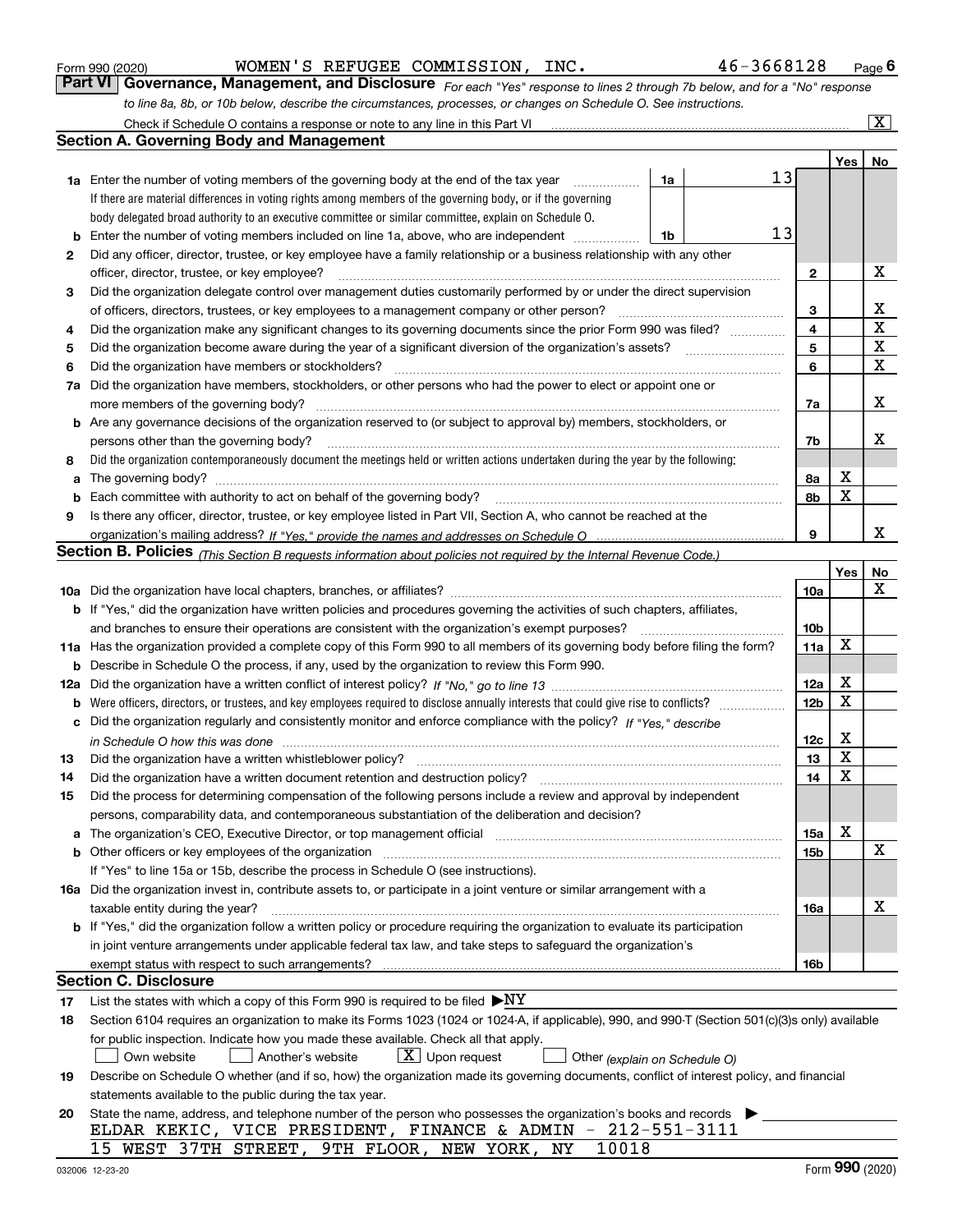$\mathcal{L}^{\text{max}}$ 

**7Part VII Compensation of Officers, Directors, Trustees, Key Employees, Highest Compensated Employees, and Independent Contractors**

Check if Schedule O contains a response or note to any line in this Part VII

**Section A. Officers, Directors, Trustees, Key Employees, and Highest Compensated Employees**

**1a**  Complete this table for all persons required to be listed. Report compensation for the calendar year ending with or within the organization's tax year. **•** List all of the organization's current officers, directors, trustees (whether individuals or organizations), regardless of amount of compensation.

Enter -0- in columns (D), (E), and (F) if no compensation was paid.

 $\bullet$  List all of the organization's  $\,$ current key employees, if any. See instructions for definition of "key employee."

**•** List the organization's five current highest compensated employees (other than an officer, director, trustee, or key employee) who received reportable compensation (Box 5 of Form W-2 and/or Box 7 of Form 1099-MISC) of more than \$100,000 from the organization and any related organizations.

**•** List all of the organization's former officers, key employees, and highest compensated employees who received more than \$100,000 of reportable compensation from the organization and any related organizations.

**former directors or trustees**  ¥ List all of the organization's that received, in the capacity as a former director or trustee of the organization, more than \$10,000 of reportable compensation from the organization and any related organizations.

See instructions for the order in which to list the persons above.

Check this box if neither the organization nor any related organization compensated any current officer, director, or trustee.  $\mathcal{L}^{\text{max}}$ 

| (A)                           | (B)               |                               |                                                                  | (C)         |              |                                  |        | (D)             | (E)                           | (F)                   |
|-------------------------------|-------------------|-------------------------------|------------------------------------------------------------------|-------------|--------------|----------------------------------|--------|-----------------|-------------------------------|-----------------------|
| Name and title                | Average           |                               | (do not check more than one                                      | Position    |              |                                  |        | Reportable      | Reportable                    | Estimated             |
|                               | hours per         |                               | box, unless person is both an<br>officer and a director/trustee) |             |              |                                  |        | compensation    | compensation                  | amount of             |
|                               | week<br>(list any |                               |                                                                  |             |              |                                  |        | from<br>the     | from related<br>organizations | other<br>compensation |
|                               | hours for         |                               |                                                                  |             |              |                                  |        | organization    | (W-2/1099-MISC)               | from the              |
|                               | related           |                               |                                                                  |             |              |                                  |        | (W-2/1099-MISC) |                               | organization          |
|                               | organizations     |                               |                                                                  |             |              |                                  |        |                 |                               | and related           |
|                               | below             | ndividual trustee or director | Institutional trustee                                            |             | Key employee |                                  |        |                 |                               | organizations         |
|                               | line)             |                               |                                                                  | Officer     |              | Highest compensated<br> employee | Former |                 |                               |                       |
| SARAH COSTA<br>(1)            | 37.50             |                               |                                                                  |             |              |                                  |        |                 |                               |                       |
| EXECUTIVE DIRECTOR            |                   |                               |                                                                  | $\mathbf X$ |              |                                  |        | 238,442.        | $0$ .                         | 21,229.               |
| <b>DALE BUSCHER</b><br>(2)    | 37.50             |                               |                                                                  |             |              |                                  |        |                 |                               |                       |
| VP OF PROGRAMS                |                   |                               |                                                                  |             |              | X                                |        | 183,660.        | $\mathbf 0$ .                 | 19,891.               |
| JOAN TIMONEY<br>(3)           | 37.50             |                               |                                                                  |             |              |                                  |        |                 |                               |                       |
| VP OF ADVOCACY                |                   |                               |                                                                  |             |              | X                                |        | 172,311.        | $0$ .                         | 27,636.               |
| <b>JACQUELINE HART</b><br>(4) | 37.50             |                               |                                                                  |             |              |                                  |        |                 |                               |                       |
| SENIOR DIR STRATEGY           |                   |                               |                                                                  |             |              | X                                |        | 159,856.        | $\mathbf 0$ .                 | 24,606.               |
| SANDRA KRAUSE<br>(5)          | 37.50             |                               |                                                                  |             |              |                                  |        |                 |                               |                       |
| SENIOR DIR REPROD. HEALTH     |                   |                               |                                                                  |             |              | X                                |        | 162,380.        | $\mathbf 0$ .                 | 18,590.               |
| MICHELLE BRANE<br>(6)         | 37.50             |                               |                                                                  |             |              |                                  |        |                 |                               |                       |
| SENIOR DIR MIGRANT RIGHTS     |                   |                               |                                                                  |             |              | X                                |        | 161,924.        | $\mathbf 0$ .                 | 10,013.               |
| (7)<br>ELDAR KEKIC            | 37.50             |                               |                                                                  |             |              |                                  |        |                 |                               |                       |
| VP. FINANCE & ADMI            |                   |                               |                                                                  | $\mathbf X$ |              |                                  |        | 130,157.        | 0.                            | 17,723.               |
| ALEXANDRA ARRIAGA<br>(8)      | 2.00              |                               |                                                                  |             |              |                                  |        |                 |                               |                       |
| CO-CHAIR                      |                   | $\overline{\text{X}}$         |                                                                  | $\mathbf X$ |              |                                  |        | 0.              | $\mathbf 0$ .                 | 0.                    |
| AMB. DONALD STEINBERG<br>(9)  | 2.00              |                               |                                                                  |             |              |                                  |        |                 |                               |                       |
| CO-CHAIR                      |                   | $\mathbf X$                   |                                                                  | $\mathbf X$ |              |                                  |        | 0.              | $\mathbf 0$ .                 | $\mathbf 0$ .         |
| (10) ANALISA ALLEN            | 2.00              |                               |                                                                  |             |              |                                  |        |                 |                               |                       |
| <b>TREASURER</b>              |                   | $\overline{\text{X}}$         |                                                                  | X           |              |                                  |        | 0.              | $\mathbf{0}$ .                | 0.                    |
| (11) BARBARA HACK             | 2.00              |                               |                                                                  |             |              |                                  |        |                 |                               |                       |
| <b>DIRECTOR</b>               |                   | $\mathbf X$                   |                                                                  |             |              |                                  |        | 0.              | $\mathbf{0}$ .                | 0.                    |
| (12) CARRIE WELCH             | 2.00              |                               |                                                                  |             |              |                                  |        |                 |                               |                       |
| <b>SECRETARY</b>              |                   | $\overline{\mathbf{X}}$       |                                                                  | $\mathbf X$ |              |                                  |        | 0.              | $\mathbf 0$ .                 | $0_{.}$               |
| (13) CATHERINE COOK LACOUR    | $\overline{2.00}$ |                               |                                                                  |             |              |                                  |        |                 |                               |                       |
| <b>DIRECTOR</b>               |                   | $\mathbf X$                   |                                                                  |             |              |                                  |        | 0.              | $\mathbf 0$ .                 | $0_{.}$               |
| (14) DEBORAH TOLMAN           | $\overline{2.00}$ |                               |                                                                  |             |              |                                  |        |                 |                               |                       |
| <b>DIRECTOR</b>               |                   | $\overline{\mathbf{X}}$       |                                                                  |             |              |                                  |        | 0.              | $\mathbf 0$ .                 | 0.                    |
| (15) LIZ APPEL                | 2.00              |                               |                                                                  |             |              |                                  |        |                 |                               |                       |
| <b>DIRECTOR</b>               |                   | $\rm X$                       |                                                                  |             |              |                                  |        | 0.              | $\mathbf 0$ .                 | $0_{.}$               |
| (16) MADELYN ADAMSON          | 2.00              |                               |                                                                  |             |              |                                  |        |                 |                               |                       |
| <b>DIRECTOR</b>               |                   | $\overline{\mathbf{X}}$       |                                                                  |             |              |                                  |        | 0.              | $\mathbf 0$ .                 | 0.                    |
| (17) MARTHA GALLO             | 2.00              |                               |                                                                  |             |              |                                  |        |                 |                               |                       |
| <b>DIRECTOR</b>               |                   | $\mathbf X$                   |                                                                  |             |              |                                  |        | 0.              | $\mathbf 0$ .                 | 0.                    |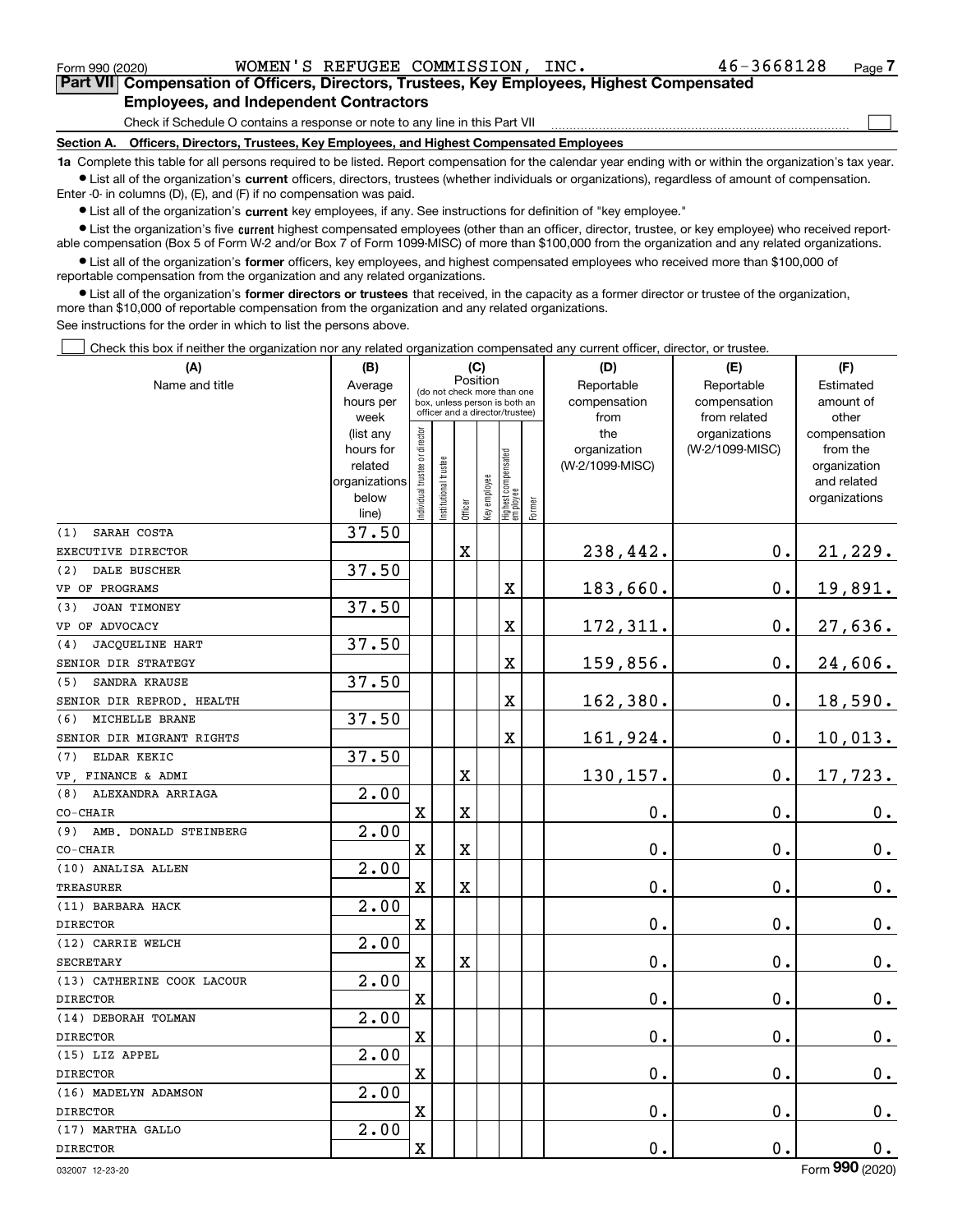|                 | WOMEN'S REFUGEE COMMISSION, INC.<br>Form 990 (2020)                                                                                             |                                                                      |                                |                       |         |                 |                                                                                                 |        |                                           | 46-3668128                                        |                  |                     | Page 8                                                                   |          |
|-----------------|-------------------------------------------------------------------------------------------------------------------------------------------------|----------------------------------------------------------------------|--------------------------------|-----------------------|---------|-----------------|-------------------------------------------------------------------------------------------------|--------|-------------------------------------------|---------------------------------------------------|------------------|---------------------|--------------------------------------------------------------------------|----------|
| <b>Part VII</b> | Section A. Officers, Directors, Trustees, Key Employees, and Highest Compensated Employees (continued)                                          |                                                                      |                                |                       |         |                 |                                                                                                 |        |                                           |                                                   |                  |                     |                                                                          |          |
|                 | (A)<br>Name and title                                                                                                                           | (B)<br>Average<br>hours per<br>week                                  |                                |                       |         | (C)<br>Position | (do not check more than one<br>box, unless person is both an<br>officer and a director/trustee) |        | (D)<br>Reportable<br>compensation<br>from | (E)<br>Reportable<br>compensation<br>from related |                  |                     | (F)<br>Estimated<br>amount of<br>other                                   |          |
|                 |                                                                                                                                                 | (list any<br>hours for<br>related<br>organizations<br>below<br>line) | Individual trustee or director | Institutional trustee | Officer | Key employee    | Highest compensated<br>employee                                                                 | Former | the<br>organization<br>(W-2/1099-MISC)    | organizations<br>(W-2/1099-MISC)                  |                  |                     | compensation<br>from the<br>organization<br>and related<br>organizations |          |
|                 | (18) SANDRA TULLY                                                                                                                               | 2.00                                                                 |                                |                       |         |                 |                                                                                                 |        |                                           |                                                   |                  |                     |                                                                          |          |
| DIRECTOR        | (19) SUHAS YERRA                                                                                                                                | 2.00                                                                 | X                              |                       |         |                 |                                                                                                 |        | Ο.                                        |                                                   | 0.               |                     |                                                                          | 0.       |
| DIRECTOR        |                                                                                                                                                 |                                                                      | $\mathbf X$                    |                       |         |                 |                                                                                                 |        | 0.                                        |                                                   | 0.               |                     |                                                                          | 0.       |
|                 | (20) ZRINKA BRALO                                                                                                                               | 2.00                                                                 |                                |                       |         |                 |                                                                                                 |        |                                           |                                                   |                  |                     |                                                                          |          |
| DIRECTOR        |                                                                                                                                                 |                                                                      | $\mathbf X$                    |                       |         |                 |                                                                                                 |        | 0.                                        |                                                   | 0.               |                     |                                                                          | 0.       |
|                 |                                                                                                                                                 |                                                                      |                                |                       |         |                 |                                                                                                 |        |                                           |                                                   |                  |                     |                                                                          |          |
|                 |                                                                                                                                                 |                                                                      |                                |                       |         |                 |                                                                                                 |        |                                           |                                                   |                  |                     |                                                                          |          |
|                 |                                                                                                                                                 |                                                                      |                                |                       |         |                 |                                                                                                 |        |                                           |                                                   |                  |                     |                                                                          |          |
|                 |                                                                                                                                                 |                                                                      |                                |                       |         |                 |                                                                                                 |        |                                           |                                                   |                  |                     |                                                                          |          |
|                 |                                                                                                                                                 |                                                                      |                                |                       |         |                 |                                                                                                 |        |                                           |                                                   |                  |                     |                                                                          |          |
|                 |                                                                                                                                                 |                                                                      |                                |                       |         |                 |                                                                                                 |        |                                           |                                                   |                  |                     |                                                                          |          |
|                 |                                                                                                                                                 |                                                                      |                                |                       |         |                 |                                                                                                 |        |                                           |                                                   |                  |                     |                                                                          |          |
|                 |                                                                                                                                                 |                                                                      |                                |                       |         |                 |                                                                                                 |        |                                           |                                                   |                  |                     |                                                                          |          |
|                 |                                                                                                                                                 |                                                                      |                                |                       |         |                 |                                                                                                 |        |                                           |                                                   |                  |                     |                                                                          |          |
|                 | 1b Subtotal                                                                                                                                     |                                                                      |                                |                       |         |                 |                                                                                                 | ▶      | 1,208,730.                                |                                                   | 0.               |                     | 139,688.                                                                 |          |
|                 | c Total from continuation sheets to Part VII, Section A <b>manual</b> contains the Total from continuum                                         |                                                                      |                                |                       |         |                 |                                                                                                 |        | 0.                                        |                                                   | 0.               |                     |                                                                          | 0.       |
|                 |                                                                                                                                                 |                                                                      |                                |                       |         |                 |                                                                                                 |        | 1,208,730.                                |                                                   | $\overline{0}$ . |                     | 139,688.                                                                 |          |
| 2               | Total number of individuals (including but not limited to those listed above) who received more than \$100,000 of reportable                    |                                                                      |                                |                       |         |                 |                                                                                                 |        |                                           |                                                   |                  |                     |                                                                          |          |
|                 | compensation from the organization $\blacktriangleright$                                                                                        |                                                                      |                                |                       |         |                 |                                                                                                 |        |                                           |                                                   |                  |                     | Yes                                                                      | 12<br>No |
| 3               | Did the organization list any former officer, director, trustee, key employee, or highest compensated employee on                               |                                                                      |                                |                       |         |                 |                                                                                                 |        |                                           |                                                   |                  |                     |                                                                          |          |
|                 | line 1a? If "Yes," complete Schedule J for such individual manufactured contained and the 1a? If "Yes," complete Schedule J for such individual |                                                                      |                                |                       |         |                 |                                                                                                 |        |                                           |                                                   |                  | 3                   |                                                                          | х        |
| 4               | For any individual listed on line 1a, is the sum of reportable compensation and other compensation from the organization                        |                                                                      |                                |                       |         |                 |                                                                                                 |        |                                           |                                                   |                  |                     |                                                                          |          |
|                 | Did any person listed on line 1a receive or accrue compensation from any unrelated organization or individual for services                      |                                                                      |                                |                       |         |                 |                                                                                                 |        |                                           |                                                   |                  | 4                   | х                                                                        |          |
| 5               |                                                                                                                                                 |                                                                      |                                |                       |         |                 |                                                                                                 |        |                                           |                                                   |                  | 5                   |                                                                          | X        |
|                 | <b>Section B. Independent Contractors</b>                                                                                                       |                                                                      |                                |                       |         |                 |                                                                                                 |        |                                           |                                                   |                  |                     |                                                                          |          |
| 1.              | Complete this table for your five highest compensated independent contractors that received more than \$100,000 of compensation from            |                                                                      |                                |                       |         |                 |                                                                                                 |        |                                           |                                                   |                  |                     |                                                                          |          |
|                 | the organization. Report compensation for the calendar year ending with or within the organization's tax year.                                  |                                                                      |                                |                       |         |                 |                                                                                                 |        |                                           |                                                   |                  |                     |                                                                          |          |
|                 | (A)<br>Name and business address                                                                                                                |                                                                      |                                |                       |         |                 |                                                                                                 |        | (B)<br>Description of services            |                                                   |                  | (C)<br>Compensation |                                                                          |          |
|                 | SARAH CHYNOWETH, 185 CHANNEL STREET, #519,                                                                                                      |                                                                      |                                |                       |         |                 |                                                                                                 |        | RESEARCH PLAN. AND                        |                                                   |                  |                     |                                                                          |          |
|                 | SAN FRANCISCO, CA 94158                                                                                                                         |                                                                      |                                |                       |         |                 |                                                                                                 |        | ADV. ON SEXUAL VIOL.                      |                                                   |                  |                     | 113,820.                                                                 |          |
|                 |                                                                                                                                                 |                                                                      |                                |                       |         |                 |                                                                                                 |        |                                           |                                                   |                  |                     |                                                                          |          |
|                 |                                                                                                                                                 |                                                                      |                                |                       |         |                 |                                                                                                 |        |                                           |                                                   |                  |                     |                                                                          |          |
|                 |                                                                                                                                                 |                                                                      |                                |                       |         |                 |                                                                                                 |        |                                           |                                                   |                  |                     |                                                                          |          |
|                 |                                                                                                                                                 |                                                                      |                                |                       |         |                 |                                                                                                 |        |                                           |                                                   |                  |                     |                                                                          |          |
|                 |                                                                                                                                                 |                                                                      |                                |                       |         |                 |                                                                                                 |        |                                           |                                                   |                  |                     |                                                                          |          |
|                 |                                                                                                                                                 |                                                                      |                                |                       |         |                 |                                                                                                 |        |                                           |                                                   |                  |                     |                                                                          |          |
| 2               | Total number of independent contractors (including but not limited to those listed above) who received more than                                |                                                                      |                                |                       |         |                 |                                                                                                 |        |                                           |                                                   |                  |                     |                                                                          |          |
|                 | \$100,000 of compensation from the organization $\blacktriangleright$                                                                           |                                                                      |                                |                       |         | 1               |                                                                                                 |        |                                           |                                                   |                  |                     |                                                                          |          |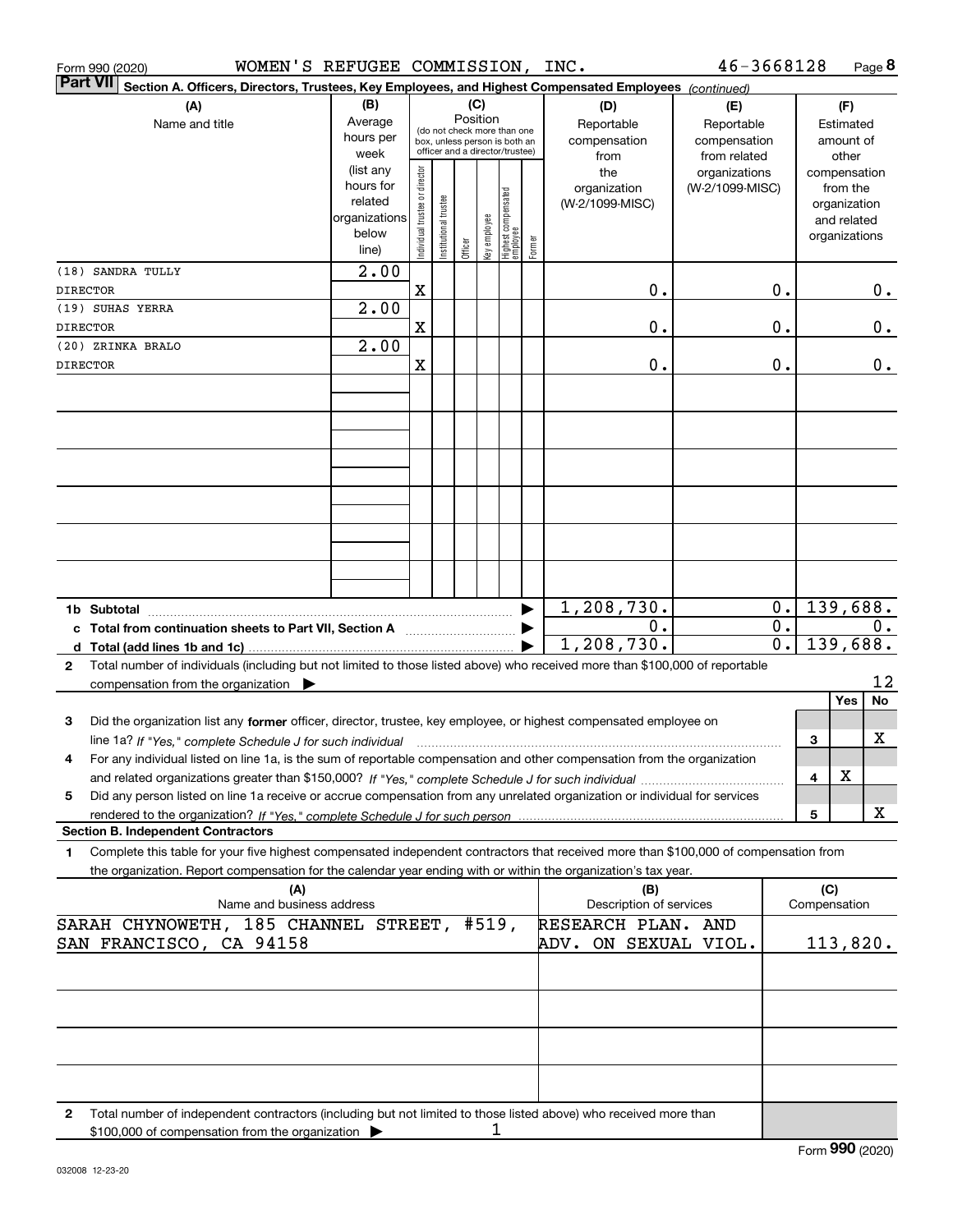|                                                           |                                                                        | Form 990 (2020)                                                                                                       |  |                |                |                      |                       | WOMEN'S REFUGEE COMMISSION, INC. |                                                                                              | 46-3668128                     | Page 9                                                          |
|-----------------------------------------------------------|------------------------------------------------------------------------|-----------------------------------------------------------------------------------------------------------------------|--|----------------|----------------|----------------------|-----------------------|----------------------------------|----------------------------------------------------------------------------------------------|--------------------------------|-----------------------------------------------------------------|
|                                                           | <b>Part VIII</b>                                                       | <b>Statement of Revenue</b>                                                                                           |  |                |                |                      |                       |                                  |                                                                                              |                                |                                                                 |
|                                                           |                                                                        | Check if Schedule O contains a response or note to any line in this Part VIII                                         |  |                |                |                      |                       |                                  |                                                                                              |                                |                                                                 |
|                                                           |                                                                        |                                                                                                                       |  |                |                |                      |                       | (A)<br>Total revenue             | $\overline{(\mathsf{B})}$ $\overline{(\mathsf{C})}$<br>Related or exempt<br>function revenue | Unrelated<br> business revenue | (D)<br>Revenue excluded<br>from tax under<br>sections 512 - 514 |
|                                                           |                                                                        | 1 a Federated campaigns                                                                                               |  |                | 1a             |                      |                       |                                  |                                                                                              |                                |                                                                 |
|                                                           | b                                                                      | Membership dues                                                                                                       |  |                | 1 <sub>b</sub> |                      | 36, 260.              |                                  |                                                                                              |                                |                                                                 |
|                                                           | c                                                                      | Fundraising events                                                                                                    |  |                | 1 <sub>c</sub> |                      |                       |                                  |                                                                                              |                                |                                                                 |
| Contributions, Gifts, Grants<br>and Other Similar Amounts |                                                                        | d Related organizations                                                                                               |  |                | 1 <sub>d</sub> |                      |                       |                                  |                                                                                              |                                |                                                                 |
|                                                           | е                                                                      | Government grants (contributions)                                                                                     |  |                | 1e             |                      | 2, 431, 211.          |                                  |                                                                                              |                                |                                                                 |
|                                                           |                                                                        | f All other contributions, gifts, grants, and                                                                         |  |                |                |                      |                       |                                  |                                                                                              |                                |                                                                 |
|                                                           |                                                                        | similar amounts not included above                                                                                    |  |                | 1f             |                      | 5,811,714.            |                                  |                                                                                              |                                |                                                                 |
|                                                           | g                                                                      | Noncash contributions included in lines 1a-1f                                                                         |  |                | 1g             |                      |                       |                                  |                                                                                              |                                |                                                                 |
|                                                           |                                                                        |                                                                                                                       |  |                |                |                      | $\blacktriangleright$ | 8, 279, 185.                     |                                                                                              |                                |                                                                 |
|                                                           |                                                                        |                                                                                                                       |  |                |                |                      | <b>Business Code</b>  |                                  |                                                                                              |                                |                                                                 |
|                                                           | 2a                                                                     | <u>experience</u> and the contract of the contract of the contract of the contract of                                 |  |                |                |                      |                       |                                  |                                                                                              |                                |                                                                 |
|                                                           | b                                                                      | <u> 1989 - Johann Harry Harry Harry Harry Harry Harry Harry Harry Harry Harry Harry Harry Harry Harry Harry Harry</u> |  |                |                |                      |                       |                                  |                                                                                              |                                |                                                                 |
|                                                           | с                                                                      | <u> Alexandria de la contrada de la contrada de la contrada de la contrada de la contrada de la contrada de la c</u>  |  |                |                |                      |                       |                                  |                                                                                              |                                |                                                                 |
|                                                           | d                                                                      | <u> 1989 - Johann Barn, mars ann an t-Amhain ann an t-Amhain an t-Amhain an t-Amhain an t-Amhain ann an t-Amhain </u> |  |                |                |                      |                       |                                  |                                                                                              |                                |                                                                 |
| Program Service<br>Revenue                                | е                                                                      |                                                                                                                       |  |                |                |                      |                       |                                  |                                                                                              |                                |                                                                 |
|                                                           | f                                                                      | All other program service revenue                                                                                     |  |                |                |                      |                       |                                  |                                                                                              |                                |                                                                 |
|                                                           | g<br>3                                                                 | Investment income (including dividends, interest, and                                                                 |  |                |                |                      |                       |                                  |                                                                                              |                                |                                                                 |
|                                                           |                                                                        |                                                                                                                       |  |                |                |                      |                       |                                  |                                                                                              |                                |                                                                 |
|                                                           | ▶<br>Income from investment of tax-exempt bond proceeds<br>4<br>▶<br>5 |                                                                                                                       |  |                |                |                      |                       |                                  |                                                                                              |                                |                                                                 |
|                                                           |                                                                        |                                                                                                                       |  |                |                |                      |                       |                                  |                                                                                              |                                |                                                                 |
|                                                           |                                                                        |                                                                                                                       |  |                | (i) Real       |                      | (ii) Personal         |                                  |                                                                                              |                                |                                                                 |
|                                                           |                                                                        | <b>6 a</b> Gross rents                                                                                                |  | 6a             |                |                      |                       |                                  |                                                                                              |                                |                                                                 |
|                                                           | b                                                                      | Less: rental expenses                                                                                                 |  | 6 <sub>b</sub> |                |                      |                       |                                  |                                                                                              |                                |                                                                 |
|                                                           | с                                                                      | Rental income or (loss)                                                                                               |  | 6с             |                |                      |                       |                                  |                                                                                              |                                |                                                                 |
|                                                           |                                                                        | d Net rental income or (loss)                                                                                         |  |                |                |                      |                       |                                  |                                                                                              |                                |                                                                 |
|                                                           |                                                                        | 7 a Gross amount from sales of                                                                                        |  |                | (i) Securities |                      | (ii) Other            |                                  |                                                                                              |                                |                                                                 |
|                                                           |                                                                        | assets other than inventory                                                                                           |  | 7a             |                |                      |                       |                                  |                                                                                              |                                |                                                                 |
|                                                           |                                                                        | <b>b</b> Less: cost or other basis                                                                                    |  |                |                |                      |                       |                                  |                                                                                              |                                |                                                                 |
|                                                           |                                                                        | and sales expenses                                                                                                    |  | 7 <sub>b</sub> |                |                      |                       |                                  |                                                                                              |                                |                                                                 |
| evenue                                                    |                                                                        | <b>c</b> Gain or (loss) $\ldots$                                                                                      |  | 7c             |                |                      |                       |                                  |                                                                                              |                                |                                                                 |
|                                                           |                                                                        |                                                                                                                       |  |                |                |                      |                       |                                  |                                                                                              |                                |                                                                 |
| Other <sub>R</sub>                                        |                                                                        | 8 a Gross income from fundraising events (not                                                                         |  |                |                |                      |                       |                                  |                                                                                              |                                |                                                                 |
|                                                           |                                                                        |                                                                                                                       |  |                |                |                      |                       |                                  |                                                                                              |                                |                                                                 |
|                                                           |                                                                        | contributions reported on line 1c). See                                                                               |  |                |                |                      |                       |                                  |                                                                                              |                                |                                                                 |
|                                                           |                                                                        |                                                                                                                       |  |                |                | 8a                   |                       |                                  |                                                                                              |                                |                                                                 |
|                                                           |                                                                        | <b>b</b> Less: direct expenses <i></i>                                                                                |  |                |                | 8 <sub>b</sub>       |                       |                                  |                                                                                              |                                |                                                                 |
|                                                           |                                                                        | c Net income or (loss) from fundraising events                                                                        |  |                |                |                      |                       |                                  |                                                                                              |                                |                                                                 |
|                                                           |                                                                        | 9 a Gross income from gaming activities. See                                                                          |  |                |                |                      |                       |                                  |                                                                                              |                                |                                                                 |
|                                                           |                                                                        |                                                                                                                       |  |                |                | 9a<br>9 <sub>b</sub> |                       |                                  |                                                                                              |                                |                                                                 |
|                                                           |                                                                        | <b>b</b> Less: direct expenses <b>manually</b>                                                                        |  |                |                |                      |                       |                                  |                                                                                              |                                |                                                                 |
|                                                           |                                                                        | c Net income or (loss) from gaming activities _______________<br>10 a Gross sales of inventory, less returns          |  |                |                |                      |                       |                                  |                                                                                              |                                |                                                                 |
|                                                           |                                                                        |                                                                                                                       |  |                |                | 10a                  |                       |                                  |                                                                                              |                                |                                                                 |
|                                                           |                                                                        | <b>b</b> Less: cost of goods sold                                                                                     |  |                |                | 10 <sub>b</sub>      |                       |                                  |                                                                                              |                                |                                                                 |
|                                                           |                                                                        | c Net income or (loss) from sales of inventory                                                                        |  |                |                |                      |                       |                                  |                                                                                              |                                |                                                                 |
|                                                           |                                                                        |                                                                                                                       |  |                |                |                      | <b>Business Code</b>  |                                  |                                                                                              |                                |                                                                 |
|                                                           | 11 a                                                                   | <u> 1989 - Johann John Stein, fransk politik (f. 1989)</u>                                                            |  |                |                |                      |                       |                                  |                                                                                              |                                |                                                                 |
| Miscellaneous<br>Revenue                                  | b                                                                      | <u> 1989 - Andrea Stadt Britain, amerikansk politiker (</u>                                                           |  |                |                |                      |                       |                                  |                                                                                              |                                |                                                                 |
|                                                           | c                                                                      | the control of the control of the control of the control of the control of the control of                             |  |                |                |                      |                       |                                  |                                                                                              |                                |                                                                 |
|                                                           |                                                                        |                                                                                                                       |  |                |                |                      |                       |                                  |                                                                                              |                                |                                                                 |
|                                                           |                                                                        |                                                                                                                       |  |                |                |                      |                       |                                  |                                                                                              |                                |                                                                 |
|                                                           | 12 <sup>12</sup>                                                       |                                                                                                                       |  |                |                |                      |                       |                                  | 0.                                                                                           | $0$ .                          | $0$ .                                                           |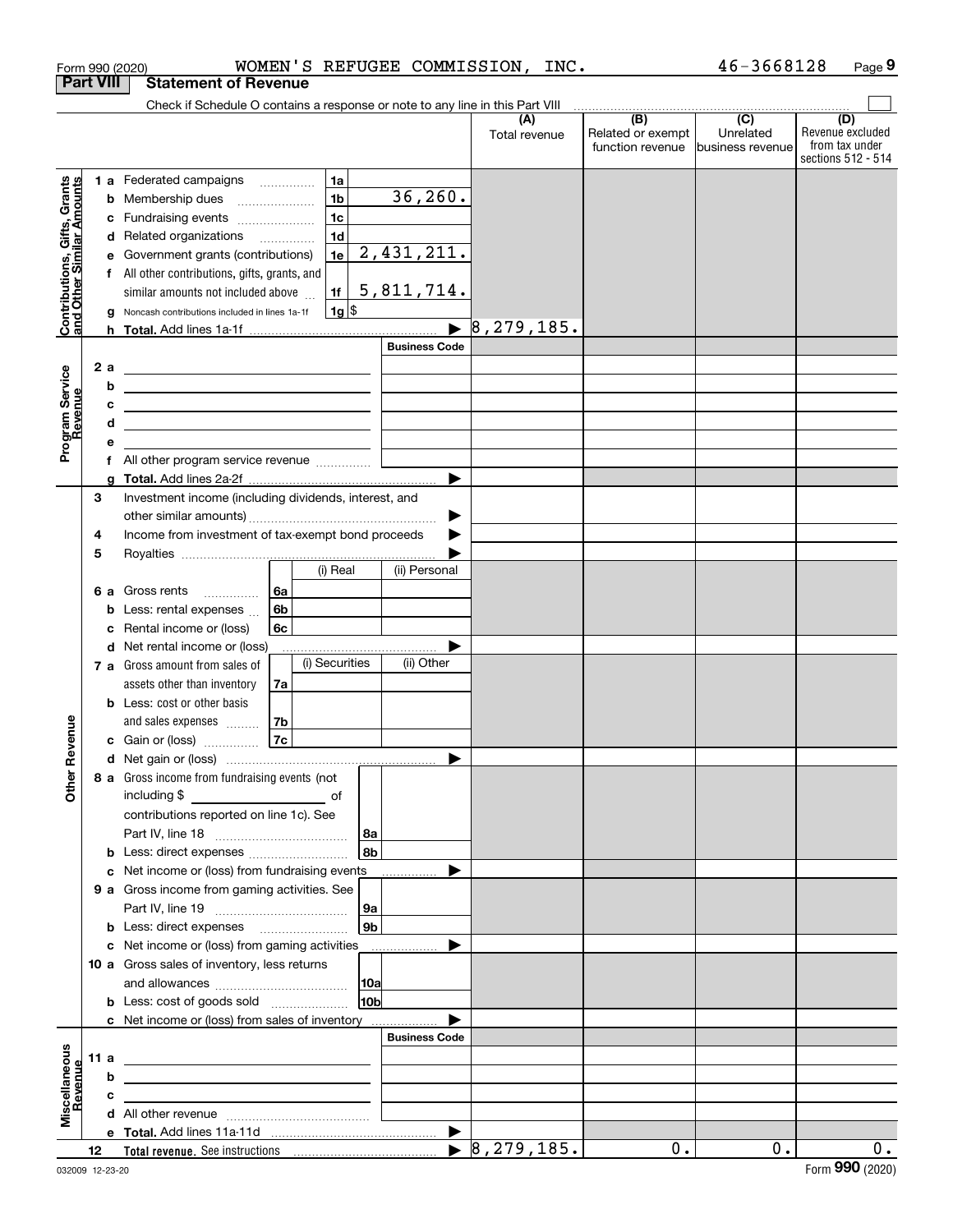Form 990 (2020) Page **Part IX Statement of Functional Expenses** WOMEN'S REFUGEE COMMISSION, INC. 46-3668128

*Section 501(c)(3) and 501(c)(4) organizations must complete all columns. All other organizations must complete column (A).*

|              | Check if Schedule O contains a response or note to any line in this Part IX                           |                       |                                    |                                                      | $\overline{\mathbf{x}}$        |
|--------------|-------------------------------------------------------------------------------------------------------|-----------------------|------------------------------------|------------------------------------------------------|--------------------------------|
|              | Do not include amounts reported on lines 6b,<br>7b, 8b, 9b, and 10b of Part VIII.                     | (A)<br>Total expenses | (B)<br>Program service<br>expenses | $\overline{C}$<br>Management and<br>general expenses | (D)<br>Fundraising<br>expenses |
| 1.           | Grants and other assistance to domestic organizations                                                 |                       |                                    |                                                      |                                |
|              | and domestic governments. See Part IV, line 21                                                        | 35,034.               | 35,034.                            |                                                      |                                |
| $\mathbf{2}$ | Grants and other assistance to domestic                                                               |                       |                                    |                                                      |                                |
|              | individuals. See Part IV, line 22                                                                     |                       |                                    |                                                      |                                |
| 3            | Grants and other assistance to foreign                                                                |                       |                                    |                                                      |                                |
|              | organizations, foreign governments, and foreign                                                       |                       |                                    |                                                      |                                |
|              | individuals. See Part IV, lines 15 and 16                                                             | 1,449,040.            | 1,449,040.                         |                                                      |                                |
| 4            | Benefits paid to or for members                                                                       |                       |                                    |                                                      |                                |
| 5            | Compensation of current officers, directors,                                                          |                       |                                    |                                                      |                                |
|              | trustees, and key employees                                                                           | 506,394.              | 461,834.                           | 18,989.                                              | 25,571.                        |
| 6            | Compensation not included above to disqualified                                                       |                       |                                    |                                                      |                                |
|              | persons (as defined under section 4958(f)(1)) and                                                     |                       |                                    |                                                      |                                |
|              | persons described in section 4958(c)(3)(B)                                                            | 3,511,929.            | 3,138,992.                         | 15, 267.                                             | 357,670.                       |
| 7            |                                                                                                       |                       |                                    |                                                      |                                |
| 8            | Pension plan accruals and contributions (include<br>section 401(k) and 403(b) employer contributions) | 124,505.              | 111, 339.                          | 664.                                                 |                                |
| 9            |                                                                                                       | 519,027.              | 465, 214.                          | 3,458.                                               | $\frac{12,502.}{50,355.}$      |
| 10           |                                                                                                       | 276, 328.             | $\overline{247,576}$ .             | 2,276.                                               | 26,476.                        |
| 11           | Fees for services (nonemployees):                                                                     |                       |                                    |                                                      |                                |
| a            |                                                                                                       |                       |                                    |                                                      |                                |
| b            |                                                                                                       |                       |                                    |                                                      |                                |
| c            |                                                                                                       | 53, 275.              | 15,000.                            | 38, 275.                                             |                                |
| d            |                                                                                                       |                       |                                    |                                                      |                                |
| е            | Professional fundraising services. See Part IV, line 17                                               |                       |                                    |                                                      |                                |
| f.           | Investment management fees                                                                            |                       |                                    |                                                      |                                |
|              | g Other. (If line 11g amount exceeds 10% of line 25,                                                  |                       |                                    |                                                      |                                |
|              | column (A) amount, list line 11g expenses on Sch O.)                                                  | 2,130,426.            | 2,008,169.                         | 1,072.                                               | <u>121,185.</u>                |
| 12           |                                                                                                       | 3,415.                | 1,719.                             |                                                      | 1,696.                         |
| 13           |                                                                                                       | 76, 228.              | 31,694.                            | 24,020.                                              | 20,514.                        |
| 14           |                                                                                                       |                       |                                    |                                                      |                                |
| 15           |                                                                                                       |                       |                                    |                                                      |                                |
| 16           |                                                                                                       | 449,868.<br>1,395.    | 397,149.<br>1,395.                 | 2,291.                                               | 50,428.                        |
| 17           | Travel                                                                                                |                       |                                    |                                                      |                                |
| 18           | Payments of travel or entertainment expenses<br>for any federal, state, or local public officials     |                       |                                    |                                                      |                                |
| 19           | Conferences, conventions, and meetings                                                                | 455.                  |                                    | 230.                                                 | $\overline{225}$ .             |
| 20           | Interest                                                                                              |                       |                                    |                                                      |                                |
| 21           |                                                                                                       |                       |                                    |                                                      |                                |
| 22           | Depreciation, depletion, and amortization                                                             | 42,290.               | 25,584.                            | 12,042.                                              | 4,664.                         |
| 23           | Insurance                                                                                             | 58,401.               | 44,359.                            | 7,321.                                               | 6,721.                         |
| 24           | Other expenses. Itemize expenses not covered<br>above (List miscellaneous expenses on line 24e. If    |                       |                                    |                                                      |                                |
|              | line 24e amount exceeds 10% of line 25, column (A)                                                    |                       |                                    |                                                      |                                |
|              | amount, list line 24e expenses on Schedule 0.)                                                        | 223,895.              |                                    |                                                      |                                |
| a            | PRINTING & PUBLICATIONS                                                                               | 149,565.              | 142,981.<br>76,877.                | 300.<br>40, 292.                                     | 80,614.                        |
| b            | DUES & SUBSCRIPTIONS<br>EQUIPMENT RENTAL                                                              | 129,262.              | 108,555.                           | 8,081.                                               | 32,396.<br>12,626.             |
| d            | MISCELLANEOUS EXPENSES                                                                                | 19,760.               | 867.                               | 3,893.                                               | 15,000.                        |
|              | e All other expenses                                                                                  |                       |                                    |                                                      |                                |
| 25           | Total functional expenses. Add lines 1 through 24e                                                    | 9,760,492.            | 8,763,378.                         | 178,471.                                             | 818,643.                       |
| 26           | Joint costs. Complete this line only if the organization                                              |                       |                                    |                                                      |                                |
|              | reported in column (B) joint costs from a combined                                                    |                       |                                    |                                                      |                                |
|              | educational campaign and fundraising solicitation.                                                    |                       |                                    |                                                      |                                |
|              | Check here $\blacktriangleright$<br>if following SOP 98-2 (ASC 958-720)                               |                       |                                    |                                                      |                                |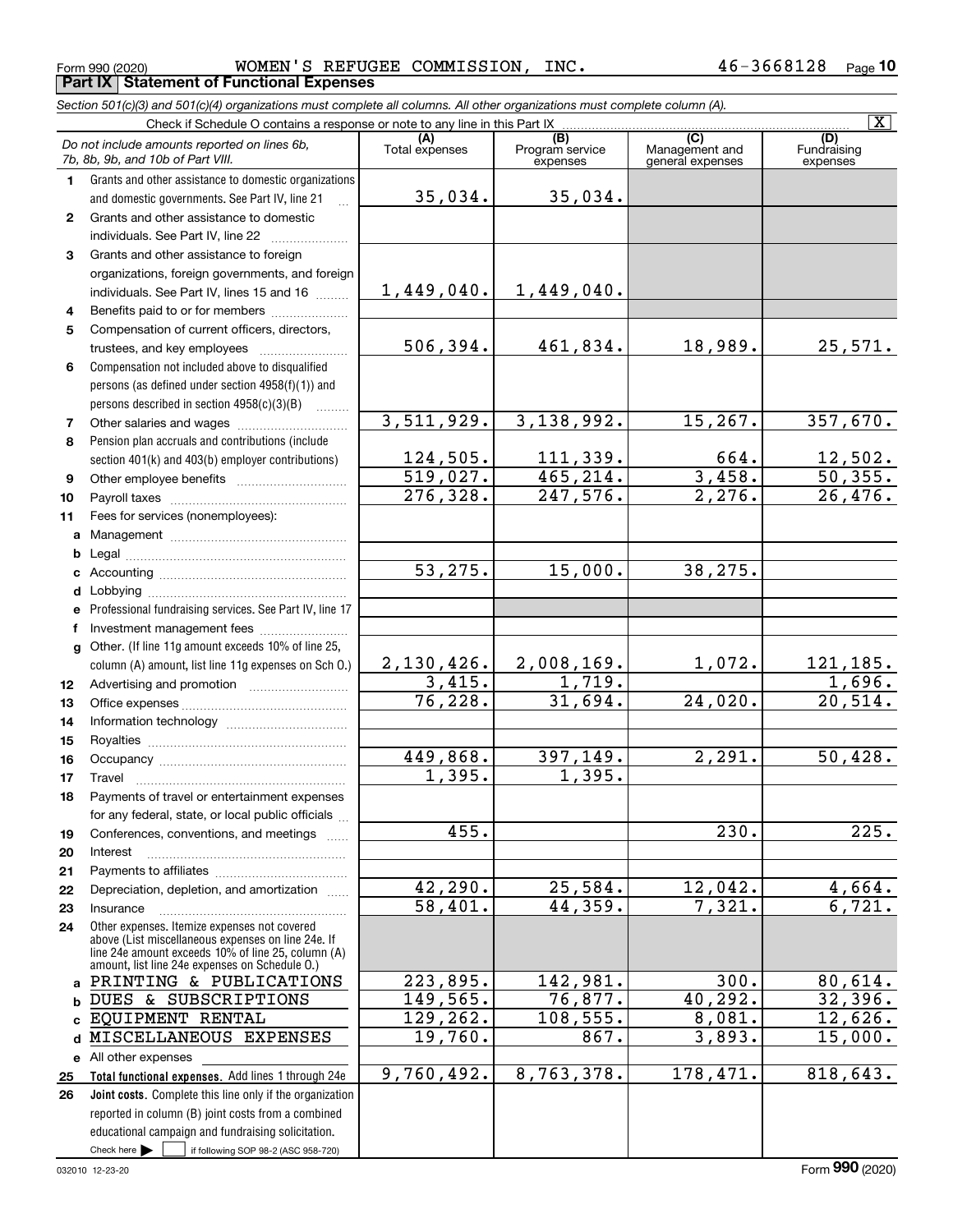| Form 990 (2020) |  | WOMEN'S REFUGEE | COMMISSION | INC. | 3668128<br>46– | Page |  |
|-----------------|--|-----------------|------------|------|----------------|------|--|
|                 |  |                 |            |      |                |      |  |

|                             |    |                                                                                                                 |  |                           | (A)<br>Beginning of year   |                | (B)<br>End of year                    |
|-----------------------------|----|-----------------------------------------------------------------------------------------------------------------|--|---------------------------|----------------------------|----------------|---------------------------------------|
|                             | 1  |                                                                                                                 |  |                           | 4,550,263.                 | $\mathbf{1}$   | 5,516,941.                            |
|                             | 2  |                                                                                                                 |  |                           | 2,554,604.                 | $\mathbf{2}$   | 1,621,274.                            |
|                             | з  |                                                                                                                 |  |                           | 3, 122, 154.               | 3              | 1,753,422.                            |
|                             | 4  |                                                                                                                 |  |                           | 510,020.                   | $\overline{4}$ | 131,436.                              |
|                             | 5  | Loans and other receivables from any current or former officer, director,                                       |  |                           |                            |                |                                       |
|                             |    | trustee, key employee, creator or founder, substantial contributor, or 35%                                      |  |                           |                            |                |                                       |
|                             |    | controlled entity or family member of any of these persons                                                      |  |                           |                            | 5              |                                       |
|                             | 6  | Loans and other receivables from other disqualified persons (as defined                                         |  |                           |                            |                |                                       |
|                             |    | under section $4958(f)(1)$ , and persons described in section $4958(c)(3)(B)$                                   |  | 1.1.1.1                   |                            | 6              |                                       |
|                             | 7  |                                                                                                                 |  |                           |                            | $\overline{7}$ |                                       |
| Assets                      | 8  |                                                                                                                 |  |                           |                            | 8              |                                       |
|                             | 9  | Prepaid expenses and deferred charges                                                                           |  |                           | 252,700.                   | $\mathbf{9}$   | 412,596.                              |
|                             |    | 10a Land, buildings, and equipment: cost or other                                                               |  |                           |                            |                |                                       |
|                             |    | basis. Complete Part VI of Schedule D  10a                                                                      |  | $\frac{334,412}{239,712}$ |                            |                |                                       |
|                             |    | <b>b</b> Less: accumulated depreciation<br>.                                                                    |  | 121,893.                  | 10 <sub>c</sub>            | 94,700.        |                                       |
|                             | 11 |                                                                                                                 |  |                           | 11                         |                |                                       |
|                             | 12 |                                                                                                                 |  |                           |                            | 12             |                                       |
|                             | 13 |                                                                                                                 |  | 13                        |                            |                |                                       |
|                             | 14 |                                                                                                                 |  | 14                        |                            |                |                                       |
|                             | 15 |                                                                                                                 |  |                           | 133,420.                   | 15             | 133,087.                              |
|                             | 16 |                                                                                                                 |  |                           | 11, 245, 054.              | 16             | 9,663,456.                            |
|                             | 17 |                                                                                                                 |  |                           | 654, 864.                  | 17             | 586,490.                              |
|                             | 18 |                                                                                                                 |  |                           |                            | 18             |                                       |
|                             | 19 | Deferred revenue manual contracts and contracts are all the manual contracts and contracts are contracted and c |  | 19                        |                            |                |                                       |
|                             | 20 |                                                                                                                 |  | 20                        |                            |                |                                       |
|                             | 21 | Escrow or custodial account liability. Complete Part IV of Schedule D                                           |  |                           | 21                         |                |                                       |
|                             | 22 | Loans and other payables to any current or former officer, director,                                            |  |                           |                            |                |                                       |
| Liabilities                 |    | trustee, key employee, creator or founder, substantial contributor, or 35%                                      |  |                           |                            |                |                                       |
|                             |    | controlled entity or family member of any of these persons                                                      |  |                           |                            | 22             |                                       |
|                             | 23 | Secured mortgages and notes payable to unrelated third parties                                                  |  |                           | 881,492.                   | 23             | $0$ .                                 |
|                             | 24 | Unsecured notes and loans payable to unrelated third parties                                                    |  |                           |                            | 24             |                                       |
|                             | 25 | Other liabilities (including federal income tax, payables to related third                                      |  |                           |                            |                |                                       |
|                             |    | parties, and other liabilities not included on lines 17-24). Complete Part X                                    |  |                           |                            |                |                                       |
|                             |    |                                                                                                                 |  |                           | $732, 103$ . 25            |                | 1,542,513.                            |
|                             | 26 |                                                                                                                 |  |                           | 2, 268, 459.               | 26             | 2,129,003.                            |
|                             |    | Organizations that follow FASB ASC 958, check here $\blacktriangleright \boxed{X}$                              |  |                           |                            |                |                                       |
|                             |    | and complete lines 27, 28, 32, and 33.                                                                          |  |                           |                            |                |                                       |
|                             | 27 | Net assets without donor restrictions                                                                           |  |                           | $2,839,616.$<br>6,136,979. | 27             | $\frac{4,213,356}{3,321,097}$ .       |
|                             | 28 |                                                                                                                 |  |                           |                            | 28             |                                       |
|                             |    | Organizations that do not follow FASB ASC 958, check here $\blacktriangleright$                                 |  |                           |                            |                |                                       |
| Net Assets or Fund Balances |    | and complete lines 29 through 33.                                                                               |  |                           |                            |                |                                       |
|                             | 29 |                                                                                                                 |  |                           |                            | 29             |                                       |
|                             | 30 | Paid-in or capital surplus, or land, building, or equipment fund                                                |  |                           |                            | 30             |                                       |
|                             | 31 | Retained earnings, endowment, accumulated income, or other funds                                                |  |                           | 8,976,595.                 | 31             |                                       |
|                             | 32 |                                                                                                                 |  |                           | 11, 245, 054.              | 32             | $\overline{7,534,453.}$<br>9,663,456. |
|                             | 33 |                                                                                                                 |  |                           |                            | 33             |                                       |

**Part X Balance Sheet**

Form (2020) **990**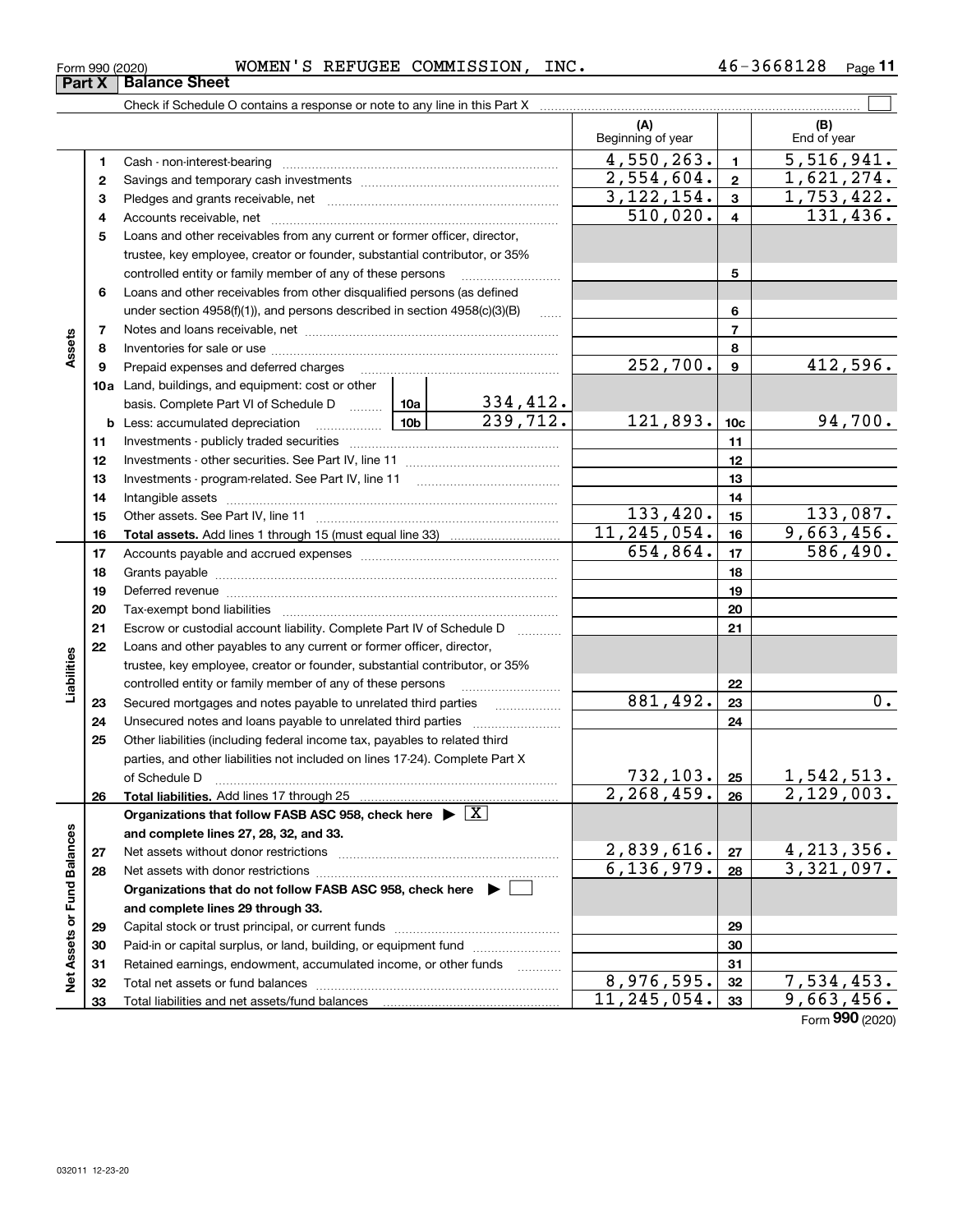|    | WOMEN'S REFUGEE COMMISSION, INC.<br>Form 990 (2020)                                                                                                                                                                            |                         | 46-3668128     |             | Page 12                 |
|----|--------------------------------------------------------------------------------------------------------------------------------------------------------------------------------------------------------------------------------|-------------------------|----------------|-------------|-------------------------|
|    | Part XI<br><b>Reconciliation of Net Assets</b>                                                                                                                                                                                 |                         |                |             |                         |
|    |                                                                                                                                                                                                                                |                         |                |             | $\overline{\mathbf{X}}$ |
|    |                                                                                                                                                                                                                                |                         |                |             |                         |
| 1  | Total revenue (must equal Part VIII, column (A), line 12)                                                                                                                                                                      | $\mathbf{1}$            | 8, 279, 185.   |             |                         |
| 2  | Total expenses (must equal Part IX, column (A), line 25)                                                                                                                                                                       | $\overline{2}$          | 9,760,492.     |             |                         |
| З  | Revenue less expenses. Subtract line 2 from line 1                                                                                                                                                                             | 3                       | $-1,481,307.$  |             |                         |
| 4  |                                                                                                                                                                                                                                | $\overline{\mathbf{4}}$ | 8,976,595.     |             |                         |
| 5  | Net unrealized gains (losses) on investments                                                                                                                                                                                   | 5                       |                |             |                         |
| 6  |                                                                                                                                                                                                                                | 6                       |                |             |                         |
| 7  |                                                                                                                                                                                                                                | $\overline{7}$          |                |             |                         |
| 8  | Prior period adjustments material contents and content of the content of the content of the content of the content of the content of the content of the content of the content of the content of the content of the content of | 8                       |                |             |                         |
| 9  | Other changes in net assets or fund balances (explain on Schedule O)                                                                                                                                                           | $\mathbf{9}$            |                | 39, 165.    |                         |
| 10 | Net assets or fund balances at end of year. Combine lines 3 through 9 (must equal Part X, line 32,                                                                                                                             |                         |                |             |                         |
|    |                                                                                                                                                                                                                                | 10                      | 7,534,453.     |             |                         |
|    | Part XII Financial Statements and Reporting                                                                                                                                                                                    |                         |                |             |                         |
|    |                                                                                                                                                                                                                                |                         |                |             | X                       |
|    |                                                                                                                                                                                                                                |                         |                | Yes         | <b>No</b>               |
| 1. | $\boxed{\mathbf{X}}$ Accrual<br>Other<br>Accounting method used to prepare the Form 990: <u>June</u> Cash                                                                                                                      |                         |                |             |                         |
|    | If the organization changed its method of accounting from a prior year or checked "Other," explain in Schedule O.                                                                                                              |                         |                |             |                         |
|    | 2a Were the organization's financial statements compiled or reviewed by an independent accountant?                                                                                                                             |                         | 2a             |             | х                       |
|    | If "Yes," check a box below to indicate whether the financial statements for the year were compiled or reviewed on a                                                                                                           |                         |                |             |                         |
|    | separate basis, consolidated basis, or both:                                                                                                                                                                                   |                         |                |             |                         |
|    | Separate basis<br>Both consolidated and separate basis<br>Consolidated basis                                                                                                                                                   |                         |                |             |                         |
| b  | Were the organization's financial statements audited by an independent accountant?                                                                                                                                             |                         | 2 <sub>b</sub> | Χ           |                         |
|    | If "Yes," check a box below to indicate whether the financial statements for the year were audited on a separate basis,                                                                                                        |                         |                |             |                         |
|    | consolidated basis, or both:                                                                                                                                                                                                   |                         |                |             |                         |
|    | $ \mathbf{X} $ Separate basis<br>Consolidated basis<br>Both consolidated and separate basis                                                                                                                                    |                         |                |             |                         |
|    | c If "Yes" to line 2a or 2b, does the organization have a committee that assumes responsibility for oversight of the audit,                                                                                                    |                         |                |             |                         |
|    |                                                                                                                                                                                                                                |                         | 2c             | $\mathbf X$ |                         |
|    | If the organization changed either its oversight process or selection process during the tax year, explain on Schedule O.                                                                                                      |                         |                |             |                         |
|    | 3a As a result of a federal award, was the organization required to undergo an audit or audits as set forth in the Single Audit                                                                                                |                         |                |             |                         |
|    |                                                                                                                                                                                                                                |                         | За             |             | x                       |
|    | If "Yes," did the organization undergo the required audit or audits? If the organization did not undergo the required audit                                                                                                    |                         |                |             |                         |
|    | or audits, explain why on Schedule O and describe any steps taken to undergo such audits [11] content to under                                                                                                                 |                         | 3b             | nnn.        |                         |

Form (2020) **990**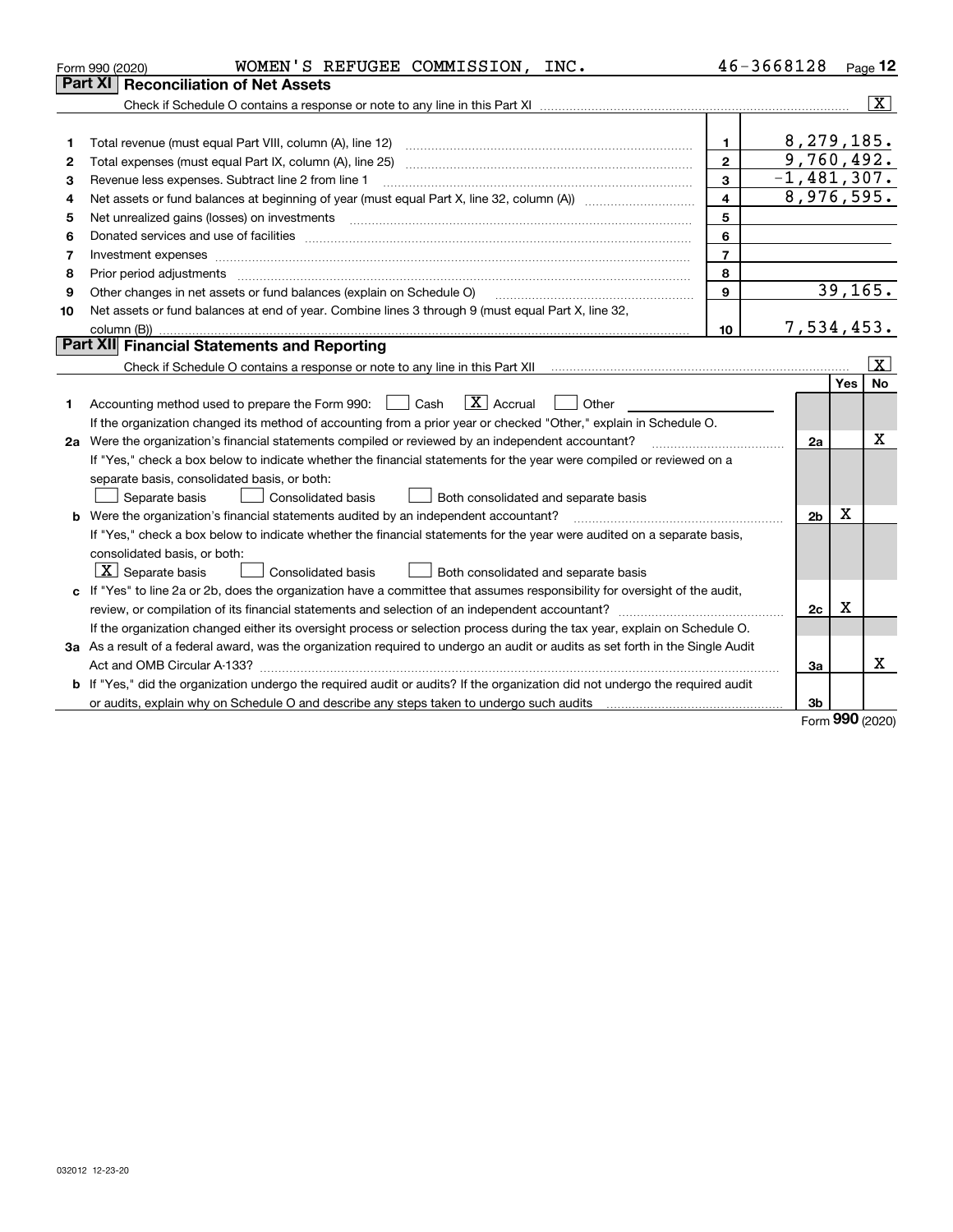| <b>SCHEDULE A</b> |
|-------------------|
|-------------------|

**(Form 990 or 990-EZ)**

# **Public Charity Status and Public Support**

**Complete if the organization is a section 501(c)(3) organization or a section 4947(a)(1) nonexempt charitable trust.**

| Attach to Form 990 or Form 990-EZ. |
|------------------------------------|
|                                    |

OMB No. 1545-0047

**Open to Public**

**2020**

| Department of the Treasury<br>Attach to Form 990 or Form 990-EZ.<br>Internal Revenue Service<br>Inspection<br>Go to www.irs.gov/Form990 for instructions and the latest information. |                                               |                                               |  |                                                                                      |                                                                                                                                              |     |                                 | <b>Open to Public</b>      |  |                                       |
|--------------------------------------------------------------------------------------------------------------------------------------------------------------------------------------|-----------------------------------------------|-----------------------------------------------|--|--------------------------------------------------------------------------------------|----------------------------------------------------------------------------------------------------------------------------------------------|-----|---------------------------------|----------------------------|--|---------------------------------------|
|                                                                                                                                                                                      |                                               | Name of the organization                      |  |                                                                                      |                                                                                                                                              |     |                                 |                            |  | <b>Employer identification number</b> |
|                                                                                                                                                                                      |                                               |                                               |  |                                                                                      | WOMEN'S REFUGEE COMMISSION, INC.                                                                                                             |     |                                 |                            |  | 46-3668128                            |
| Part I                                                                                                                                                                               |                                               |                                               |  |                                                                                      | Reason for Public Charity Status. (All organizations must complete this part.) See instructions.                                             |     |                                 |                            |  |                                       |
|                                                                                                                                                                                      |                                               |                                               |  |                                                                                      | The organization is not a private foundation because it is: (For lines 1 through 12, check only one box.)                                    |     |                                 |                            |  |                                       |
| 1                                                                                                                                                                                    |                                               |                                               |  |                                                                                      | A church, convention of churches, or association of churches described in section 170(b)(1)(A)(i).                                           |     |                                 |                            |  |                                       |
| 2                                                                                                                                                                                    |                                               |                                               |  |                                                                                      | A school described in section 170(b)(1)(A)(ii). (Attach Schedule E (Form 990 or 990-EZ).)                                                    |     |                                 |                            |  |                                       |
| 3                                                                                                                                                                                    |                                               |                                               |  |                                                                                      | A hospital or a cooperative hospital service organization described in section 170(b)(1)(A)(iii).                                            |     |                                 |                            |  |                                       |
| 4                                                                                                                                                                                    |                                               |                                               |  |                                                                                      | A medical research organization operated in conjunction with a hospital described in section 170(b)(1)(A)(iii). Enter the hospital's name,   |     |                                 |                            |  |                                       |
|                                                                                                                                                                                      |                                               | city, and state:                              |  |                                                                                      |                                                                                                                                              |     |                                 |                            |  |                                       |
| 5                                                                                                                                                                                    |                                               |                                               |  |                                                                                      | An organization operated for the benefit of a college or university owned or operated by a governmental unit described in                    |     |                                 |                            |  |                                       |
|                                                                                                                                                                                      |                                               |                                               |  | section 170(b)(1)(A)(iv). (Complete Part II.)                                        |                                                                                                                                              |     |                                 |                            |  |                                       |
| 6                                                                                                                                                                                    |                                               |                                               |  |                                                                                      | A federal, state, or local government or governmental unit described in section 170(b)(1)(A)(v).                                             |     |                                 |                            |  |                                       |
|                                                                                                                                                                                      | $7 \vert X \vert$                             |                                               |  |                                                                                      | An organization that normally receives a substantial part of its support from a governmental unit or from the general public described in    |     |                                 |                            |  |                                       |
|                                                                                                                                                                                      | section 170(b)(1)(A)(vi). (Complete Part II.) |                                               |  |                                                                                      |                                                                                                                                              |     |                                 |                            |  |                                       |
| 8                                                                                                                                                                                    |                                               |                                               |  |                                                                                      | A community trust described in section 170(b)(1)(A)(vi). (Complete Part II.)                                                                 |     |                                 |                            |  |                                       |
| 9                                                                                                                                                                                    |                                               |                                               |  |                                                                                      | An agricultural research organization described in section 170(b)(1)(A)(ix) operated in conjunction with a land-grant college                |     |                                 |                            |  |                                       |
|                                                                                                                                                                                      |                                               |                                               |  |                                                                                      | or university or a non-land-grant college of agriculture (see instructions). Enter the name, city, and state of the college or               |     |                                 |                            |  |                                       |
|                                                                                                                                                                                      |                                               | university:                                   |  |                                                                                      |                                                                                                                                              |     |                                 |                            |  |                                       |
| 10                                                                                                                                                                                   |                                               |                                               |  |                                                                                      | An organization that normally receives (1) more than 33 1/3% of its support from contributions, membership fees, and gross receipts from     |     |                                 |                            |  |                                       |
|                                                                                                                                                                                      |                                               |                                               |  |                                                                                      | activities related to its exempt functions, subject to certain exceptions; and (2) no more than 33 1/3% of its support from gross investment |     |                                 |                            |  |                                       |
|                                                                                                                                                                                      |                                               |                                               |  |                                                                                      | income and unrelated business taxable income (less section 511 tax) from businesses acquired by the organization after June 30, 1975.        |     |                                 |                            |  |                                       |
|                                                                                                                                                                                      |                                               |                                               |  | See section 509(a)(2). (Complete Part III.)                                          |                                                                                                                                              |     |                                 |                            |  |                                       |
| 11                                                                                                                                                                                   |                                               |                                               |  |                                                                                      | An organization organized and operated exclusively to test for public safety. See section 509(a)(4).                                         |     |                                 |                            |  |                                       |
| 12                                                                                                                                                                                   |                                               |                                               |  |                                                                                      | An organization organized and operated exclusively for the benefit of, to perform the functions of, or to carry out the purposes of one or   |     |                                 |                            |  |                                       |
|                                                                                                                                                                                      |                                               |                                               |  |                                                                                      | more publicly supported organizations described in section 509(a)(1) or section 509(a)(2). See section 509(a)(3). Check the box in           |     |                                 |                            |  |                                       |
|                                                                                                                                                                                      |                                               |                                               |  |                                                                                      | lines 12a through 12d that describes the type of supporting organization and complete lines 12e, 12f, and 12g.                               |     |                                 |                            |  |                                       |
| а                                                                                                                                                                                    |                                               |                                               |  |                                                                                      | Type I. A supporting organization operated, supervised, or controlled by its supported organization(s), typically by giving                  |     |                                 |                            |  |                                       |
|                                                                                                                                                                                      |                                               |                                               |  |                                                                                      | the supported organization(s) the power to regularly appoint or elect a majority of the directors or trustees of the supporting              |     |                                 |                            |  |                                       |
|                                                                                                                                                                                      |                                               |                                               |  | organization. You must complete Part IV, Sections A and B.                           |                                                                                                                                              |     |                                 |                            |  |                                       |
| b                                                                                                                                                                                    |                                               |                                               |  |                                                                                      | Type II. A supporting organization supervised or controlled in connection with its supported organization(s), by having                      |     |                                 |                            |  |                                       |
|                                                                                                                                                                                      |                                               |                                               |  |                                                                                      | control or management of the supporting organization vested in the same persons that control or manage the supported                         |     |                                 |                            |  |                                       |
|                                                                                                                                                                                      |                                               |                                               |  | organization(s). You must complete Part IV, Sections A and C.                        |                                                                                                                                              |     |                                 |                            |  |                                       |
| с                                                                                                                                                                                    |                                               |                                               |  |                                                                                      | Type III functionally integrated. A supporting organization operated in connection with, and functionally integrated with,                   |     |                                 |                            |  |                                       |
|                                                                                                                                                                                      |                                               |                                               |  |                                                                                      | its supported organization(s) (see instructions). You must complete Part IV, Sections A, D, and E.                                           |     |                                 |                            |  |                                       |
| d                                                                                                                                                                                    |                                               |                                               |  |                                                                                      | Type III non-functionally integrated. A supporting organization operated in connection with its supported organization(s)                    |     |                                 |                            |  |                                       |
|                                                                                                                                                                                      |                                               |                                               |  |                                                                                      | that is not functionally integrated. The organization generally must satisfy a distribution requirement and an attentiveness                 |     |                                 |                            |  |                                       |
|                                                                                                                                                                                      |                                               |                                               |  |                                                                                      | requirement (see instructions). You must complete Part IV, Sections A and D, and Part V.                                                     |     |                                 |                            |  |                                       |
| е                                                                                                                                                                                    |                                               |                                               |  |                                                                                      | Check this box if the organization received a written determination from the IRS that it is a Type I, Type II, Type III                      |     |                                 |                            |  |                                       |
|                                                                                                                                                                                      |                                               |                                               |  |                                                                                      | functionally integrated, or Type III non-functionally integrated supporting organization.                                                    |     |                                 |                            |  |                                       |
|                                                                                                                                                                                      |                                               | f Enter the number of supported organizations |  |                                                                                      |                                                                                                                                              |     |                                 |                            |  |                                       |
|                                                                                                                                                                                      |                                               | (i) Name of supported                         |  | g Provide the following information about the supported organization(s).<br>(ii) EIN | (iii) Type of organization                                                                                                                   |     | (iv) Is the organization listed | (v) Amount of monetary     |  | (vi) Amount of other                  |
|                                                                                                                                                                                      |                                               | organization                                  |  |                                                                                      | (described on lines 1-10                                                                                                                     |     | in your governing document?     | support (see instructions) |  | support (see instructions)            |
|                                                                                                                                                                                      |                                               |                                               |  |                                                                                      | above (see instructions))                                                                                                                    | Yes | No                              |                            |  |                                       |
|                                                                                                                                                                                      |                                               |                                               |  |                                                                                      |                                                                                                                                              |     |                                 |                            |  |                                       |
|                                                                                                                                                                                      |                                               |                                               |  |                                                                                      |                                                                                                                                              |     |                                 |                            |  |                                       |
|                                                                                                                                                                                      |                                               |                                               |  |                                                                                      |                                                                                                                                              |     |                                 |                            |  |                                       |
|                                                                                                                                                                                      |                                               |                                               |  |                                                                                      |                                                                                                                                              |     |                                 |                            |  |                                       |
|                                                                                                                                                                                      |                                               |                                               |  |                                                                                      |                                                                                                                                              |     |                                 |                            |  |                                       |
|                                                                                                                                                                                      |                                               |                                               |  |                                                                                      |                                                                                                                                              |     |                                 |                            |  |                                       |
|                                                                                                                                                                                      |                                               |                                               |  |                                                                                      |                                                                                                                                              |     |                                 |                            |  |                                       |
|                                                                                                                                                                                      |                                               |                                               |  |                                                                                      |                                                                                                                                              |     |                                 |                            |  |                                       |
|                                                                                                                                                                                      |                                               |                                               |  |                                                                                      |                                                                                                                                              |     |                                 |                            |  |                                       |
| Total                                                                                                                                                                                |                                               |                                               |  |                                                                                      |                                                                                                                                              |     |                                 |                            |  |                                       |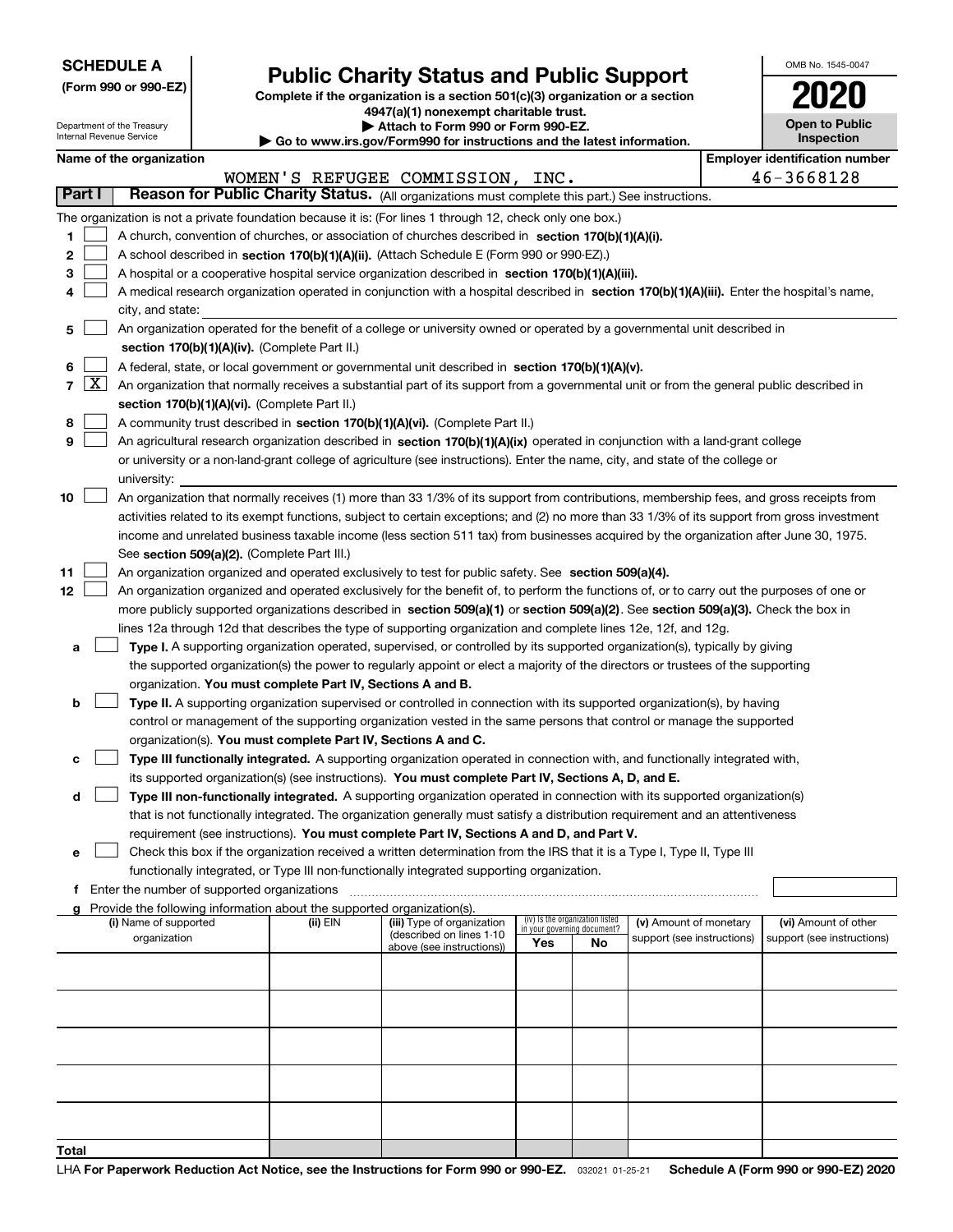#### Schedule A (Form 990 or 990-EZ) 2020 Page WOMEN'S REFUGEE COMMISSION, INC. 46-3668128**Part II Support Schedule for Organizations Described in Sections 170(b)(1)(A)(iv) and 170(b)(1)(A)(vi)**

(Complete only if you checked the box on line 5, 7, or 8 of Part I or if the organization failed to qualify under Part III. If the organization fails to qualify under the tests listed below, please complete Part III.)

|    | <b>Section A. Public Support</b>                                                                                                                                                                                                                 |          |                            |                            |            |          |                                          |  |  |  |
|----|--------------------------------------------------------------------------------------------------------------------------------------------------------------------------------------------------------------------------------------------------|----------|----------------------------|----------------------------|------------|----------|------------------------------------------|--|--|--|
|    | Calendar year (or fiscal year beginning in)                                                                                                                                                                                                      | (a) 2016 | (b) 2017                   | $(c)$ 2018                 | $(d)$ 2019 | (e) 2020 | (f) Total                                |  |  |  |
|    | 1 Gifts, grants, contributions, and                                                                                                                                                                                                              |          |                            |                            |            |          |                                          |  |  |  |
|    | membership fees received. (Do not                                                                                                                                                                                                                |          |                            |                            |            |          |                                          |  |  |  |
|    | include any "unusual grants.")                                                                                                                                                                                                                   |          |                            | 7242022.13934665.11314595. | 4594381.   |          | 8279185.45364848.                        |  |  |  |
|    | 2 Tax revenues levied for the organ-                                                                                                                                                                                                             |          |                            |                            |            |          |                                          |  |  |  |
|    | ization's benefit and either paid to                                                                                                                                                                                                             |          |                            |                            |            |          |                                          |  |  |  |
|    | or expended on its behalf                                                                                                                                                                                                                        |          |                            |                            |            |          |                                          |  |  |  |
|    | 3 The value of services or facilities                                                                                                                                                                                                            |          |                            |                            |            |          |                                          |  |  |  |
|    | furnished by a governmental unit to                                                                                                                                                                                                              |          |                            |                            |            |          |                                          |  |  |  |
|    | the organization without charge                                                                                                                                                                                                                  |          |                            |                            |            |          |                                          |  |  |  |
|    | 4 Total. Add lines 1 through 3                                                                                                                                                                                                                   |          |                            | 7242022.13934665.11314595. | 4594381.   |          | 8279185.45364848.                        |  |  |  |
| 5. | The portion of total contributions                                                                                                                                                                                                               |          |                            |                            |            |          |                                          |  |  |  |
|    | by each person (other than a                                                                                                                                                                                                                     |          |                            |                            |            |          |                                          |  |  |  |
|    | governmental unit or publicly                                                                                                                                                                                                                    |          |                            |                            |            |          |                                          |  |  |  |
|    | supported organization) included                                                                                                                                                                                                                 |          |                            |                            |            |          |                                          |  |  |  |
|    | on line 1 that exceeds 2% of the                                                                                                                                                                                                                 |          |                            |                            |            |          |                                          |  |  |  |
|    |                                                                                                                                                                                                                                                  |          |                            |                            |            |          |                                          |  |  |  |
|    | amount shown on line 11,                                                                                                                                                                                                                         |          |                            |                            |            |          |                                          |  |  |  |
|    | column (f)                                                                                                                                                                                                                                       |          |                            |                            |            |          | 3923817.                                 |  |  |  |
|    | 6 Public support. Subtract line 5 from line 4.                                                                                                                                                                                                   |          |                            |                            |            |          | 41441031.                                |  |  |  |
|    | <b>Section B. Total Support</b>                                                                                                                                                                                                                  |          |                            |                            |            |          |                                          |  |  |  |
|    | Calendar year (or fiscal year beginning in)                                                                                                                                                                                                      | (a) 2016 | (b) 2017                   | $(c)$ 2018                 | $(d)$ 2019 | (e) 2020 | (f) Total                                |  |  |  |
|    | <b>7</b> Amounts from line 4                                                                                                                                                                                                                     |          | 7242022.13934665.11314595. |                            | 4594381.   |          | 8279185.45364848.                        |  |  |  |
|    | 8 Gross income from interest,                                                                                                                                                                                                                    |          |                            |                            |            |          |                                          |  |  |  |
|    | dividends, payments received on                                                                                                                                                                                                                  |          |                            |                            |            |          |                                          |  |  |  |
|    | securities loans, rents, royalties,                                                                                                                                                                                                              |          |                            |                            |            |          |                                          |  |  |  |
|    | and income from similar sources                                                                                                                                                                                                                  |          |                            |                            |            |          |                                          |  |  |  |
|    | 9 Net income from unrelated business                                                                                                                                                                                                             |          |                            |                            |            |          |                                          |  |  |  |
|    | activities, whether or not the                                                                                                                                                                                                                   |          |                            |                            |            |          |                                          |  |  |  |
|    | business is regularly carried on                                                                                                                                                                                                                 |          |                            |                            |            |          |                                          |  |  |  |
|    | 10 Other income. Do not include gain                                                                                                                                                                                                             |          |                            |                            |            |          |                                          |  |  |  |
|    | or loss from the sale of capital                                                                                                                                                                                                                 |          |                            |                            |            |          |                                          |  |  |  |
|    | assets (Explain in Part VI.)                                                                                                                                                                                                                     | 77,604.  | 68,540.                    | 82,632.                    |            |          | 228,776.                                 |  |  |  |
|    | 11 Total support. Add lines 7 through 10                                                                                                                                                                                                         |          |                            |                            |            |          | 45593624.                                |  |  |  |
|    | 12 Gross receipts from related activities, etc. (see instructions)                                                                                                                                                                               |          |                            |                            |            | 12       |                                          |  |  |  |
|    | 13 First 5 years. If the Form 990 is for the organization's first, second, third, fourth, or fifth tax year as a section 501(c)(3)                                                                                                               |          |                            |                            |            |          |                                          |  |  |  |
|    | organization, check this box and stop here                                                                                                                                                                                                       |          |                            |                            |            |          |                                          |  |  |  |
|    | <b>Section C. Computation of Public Support Percentage</b>                                                                                                                                                                                       |          |                            |                            |            |          |                                          |  |  |  |
|    |                                                                                                                                                                                                                                                  |          |                            |                            |            | 14       | 90.89<br>%                               |  |  |  |
|    |                                                                                                                                                                                                                                                  |          |                            |                            |            | 15       | 87.55<br>$\%$                            |  |  |  |
|    | 16a 33 1/3% support test - 2020. If the organization did not check the box on line 13, and line 14 is 33 1/3% or more, check this box and                                                                                                        |          |                            |                            |            |          |                                          |  |  |  |
|    | stop here. The organization qualifies as a publicly supported organization                                                                                                                                                                       |          |                            |                            |            |          | $\blacktriangleright$ $\boxed{\text{X}}$ |  |  |  |
|    | b 33 1/3% support test - 2019. If the organization did not check a box on line 13 or 16a, and line 15 is 33 1/3% or more, check this box                                                                                                         |          |                            |                            |            |          |                                          |  |  |  |
|    |                                                                                                                                                                                                                                                  |          |                            |                            |            |          |                                          |  |  |  |
|    | and stop here. The organization qualifies as a publicly supported organization<br>17a 10% -facts-and-circumstances test - 2020. If the organization did not check a box on line 13, 16a, or 16b, and line 14 is 10% or more,                     |          |                            |                            |            |          |                                          |  |  |  |
|    |                                                                                                                                                                                                                                                  |          |                            |                            |            |          |                                          |  |  |  |
|    | and if the organization meets the facts-and-circumstances test, check this box and stop here. Explain in Part VI how the organization<br>meets the facts-and-circumstances test. The organization qualifies as a publicly supported organization |          |                            |                            |            |          |                                          |  |  |  |
|    |                                                                                                                                                                                                                                                  |          |                            |                            |            |          |                                          |  |  |  |
|    | <b>b 10% -facts-and-circumstances test - 2019.</b> If the organization did not check a box on line 13, 16a, 16b, or 17a, and line 15 is 10% or                                                                                                   |          |                            |                            |            |          |                                          |  |  |  |
|    | more, and if the organization meets the facts-and-circumstances test, check this box and stop here. Explain in Part VI how the                                                                                                                   |          |                            |                            |            |          |                                          |  |  |  |
|    | organization meets the facts-and-circumstances test. The organization qualifies as a publicly supported organization                                                                                                                             |          |                            |                            |            |          |                                          |  |  |  |
|    | 18 Private foundation. If the organization did not check a box on line 13, 16a, 16b, 17a, or 17b, check this box and see instructions                                                                                                            |          |                            |                            |            |          |                                          |  |  |  |

**Schedule A (Form 990 or 990-EZ) 2020**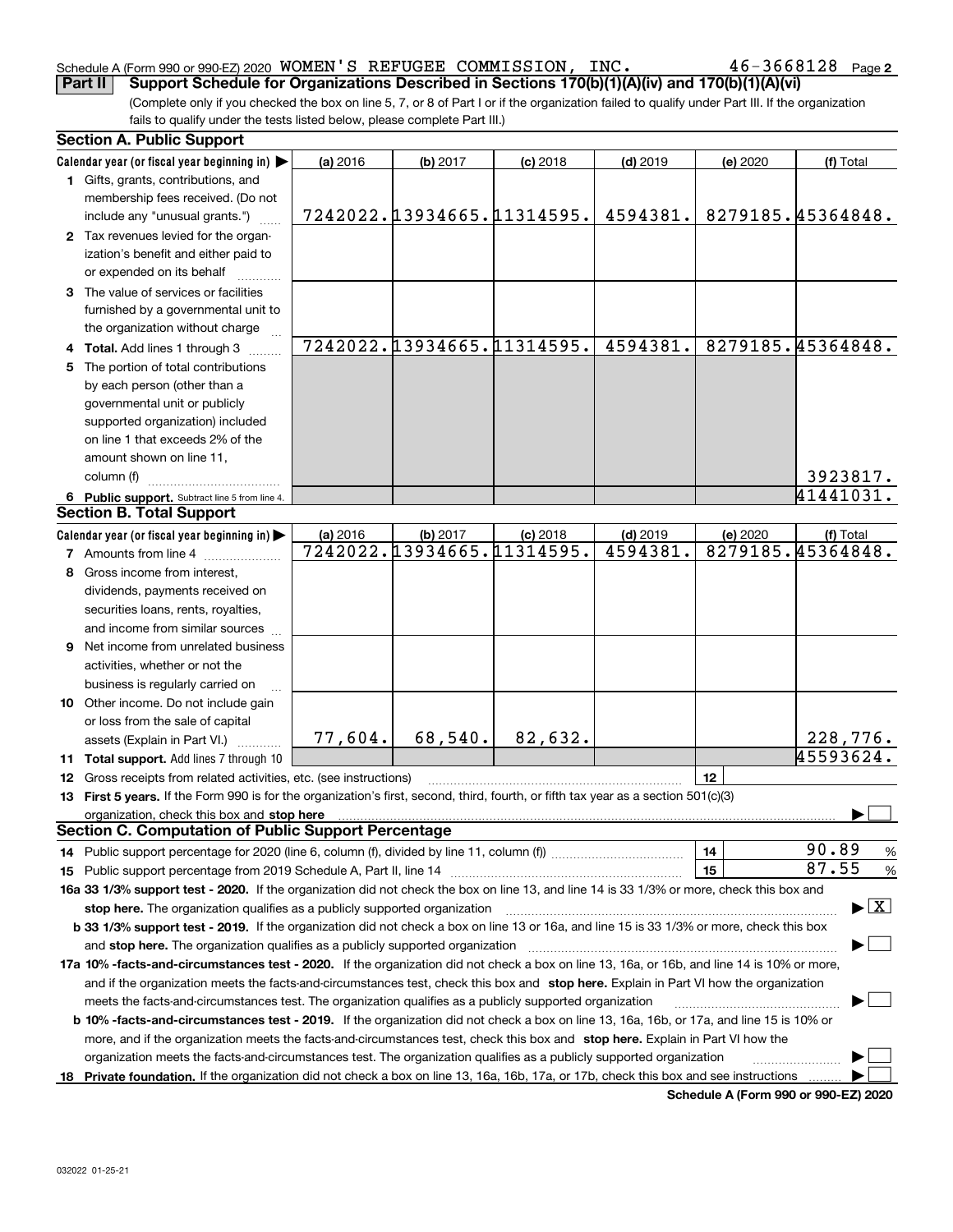#### Schedule A (Form 990 or 990-EZ) 2020 Page WOMEN'S REFUGEE COMMISSION, INC. 46-3668128**Part III Support Schedule for Organizations Described in Section 509(a)(2)**

(Complete only if you checked the box on line 10 of Part I or if the organization failed to qualify under Part II. If the organization fails to qualify under the tests listed below, please complete Part II.)

|    | <b>Section A. Public Support</b>                                                                                                                                                                                                     |                 |          |                 |            |          |           |
|----|--------------------------------------------------------------------------------------------------------------------------------------------------------------------------------------------------------------------------------------|-----------------|----------|-----------------|------------|----------|-----------|
|    | Calendar year (or fiscal year beginning in) $\blacktriangleright$                                                                                                                                                                    | <b>(a)</b> 2016 | (b) 2017 | <b>(c)</b> 2018 | $(d)$ 2019 | (e) 2020 | (f) Total |
|    | 1 Gifts, grants, contributions, and                                                                                                                                                                                                  |                 |          |                 |            |          |           |
|    | membership fees received. (Do not                                                                                                                                                                                                    |                 |          |                 |            |          |           |
|    | include any "unusual grants.")                                                                                                                                                                                                       |                 |          |                 |            |          |           |
|    | <b>2</b> Gross receipts from admissions,                                                                                                                                                                                             |                 |          |                 |            |          |           |
|    | merchandise sold or services per-                                                                                                                                                                                                    |                 |          |                 |            |          |           |
|    | formed, or facilities furnished in                                                                                                                                                                                                   |                 |          |                 |            |          |           |
|    | any activity that is related to the<br>organization's tax-exempt purpose                                                                                                                                                             |                 |          |                 |            |          |           |
|    | 3 Gross receipts from activities that                                                                                                                                                                                                |                 |          |                 |            |          |           |
|    | are not an unrelated trade or bus-                                                                                                                                                                                                   |                 |          |                 |            |          |           |
|    | iness under section 513                                                                                                                                                                                                              |                 |          |                 |            |          |           |
|    |                                                                                                                                                                                                                                      |                 |          |                 |            |          |           |
|    | 4 Tax revenues levied for the organ-                                                                                                                                                                                                 |                 |          |                 |            |          |           |
|    | ization's benefit and either paid to                                                                                                                                                                                                 |                 |          |                 |            |          |           |
|    | or expended on its behalf<br>.                                                                                                                                                                                                       |                 |          |                 |            |          |           |
|    | 5 The value of services or facilities                                                                                                                                                                                                |                 |          |                 |            |          |           |
|    | furnished by a governmental unit to                                                                                                                                                                                                  |                 |          |                 |            |          |           |
|    | the organization without charge                                                                                                                                                                                                      |                 |          |                 |            |          |           |
|    | <b>6 Total.</b> Add lines 1 through 5                                                                                                                                                                                                |                 |          |                 |            |          |           |
|    | 7a Amounts included on lines 1, 2, and                                                                                                                                                                                               |                 |          |                 |            |          |           |
|    | 3 received from disqualified persons                                                                                                                                                                                                 |                 |          |                 |            |          |           |
|    | <b>b</b> Amounts included on lines 2 and 3 received                                                                                                                                                                                  |                 |          |                 |            |          |           |
|    | from other than disqualified persons that                                                                                                                                                                                            |                 |          |                 |            |          |           |
|    | exceed the greater of \$5,000 or 1% of the<br>amount on line 13 for the year                                                                                                                                                         |                 |          |                 |            |          |           |
|    | c Add lines 7a and 7b                                                                                                                                                                                                                |                 |          |                 |            |          |           |
|    | 8 Public support. (Subtract line 7c from line 6.)                                                                                                                                                                                    |                 |          |                 |            |          |           |
|    | <b>Section B. Total Support</b>                                                                                                                                                                                                      |                 |          |                 |            |          |           |
|    | Calendar year (or fiscal year beginning in)                                                                                                                                                                                          | (a) 2016        | (b) 2017 | $(c)$ 2018      | $(d)$ 2019 | (e) 2020 | (f) Total |
|    | 9 Amounts from line 6                                                                                                                                                                                                                |                 |          |                 |            |          |           |
|    | <b>10a</b> Gross income from interest,                                                                                                                                                                                               |                 |          |                 |            |          |           |
|    | dividends, payments received on                                                                                                                                                                                                      |                 |          |                 |            |          |           |
|    | securities loans, rents, royalties,<br>and income from similar sources                                                                                                                                                               |                 |          |                 |            |          |           |
|    | <b>b</b> Unrelated business taxable income                                                                                                                                                                                           |                 |          |                 |            |          |           |
|    | (less section 511 taxes) from businesses                                                                                                                                                                                             |                 |          |                 |            |          |           |
|    | acquired after June 30, 1975                                                                                                                                                                                                         |                 |          |                 |            |          |           |
|    | $\overline{\phantom{a}}$                                                                                                                                                                                                             |                 |          |                 |            |          |           |
|    | c Add lines 10a and 10b<br>11 Net income from unrelated business                                                                                                                                                                     |                 |          |                 |            |          |           |
|    | activities not included in line 10b,                                                                                                                                                                                                 |                 |          |                 |            |          |           |
|    | whether or not the business is                                                                                                                                                                                                       |                 |          |                 |            |          |           |
|    | regularly carried on                                                                                                                                                                                                                 |                 |          |                 |            |          |           |
|    | <b>12</b> Other income. Do not include gain<br>or loss from the sale of capital                                                                                                                                                      |                 |          |                 |            |          |           |
|    | assets (Explain in Part VI.)                                                                                                                                                                                                         |                 |          |                 |            |          |           |
|    | <b>13</b> Total support. (Add lines 9, 10c, 11, and 12.)                                                                                                                                                                             |                 |          |                 |            |          |           |
|    | 14 First 5 years. If the Form 990 is for the organization's first, second, third, fourth, or fifth tax year as a section 501(c)(3) organization,                                                                                     |                 |          |                 |            |          |           |
|    | check this box and stop here <b>contained and according to the state of the state of the state of the state of the state of the state of the state of the state of the state of the state of the state of the state of the state</b> |                 |          |                 |            |          |           |
|    | <b>Section C. Computation of Public Support Percentage</b>                                                                                                                                                                           |                 |          |                 |            |          |           |
|    |                                                                                                                                                                                                                                      |                 |          |                 |            | 15       | %         |
|    | 16 Public support percentage from 2019 Schedule A, Part III, line 15                                                                                                                                                                 |                 |          |                 |            | 16       | %         |
|    | <b>Section D. Computation of Investment Income Percentage</b>                                                                                                                                                                        |                 |          |                 |            |          |           |
|    | 17 Investment income percentage for 2020 (line 10c, column (f), divided by line 13, column (f))                                                                                                                                      |                 |          |                 |            | 17       | %         |
|    | <b>18</b> Investment income percentage from <b>2019</b> Schedule A, Part III, line 17                                                                                                                                                |                 |          |                 |            | 18       | %         |
|    | 19a 33 1/3% support tests - 2020. If the organization did not check the box on line 14, and line 15 is more than 33 1/3%, and line 17 is not                                                                                         |                 |          |                 |            |          |           |
|    | more than 33 1/3%, check this box and stop here. The organization qualifies as a publicly supported organization                                                                                                                     |                 |          |                 |            |          | $\sim$    |
|    | b 33 1/3% support tests - 2019. If the organization did not check a box on line 14 or line 19a, and line 16 is more than 33 1/3%, and                                                                                                |                 |          |                 |            |          |           |
|    | line 18 is not more than 33 1/3%, check this box and stop here. The organization qualifies as a publicly supported organization                                                                                                      |                 |          |                 |            |          |           |
| 20 |                                                                                                                                                                                                                                      |                 |          |                 |            |          |           |
|    |                                                                                                                                                                                                                                      |                 |          |                 |            |          |           |

**Schedule A (Form 990 or 990-EZ) 2020**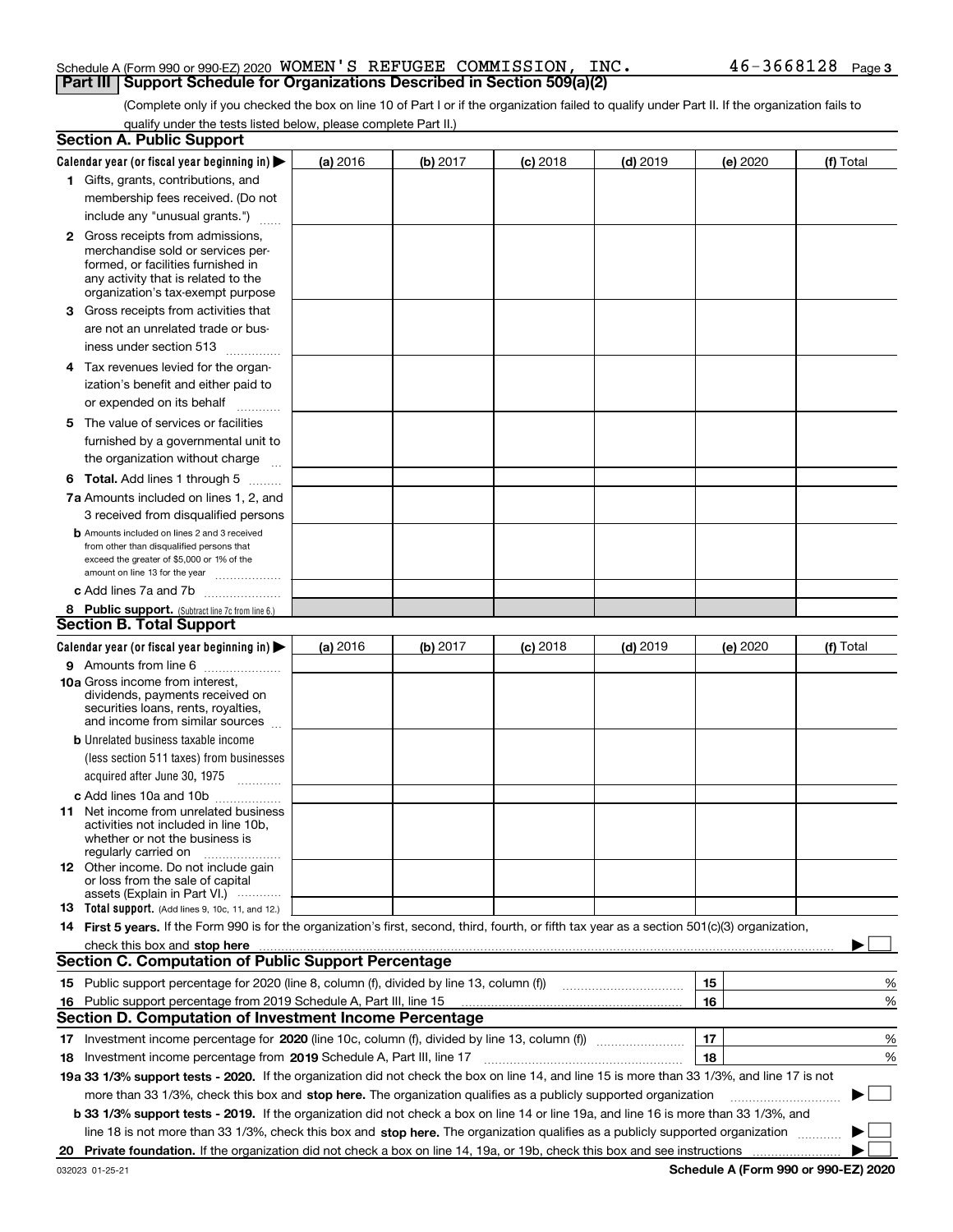**1**

**YesNo**

### **Part IV Supporting Organizations**

(Complete only if you checked a box in line 12 on Part I. If you checked box 12a, Part I, complete Sections A and B. If you checked box 12b, Part I, complete Sections A and C. If you checked box 12c, Part I, complete Sections A, D, and E. If you checked box 12d, Part I, complete Sections A and D, and complete Part V.)

#### **Section A. All Supporting Organizations**

- **1** Are all of the organization's supported organizations listed by name in the organization's governing documents? If "No," describe in **Part VI** how the supported organizations are designated. If designated by *class or purpose, describe the designation. If historic and continuing relationship, explain.*
- **2** Did the organization have any supported organization that does not have an IRS determination of status under section 509(a)(1) or (2)? If "Yes," explain in Part VI how the organization determined that the supported *organization was described in section 509(a)(1) or (2).*
- **3a** Did the organization have a supported organization described in section 501(c)(4), (5), or (6)? If "Yes," answer *lines 3b and 3c below.*
- **b** Did the organization confirm that each supported organization qualified under section 501(c)(4), (5), or (6) and satisfied the public support tests under section 509(a)(2)? If "Yes," describe in **Part VI** when and how the *organization made the determination.*
- **c**Did the organization ensure that all support to such organizations was used exclusively for section 170(c)(2)(B) purposes? If "Yes," explain in **Part VI** what controls the organization put in place to ensure such use.
- **4a***If* Was any supported organization not organized in the United States ("foreign supported organization")? *"Yes," and if you checked box 12a or 12b in Part I, answer lines 4b and 4c below.*
- **b** Did the organization have ultimate control and discretion in deciding whether to make grants to the foreign supported organization? If "Yes," describe in **Part VI** how the organization had such control and discretion *despite being controlled or supervised by or in connection with its supported organizations.*
- **c** Did the organization support any foreign supported organization that does not have an IRS determination under sections 501(c)(3) and 509(a)(1) or (2)? If "Yes," explain in **Part VI** what controls the organization used *to ensure that all support to the foreign supported organization was used exclusively for section 170(c)(2)(B) purposes.*
- **5a***If "Yes,"* Did the organization add, substitute, or remove any supported organizations during the tax year? answer lines 5b and 5c below (if applicable). Also, provide detail in **Part VI,** including (i) the names and EIN *numbers of the supported organizations added, substituted, or removed; (ii) the reasons for each such action; (iii) the authority under the organization's organizing document authorizing such action; and (iv) how the action was accomplished (such as by amendment to the organizing document).*
- **b** Type I or Type II only. Was any added or substituted supported organization part of a class already designated in the organization's organizing document?
- **cSubstitutions only.**  Was the substitution the result of an event beyond the organization's control?
- **6** Did the organization provide support (whether in the form of grants or the provision of services or facilities) to **Part VI.** *If "Yes," provide detail in* support or benefit one or more of the filing organization's supported organizations? anyone other than (i) its supported organizations, (ii) individuals that are part of the charitable class benefited by one or more of its supported organizations, or (iii) other supporting organizations that also
- **7**Did the organization provide a grant, loan, compensation, or other similar payment to a substantial contributor *If "Yes," complete Part I of Schedule L (Form 990 or 990-EZ).* regard to a substantial contributor? (as defined in section 4958(c)(3)(C)), a family member of a substantial contributor, or a 35% controlled entity with
- **8** Did the organization make a loan to a disqualified person (as defined in section 4958) not described in line 7? *If "Yes," complete Part I of Schedule L (Form 990 or 990-EZ).*
- **9a** Was the organization controlled directly or indirectly at any time during the tax year by one or more in section 509(a)(1) or (2))? If "Yes," *provide detail in* <code>Part VI.</code> disqualified persons, as defined in section 4946 (other than foundation managers and organizations described
- **b** Did one or more disqualified persons (as defined in line 9a) hold a controlling interest in any entity in which the supporting organization had an interest? If "Yes," provide detail in P**art VI**.
- **c**Did a disqualified person (as defined in line 9a) have an ownership interest in, or derive any personal benefit from, assets in which the supporting organization also had an interest? If "Yes," provide detail in P**art VI.**
- **10a** Was the organization subject to the excess business holdings rules of section 4943 because of section supporting organizations)? If "Yes," answer line 10b below. 4943(f) (regarding certain Type II supporting organizations, and all Type III non-functionally integrated
- **b** Did the organization have any excess business holdings in the tax year? (Use Schedule C, Form 4720, to *determine whether the organization had excess business holdings.)*

**23a3b3c4a4b4c5a5b5c6789a 9b9c**

**10a**

**10b**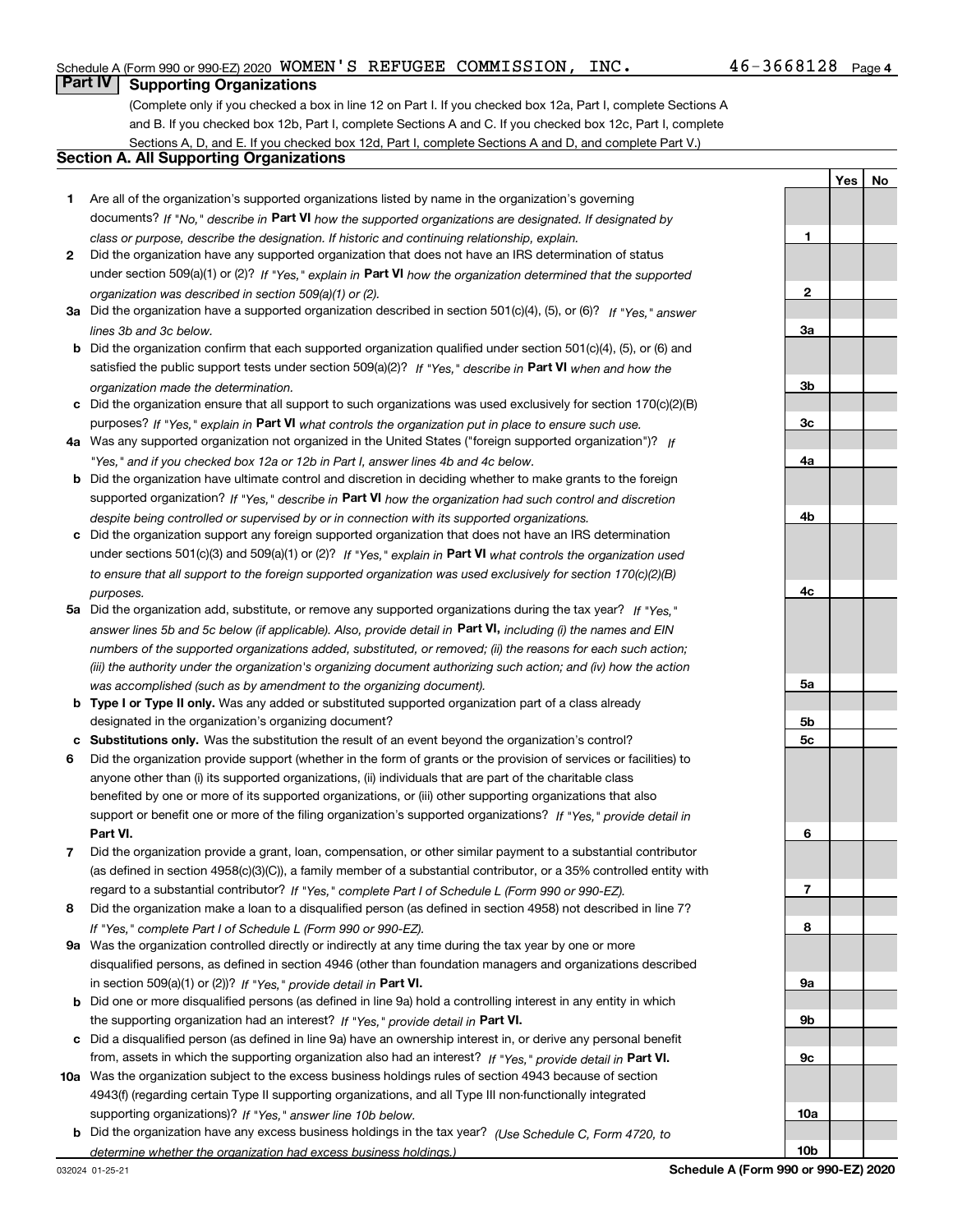#### Schedule A (Form 990 or 990-EZ) 2020 Page WOMEN'S REFUGEE COMMISSION, INC. 46-3668128**Part IV Supporting Organizations** *(continued)*

|    |                                                                                                                                                                                                                                                            |                 | Yes | No |
|----|------------------------------------------------------------------------------------------------------------------------------------------------------------------------------------------------------------------------------------------------------------|-----------------|-----|----|
| 11 | Has the organization accepted a gift or contribution from any of the following persons?                                                                                                                                                                    |                 |     |    |
|    | a A person who directly or indirectly controls, either alone or together with persons described in lines 11b and                                                                                                                                           |                 |     |    |
|    | 11c below, the governing body of a supported organization?                                                                                                                                                                                                 | 11a             |     |    |
|    | <b>b</b> A family member of a person described in line 11a above?                                                                                                                                                                                          | 11 <sub>b</sub> |     |    |
|    | c A 35% controlled entity of a person described in line 11a or 11b above? If "Yes" to line 11a, 11b, or 11c, provide                                                                                                                                       |                 |     |    |
|    | detail in Part VI.                                                                                                                                                                                                                                         | 11c             |     |    |
|    | <b>Section B. Type I Supporting Organizations</b>                                                                                                                                                                                                          |                 |     |    |
|    |                                                                                                                                                                                                                                                            |                 | Yes | No |
| 1  | Did the governing body, members of the governing body, officers acting in their official capacity, or membership of one or                                                                                                                                 |                 |     |    |
|    | more supported organizations have the power to regularly appoint or elect at least a majority of the organization's officers,                                                                                                                              |                 |     |    |
|    | directors, or trustees at all times during the tax year? If "No," describe in Part VI how the supported organization(s)                                                                                                                                    |                 |     |    |
|    | effectively operated, supervised, or controlled the organization's activities. If the organization had more than one supported<br>organization, describe how the powers to appoint and/or remove officers, directors, or trustees were allocated among the |                 |     |    |
|    | supported organizations and what conditions or restrictions, if any, applied to such powers during the tax year.                                                                                                                                           | 1               |     |    |
| 2  | Did the organization operate for the benefit of any supported organization other than the supported                                                                                                                                                        |                 |     |    |
|    | organization(s) that operated, supervised, or controlled the supporting organization? If "Yes," explain in                                                                                                                                                 |                 |     |    |
|    | Part VI how providing such benefit carried out the purposes of the supported organization(s) that operated,                                                                                                                                                |                 |     |    |
|    | supervised, or controlled the supporting organization.                                                                                                                                                                                                     | $\mathbf 2$     |     |    |
|    | <b>Section C. Type II Supporting Organizations</b>                                                                                                                                                                                                         |                 |     |    |
|    |                                                                                                                                                                                                                                                            |                 | Yes | No |
| 1  | Were a majority of the organization's directors or trustees during the tax year also a majority of the directors                                                                                                                                           |                 |     |    |
|    | or trustees of each of the organization's supported organization(s)? If "No," describe in Part VI how control                                                                                                                                              |                 |     |    |
|    | or management of the supporting organization was vested in the same persons that controlled or managed                                                                                                                                                     |                 |     |    |
|    | the supported organization(s).                                                                                                                                                                                                                             | 1               |     |    |
|    | <b>Section D. All Type III Supporting Organizations</b>                                                                                                                                                                                                    |                 |     |    |
|    |                                                                                                                                                                                                                                                            |                 | Yes | No |
| 1  | Did the organization provide to each of its supported organizations, by the last day of the fifth month of the                                                                                                                                             |                 |     |    |
|    | organization's tax year, (i) a written notice describing the type and amount of support provided during the prior tax                                                                                                                                      |                 |     |    |
|    | year, (ii) a copy of the Form 990 that was most recently filed as of the date of notification, and (iii) copies of the                                                                                                                                     |                 |     |    |
|    | organization's governing documents in effect on the date of notification, to the extent not previously provided?                                                                                                                                           | 1               |     |    |
| 2  | Were any of the organization's officers, directors, or trustees either (i) appointed or elected by the supported                                                                                                                                           |                 |     |    |
|    | organization(s) or (ii) serving on the governing body of a supported organization? If "No," explain in Part VI how                                                                                                                                         |                 |     |    |
|    | the organization maintained a close and continuous working relationship with the supported organization(s).                                                                                                                                                | 2               |     |    |
| 3  | By reason of the relationship described in line 2, above, did the organization's supported organizations have a                                                                                                                                            |                 |     |    |
|    | significant voice in the organization's investment policies and in directing the use of the organization's                                                                                                                                                 |                 |     |    |
|    | income or assets at all times during the tax year? If "Yes," describe in Part VI the role the organization's                                                                                                                                               |                 |     |    |
|    | supported organizations played in this regard.<br>Section E. Type III Functionally Integrated Supporting Organizations                                                                                                                                     | 3               |     |    |
|    |                                                                                                                                                                                                                                                            |                 |     |    |
| 1  | Check the box next to the method that the organization used to satisfy the Integral Part Test during the year (see instructions).                                                                                                                          |                 |     |    |
| a  | The organization satisfied the Activities Test. Complete line 2 below.                                                                                                                                                                                     |                 |     |    |
| b  | The organization is the parent of each of its supported organizations. Complete line 3 below.                                                                                                                                                              |                 |     |    |
| c  | The organization supported a governmental entity. Describe in Part VI how you supported a governmental entity (see instructions)                                                                                                                           |                 |     |    |
| 2  | Activities Test. Answer lines 2a and 2b below.                                                                                                                                                                                                             |                 | Yes | No |
| а  | Did substantially all of the organization's activities during the tax year directly further the exempt purposes of                                                                                                                                         |                 |     |    |
|    | the supported organization(s) to which the organization was responsive? If "Yes," then in Part VI identify                                                                                                                                                 |                 |     |    |
|    | those supported organizations and explain how these activities directly furthered their exempt purposes,                                                                                                                                                   |                 |     |    |
|    | how the organization was responsive to those supported organizations, and how the organization determined                                                                                                                                                  |                 |     |    |
|    | that these activities constituted substantially all of its activities.                                                                                                                                                                                     | 2a              |     |    |
| b  | Did the activities described in line 2a, above, constitute activities that, but for the organization's involvement,                                                                                                                                        |                 |     |    |
|    | one or more of the organization's supported organization(s) would have been engaged in? If "Yes," explain in                                                                                                                                               |                 |     |    |
|    | Part VI the reasons for the organization's position that its supported organization(s) would have engaged in                                                                                                                                               | 2 <sub>b</sub>  |     |    |
|    | these activities but for the organization's involvement.                                                                                                                                                                                                   |                 |     |    |

**3** Parent of Supported Organizations. Answer lines 3a and 3b below.

**a** Did the organization have the power to regularly appoint or elect a majority of the officers, directors, or trustees of each of the supported organizations? If "Yes" or "No" provide details in P**art VI.** 

**b** Did the organization exercise a substantial degree of direction over the policies, programs, and activities of each of its supported organizations? If "Yes," describe in Part VI the role played by the organization in this regard.

**3a**

**3b**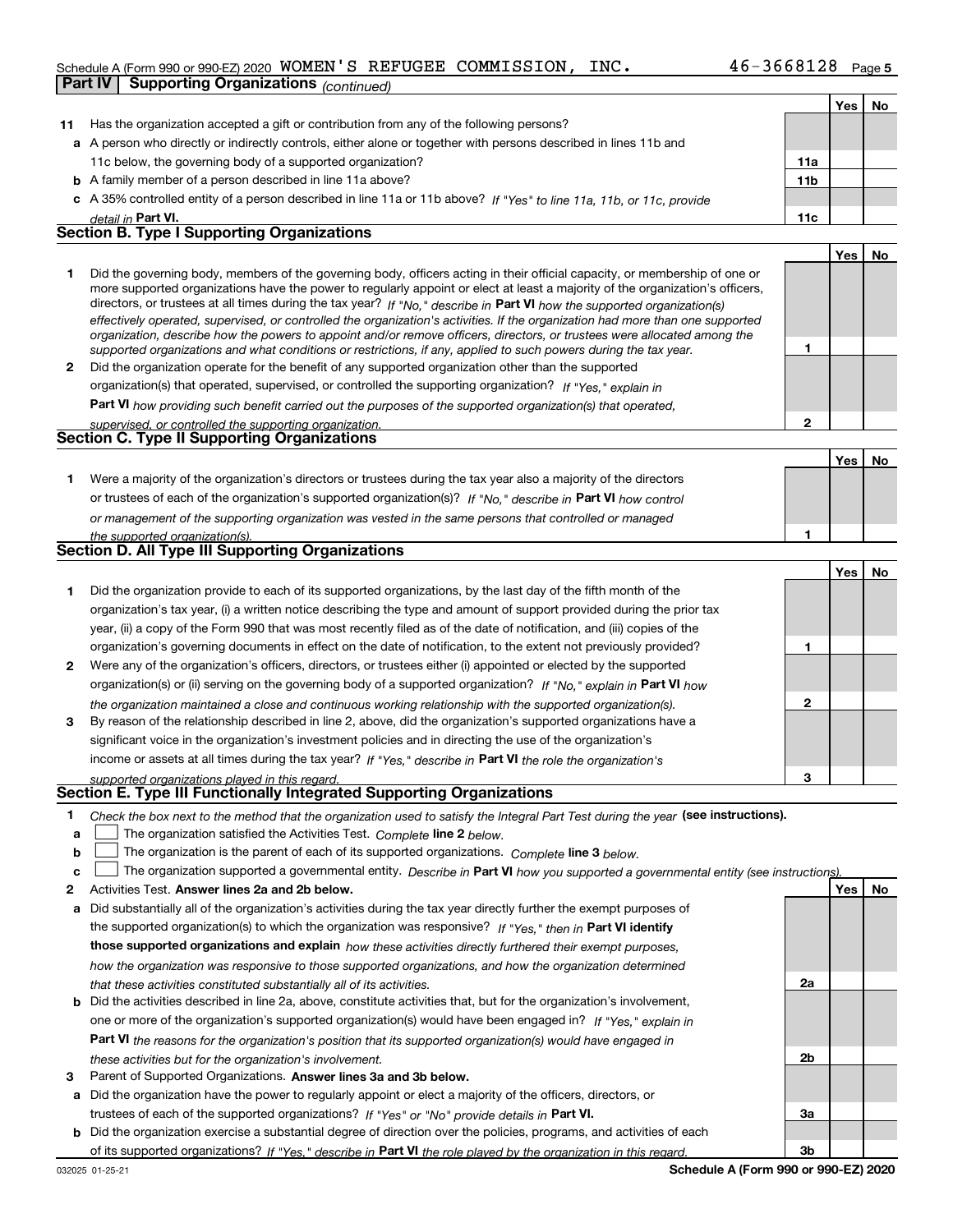|                | <b>rait v</b><br>i ype iii ivon-Functionally integrated bos(a)(b) Supporting Organizations                                                     |                |                |                                |  |  |
|----------------|------------------------------------------------------------------------------------------------------------------------------------------------|----------------|----------------|--------------------------------|--|--|
| 1              | Check here if the organization satisfied the Integral Part Test as a qualifying trust on Nov. 20, 1970 (explain in Part VI). See instructions. |                |                |                                |  |  |
|                | All other Type III non-functionally integrated supporting organizations must complete Sections A through E.                                    |                |                |                                |  |  |
|                | Section A - Adjusted Net Income                                                                                                                |                | (A) Prior Year | (B) Current Year<br>(optional) |  |  |
| 1              | Net short-term capital gain                                                                                                                    | 1              |                |                                |  |  |
| 2              | Recoveries of prior-year distributions                                                                                                         | $\overline{2}$ |                |                                |  |  |
| 3              | Other gross income (see instructions)                                                                                                          | 3              |                |                                |  |  |
| 4              | Add lines 1 through 3.                                                                                                                         | 4              |                |                                |  |  |
| 5              | Depreciation and depletion                                                                                                                     | 5              |                |                                |  |  |
| 6              | Portion of operating expenses paid or incurred for production or                                                                               |                |                |                                |  |  |
|                | collection of gross income or for management, conservation, or                                                                                 |                |                |                                |  |  |
|                | maintenance of property held for production of income (see instructions)                                                                       | 6              |                |                                |  |  |
| $\overline{7}$ | Other expenses (see instructions)                                                                                                              | $\overline{7}$ |                |                                |  |  |
| 8              | Adjusted Net Income (subtract lines 5, 6, and 7 from line 4)                                                                                   | 8              |                |                                |  |  |
|                | <b>Section B - Minimum Asset Amount</b>                                                                                                        |                | (A) Prior Year | (B) Current Year<br>(optional) |  |  |
| 1              | Aggregate fair market value of all non-exempt-use assets (see                                                                                  |                |                |                                |  |  |
|                | instructions for short tax year or assets held for part of year):                                                                              |                |                |                                |  |  |
|                | <b>a</b> Average monthly value of securities                                                                                                   | 1a             |                |                                |  |  |
|                | <b>b</b> Average monthly cash balances                                                                                                         | 1 <sub>b</sub> |                |                                |  |  |
|                | c Fair market value of other non-exempt-use assets                                                                                             | 1c             |                |                                |  |  |
|                | <b>d</b> Total (add lines 1a, 1b, and 1c)                                                                                                      | 1d             |                |                                |  |  |
|                | e Discount claimed for blockage or other factors                                                                                               |                |                |                                |  |  |
|                | (explain in detail in <b>Part VI</b> ):                                                                                                        |                |                |                                |  |  |
| 2              | Acquisition indebtedness applicable to non-exempt-use assets                                                                                   | $\mathbf{2}$   |                |                                |  |  |
| 3              | Subtract line 2 from line 1d.                                                                                                                  | 3              |                |                                |  |  |
| 4              | Cash deemed held for exempt use. Enter 0.015 of line 3 (for greater amount,                                                                    |                |                |                                |  |  |
|                | see instructions).                                                                                                                             | 4              |                |                                |  |  |
| 5              | Net value of non-exempt-use assets (subtract line 4 from line 3)                                                                               | 5              |                |                                |  |  |
| 6              | Multiply line 5 by 0.035.                                                                                                                      | 6              |                |                                |  |  |
| 7              | Recoveries of prior-year distributions                                                                                                         | $\overline{7}$ |                |                                |  |  |
| 8              | Minimum Asset Amount (add line 7 to line 6)                                                                                                    | 8              |                |                                |  |  |
|                | <b>Section C - Distributable Amount</b>                                                                                                        |                |                | <b>Current Year</b>            |  |  |
| 1              | Adjusted net income for prior year (from Section A, line 8, column A)                                                                          | 1              |                |                                |  |  |
| $\mathbf{2}$   | Enter 0.85 of line 1.                                                                                                                          | $\mathbf{2}$   |                |                                |  |  |
| 3              | Minimum asset amount for prior year (from Section B, line 8, column A)                                                                         | 3              |                |                                |  |  |
| 4              | Enter greater of line 2 or line 3.                                                                                                             | 4              |                |                                |  |  |
| 5              | Income tax imposed in prior year                                                                                                               | 5              |                |                                |  |  |
| 6              | <b>Distributable Amount.</b> Subtract line 5 from line 4, unless subject to                                                                    |                |                |                                |  |  |
|                | emergency temporary reduction (see instructions).                                                                                              | 6              |                |                                |  |  |

**7** Check here if the current year is the organization's first as a non-functionally integrated Type III supporting organization (see instructions).

**Schedule A (Form 990 or 990-EZ) 2020**

#### Schedule A (Form 990 or 990-EZ) 2020 WOMEN S REFUGEE COMMISSION,INC。 4 b - 3 b b 8 l Z 8 Page WOMEN'S REFUGEE COMMISSION, INC. 46-3668128

| $\mid$ Part V $\mid$ Type III Non-Functionally Integrated 509(a)(3) Supporting Organizations |  |  |
|----------------------------------------------------------------------------------------------|--|--|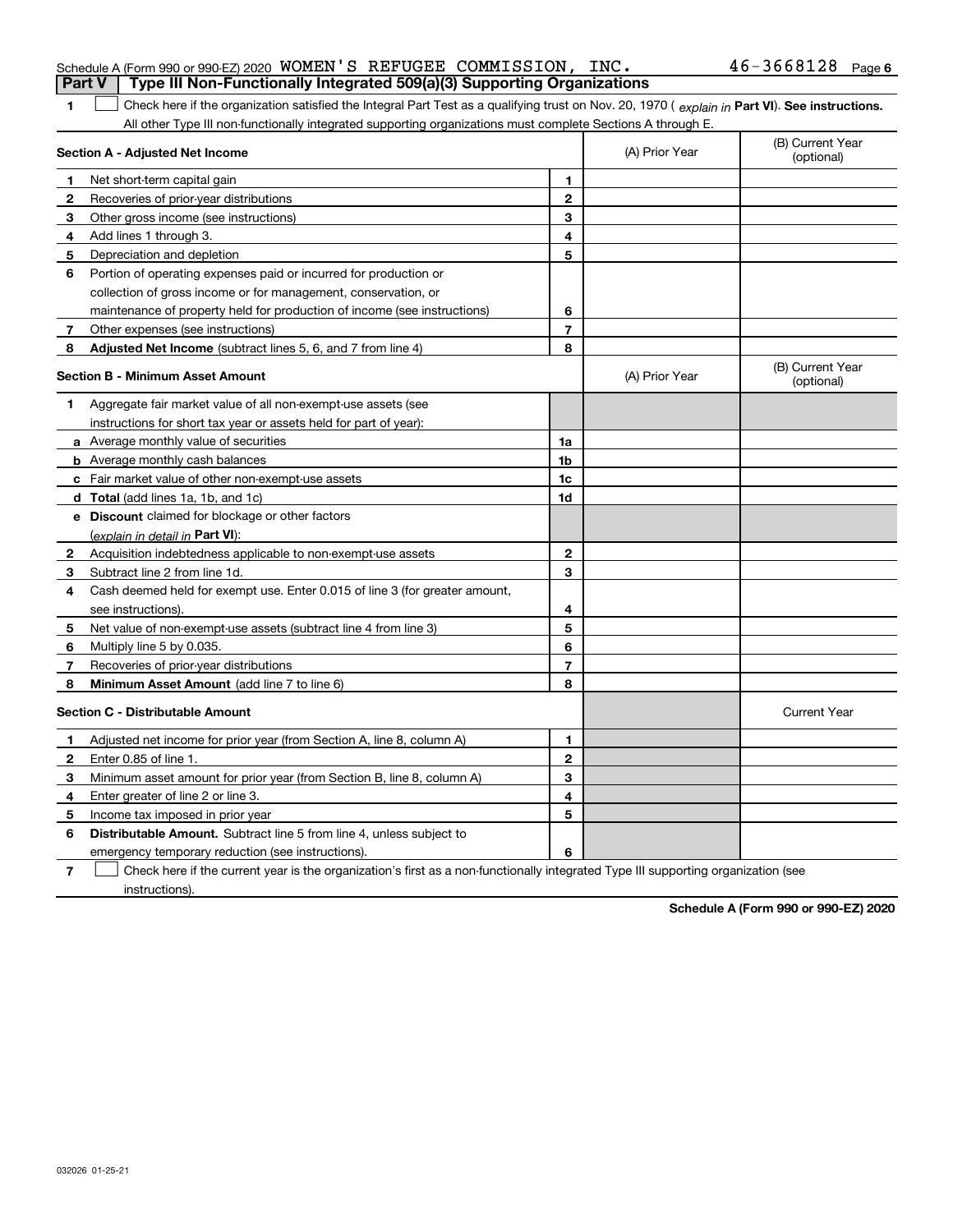#### Schedule A (Form 990 or 990-EZ) 2020 WOMEN S REFUGEE COMMISSION,INC。 4 b - 3 b b 8 l Z 8 Page WOMEN'S REFUGEE COMMISSION, INC. 46-3668128

| <b>Part V</b> | Type III Non-Functionally Integrated 509(a)(3) Supporting Organizations                    |                             | (continued)                           |    |                                         |
|---------------|--------------------------------------------------------------------------------------------|-----------------------------|---------------------------------------|----|-----------------------------------------|
|               | <b>Section D - Distributions</b>                                                           |                             |                                       |    | <b>Current Year</b>                     |
| 1             | Amounts paid to supported organizations to accomplish exempt purposes                      |                             | 1                                     |    |                                         |
| 2             | Amounts paid to perform activity that directly furthers exempt purposes of supported       |                             |                                       |    |                                         |
|               | organizations, in excess of income from activity                                           |                             | $\mathbf{2}$                          |    |                                         |
| 3             | Administrative expenses paid to accomplish exempt purposes of supported organizations      |                             | 3                                     |    |                                         |
| 4             | Amounts paid to acquire exempt-use assets                                                  |                             |                                       | 4  |                                         |
| 5             | Qualified set-aside amounts (prior IRS approval required - provide details in Part VI)     |                             |                                       | 5  |                                         |
| 6             | Other distributions ( <i>describe in</i> Part VI). See instructions.                       |                             |                                       | 6  |                                         |
| 7             | Total annual distributions. Add lines 1 through 6.                                         |                             |                                       | 7  |                                         |
| 8             | Distributions to attentive supported organizations to which the organization is responsive |                             |                                       |    |                                         |
|               | (provide details in Part VI). See instructions.                                            |                             |                                       | 8  |                                         |
| 9             | Distributable amount for 2020 from Section C, line 6                                       |                             |                                       | 9  |                                         |
| 10            | Line 8 amount divided by line 9 amount                                                     |                             |                                       | 10 |                                         |
|               |                                                                                            | (i)                         | (ii)                                  |    | (iii)                                   |
|               | Section E - Distribution Allocations (see instructions)                                    | <b>Excess Distributions</b> | <b>Underdistributions</b><br>Pre-2020 |    | <b>Distributable</b><br>Amount for 2020 |
| 1             | Distributable amount for 2020 from Section C, line 6                                       |                             |                                       |    |                                         |
| 2             | Underdistributions, if any, for years prior to 2020 (reason-                               |                             |                                       |    |                                         |
|               | able cause required - explain in Part VI). See instructions.                               |                             |                                       |    |                                         |
| 3             | Excess distributions carryover, if any, to 2020                                            |                             |                                       |    |                                         |
|               | <b>a</b> From 2015                                                                         |                             |                                       |    |                                         |
|               | <b>b</b> From 2016                                                                         |                             |                                       |    |                                         |
|               | c From 2017                                                                                |                             |                                       |    |                                         |
|               | <b>d</b> From 2018                                                                         |                             |                                       |    |                                         |
|               | e From 2019                                                                                |                             |                                       |    |                                         |
|               | f Total of lines 3a through 3e                                                             |                             |                                       |    |                                         |
|               | g Applied to underdistributions of prior years                                             |                             |                                       |    |                                         |
|               | <b>h</b> Applied to 2020 distributable amount                                              |                             |                                       |    |                                         |
|               | Carryover from 2015 not applied (see instructions)                                         |                             |                                       |    |                                         |
|               | Remainder. Subtract lines 3g, 3h, and 3i from line 3f.                                     |                             |                                       |    |                                         |
| 4             | Distributions for 2020 from Section D,                                                     |                             |                                       |    |                                         |
|               | line $7:$                                                                                  |                             |                                       |    |                                         |
|               | a Applied to underdistributions of prior years                                             |                             |                                       |    |                                         |
|               | <b>b</b> Applied to 2020 distributable amount                                              |                             |                                       |    |                                         |
|               | c Remainder. Subtract lines 4a and 4b from line 4.                                         |                             |                                       |    |                                         |
| 5             | Remaining underdistributions for years prior to 2020, if                                   |                             |                                       |    |                                         |
|               | any. Subtract lines 3g and 4a from line 2. For result greater                              |                             |                                       |    |                                         |
|               | than zero, explain in Part VI. See instructions.                                           |                             |                                       |    |                                         |
| 6             | Remaining underdistributions for 2020. Subtract lines 3h                                   |                             |                                       |    |                                         |
|               | and 4b from line 1. For result greater than zero, explain in                               |                             |                                       |    |                                         |
|               | Part VI. See instructions.                                                                 |                             |                                       |    |                                         |
| 7             | Excess distributions carryover to 2021. Add lines 3j                                       |                             |                                       |    |                                         |
|               | and 4c.                                                                                    |                             |                                       |    |                                         |
| 8             | Breakdown of line 7:                                                                       |                             |                                       |    |                                         |
|               | a Excess from 2016                                                                         |                             |                                       |    |                                         |
|               | <b>b</b> Excess from 2017                                                                  |                             |                                       |    |                                         |
|               | c Excess from 2018                                                                         |                             |                                       |    |                                         |
|               | d Excess from 2019                                                                         |                             |                                       |    |                                         |
|               | e Excess from 2020                                                                         |                             |                                       |    |                                         |
|               |                                                                                            |                             |                                       |    |                                         |

**Schedule A (Form 990 or 990-EZ) 2020**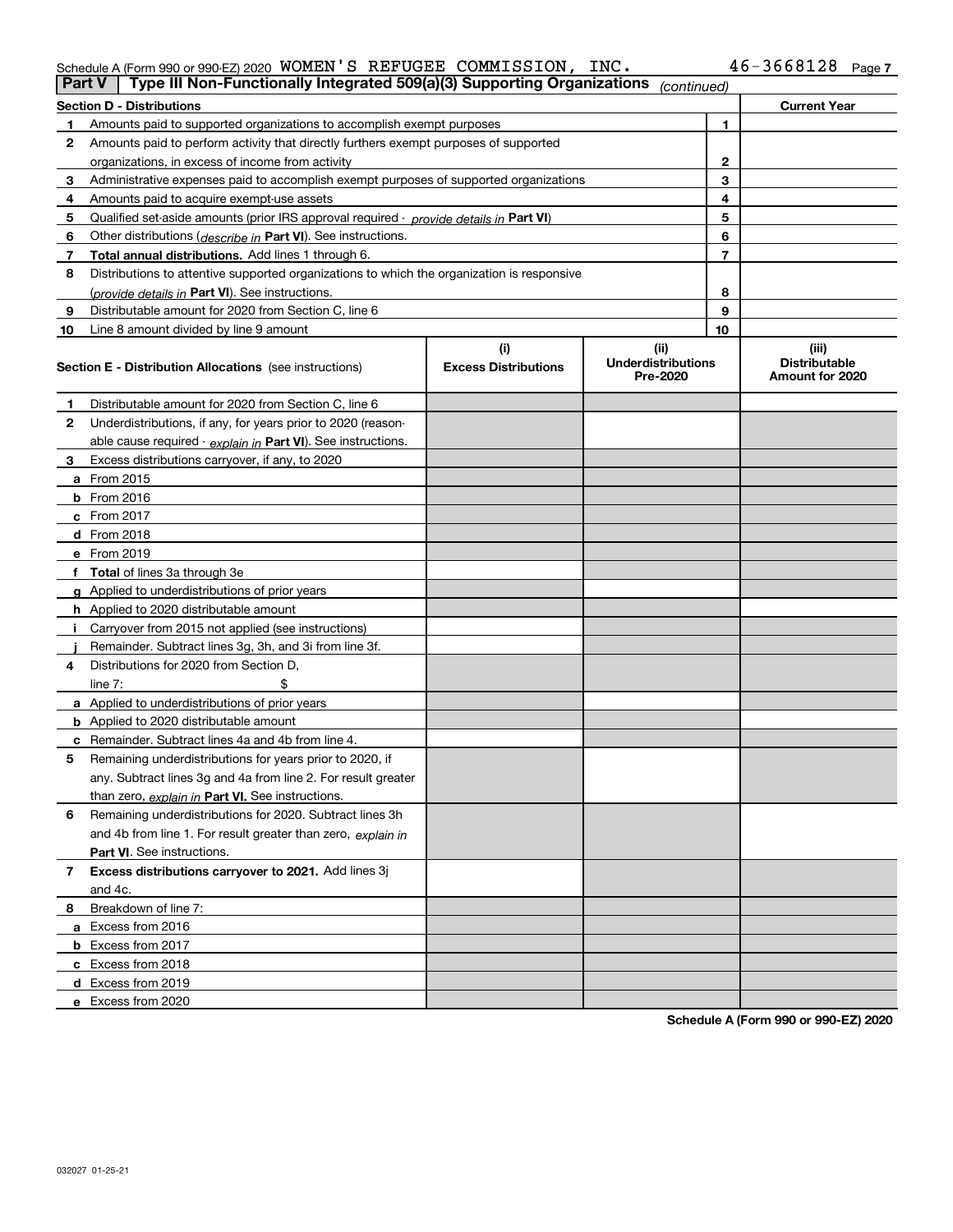|                | Schedule A (Form 990 or 990-EZ) 2020 WOMEN'S REFUGEE COMMISSION, INC. |  |         |         |  |                                                             | $46 - 3668128$ Page 8                                                                                                                                                                                                                                                               |  |
|----------------|-----------------------------------------------------------------------|--|---------|---------|--|-------------------------------------------------------------|-------------------------------------------------------------------------------------------------------------------------------------------------------------------------------------------------------------------------------------------------------------------------------------|--|
| <b>Part VI</b> |                                                                       |  |         |         |  |                                                             | Supplemental Information. Provide the explanations required by Part II, line 10; Part II, line 17a or 17b; Part III, line 12;                                                                                                                                                       |  |
|                |                                                                       |  |         |         |  |                                                             | Part IV, Section A, lines 1, 2, 3b, 3c, 4b, 4c, 5a, 6, 9a, 9b, 9c, 11a, 11b, and 11c; Part IV, Section B, lines 1 and 2; Part IV, Section C,                                                                                                                                        |  |
|                |                                                                       |  |         |         |  |                                                             | line 1; Part IV, Section D, lines 2 and 3; Part IV, Section E, lines 1c, 2a, 2b, 3a, and 3b; Part V, line 1; Part V, Section B, line 1e; Part V,<br>Section D, lines 5, 6, and 8; and Part V, Section E, lines 2, 5, and 6. Also complete this part for any additional information. |  |
|                | (See instructions.)                                                   |  |         |         |  |                                                             |                                                                                                                                                                                                                                                                                     |  |
|                |                                                                       |  |         |         |  |                                                             |                                                                                                                                                                                                                                                                                     |  |
|                |                                                                       |  |         |         |  | SCHEDULE A, PART II, LINE 10, EXPLANATION FOR OTHER INCOME: |                                                                                                                                                                                                                                                                                     |  |
|                |                                                                       |  |         |         |  |                                                             |                                                                                                                                                                                                                                                                                     |  |
|                | FUNDRAISING EVENT                                                     |  |         |         |  |                                                             |                                                                                                                                                                                                                                                                                     |  |
|                |                                                                       |  |         |         |  |                                                             |                                                                                                                                                                                                                                                                                     |  |
|                | 2016 AMOUNT: \$                                                       |  |         | 77,604. |  |                                                             |                                                                                                                                                                                                                                                                                     |  |
|                |                                                                       |  |         |         |  |                                                             |                                                                                                                                                                                                                                                                                     |  |
|                | 2017 AMOUNT: \$                                                       |  |         | 68,540. |  |                                                             |                                                                                                                                                                                                                                                                                     |  |
|                |                                                                       |  |         |         |  |                                                             |                                                                                                                                                                                                                                                                                     |  |
|                | 2018 AMOUNT: \$                                                       |  | 82,632. |         |  |                                                             |                                                                                                                                                                                                                                                                                     |  |
|                |                                                                       |  |         |         |  |                                                             |                                                                                                                                                                                                                                                                                     |  |
|                |                                                                       |  |         |         |  |                                                             |                                                                                                                                                                                                                                                                                     |  |
|                |                                                                       |  |         |         |  |                                                             |                                                                                                                                                                                                                                                                                     |  |
|                |                                                                       |  |         |         |  |                                                             |                                                                                                                                                                                                                                                                                     |  |
|                |                                                                       |  |         |         |  |                                                             |                                                                                                                                                                                                                                                                                     |  |
|                |                                                                       |  |         |         |  |                                                             |                                                                                                                                                                                                                                                                                     |  |
|                |                                                                       |  |         |         |  |                                                             |                                                                                                                                                                                                                                                                                     |  |
|                |                                                                       |  |         |         |  |                                                             |                                                                                                                                                                                                                                                                                     |  |
|                |                                                                       |  |         |         |  |                                                             |                                                                                                                                                                                                                                                                                     |  |
|                |                                                                       |  |         |         |  |                                                             |                                                                                                                                                                                                                                                                                     |  |
|                |                                                                       |  |         |         |  |                                                             |                                                                                                                                                                                                                                                                                     |  |
|                |                                                                       |  |         |         |  |                                                             |                                                                                                                                                                                                                                                                                     |  |
|                |                                                                       |  |         |         |  |                                                             |                                                                                                                                                                                                                                                                                     |  |
|                |                                                                       |  |         |         |  |                                                             |                                                                                                                                                                                                                                                                                     |  |
|                |                                                                       |  |         |         |  |                                                             |                                                                                                                                                                                                                                                                                     |  |
|                |                                                                       |  |         |         |  |                                                             |                                                                                                                                                                                                                                                                                     |  |
|                |                                                                       |  |         |         |  |                                                             |                                                                                                                                                                                                                                                                                     |  |
|                |                                                                       |  |         |         |  |                                                             |                                                                                                                                                                                                                                                                                     |  |
|                |                                                                       |  |         |         |  |                                                             |                                                                                                                                                                                                                                                                                     |  |
|                |                                                                       |  |         |         |  |                                                             |                                                                                                                                                                                                                                                                                     |  |
|                |                                                                       |  |         |         |  |                                                             |                                                                                                                                                                                                                                                                                     |  |
|                |                                                                       |  |         |         |  |                                                             |                                                                                                                                                                                                                                                                                     |  |
|                |                                                                       |  |         |         |  |                                                             |                                                                                                                                                                                                                                                                                     |  |
|                |                                                                       |  |         |         |  |                                                             |                                                                                                                                                                                                                                                                                     |  |
|                |                                                                       |  |         |         |  |                                                             |                                                                                                                                                                                                                                                                                     |  |
|                |                                                                       |  |         |         |  |                                                             |                                                                                                                                                                                                                                                                                     |  |
|                |                                                                       |  |         |         |  |                                                             |                                                                                                                                                                                                                                                                                     |  |
|                |                                                                       |  |         |         |  |                                                             |                                                                                                                                                                                                                                                                                     |  |
|                |                                                                       |  |         |         |  |                                                             |                                                                                                                                                                                                                                                                                     |  |
|                |                                                                       |  |         |         |  |                                                             |                                                                                                                                                                                                                                                                                     |  |
|                |                                                                       |  |         |         |  |                                                             |                                                                                                                                                                                                                                                                                     |  |
|                |                                                                       |  |         |         |  |                                                             |                                                                                                                                                                                                                                                                                     |  |
|                |                                                                       |  |         |         |  |                                                             |                                                                                                                                                                                                                                                                                     |  |
|                |                                                                       |  |         |         |  |                                                             |                                                                                                                                                                                                                                                                                     |  |
|                |                                                                       |  |         |         |  |                                                             |                                                                                                                                                                                                                                                                                     |  |
|                |                                                                       |  |         |         |  |                                                             |                                                                                                                                                                                                                                                                                     |  |
|                |                                                                       |  |         |         |  |                                                             |                                                                                                                                                                                                                                                                                     |  |
|                |                                                                       |  |         |         |  |                                                             |                                                                                                                                                                                                                                                                                     |  |
|                |                                                                       |  |         |         |  |                                                             |                                                                                                                                                                                                                                                                                     |  |
|                |                                                                       |  |         |         |  |                                                             |                                                                                                                                                                                                                                                                                     |  |
|                |                                                                       |  |         |         |  |                                                             |                                                                                                                                                                                                                                                                                     |  |
|                |                                                                       |  |         |         |  |                                                             |                                                                                                                                                                                                                                                                                     |  |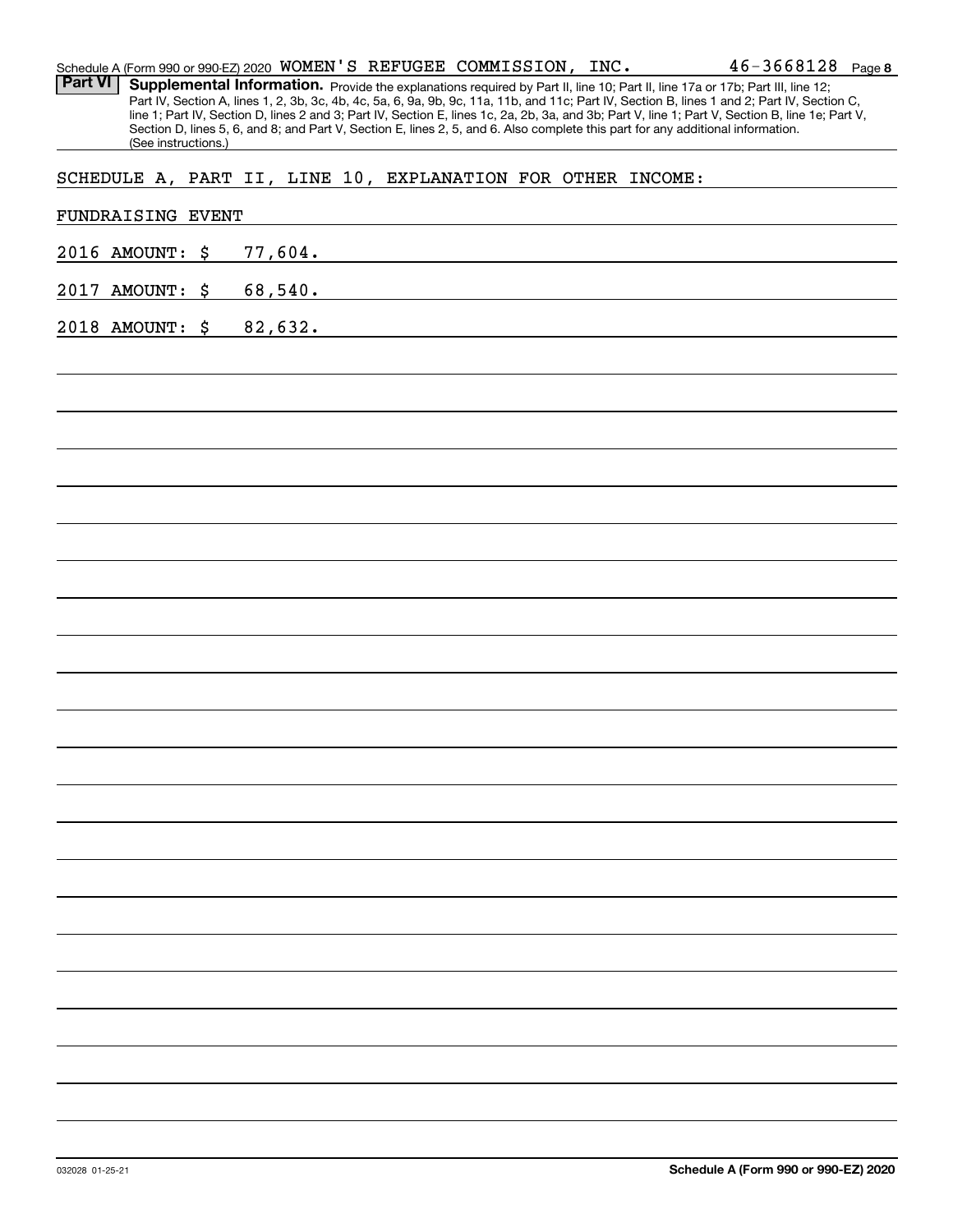023171 04-01-20

# **Identification of Excess Contributions Included on Part II, Line 5 Schedule A 2020**

**\*\* Do Not File \*\* \*\*\* Not Open to Public Inspection \*\*\***

| <b>Contributor's Name</b>                                 | <b>Total</b><br>Contributions | <b>Excess</b><br><b>Contributions</b> |
|-----------------------------------------------------------|-------------------------------|---------------------------------------|
| BILL & MELINDA GATES FOUNDATION                           | 4,385,084.                    | 3, 473, 212.                          |
| SUSAN THOMPSON BUFFET FOUNDATION                          | 1,362,477.                    | 450,605.                              |
|                                                           |                               |                                       |
|                                                           |                               |                                       |
|                                                           |                               |                                       |
|                                                           |                               |                                       |
|                                                           |                               |                                       |
|                                                           |                               |                                       |
|                                                           |                               |                                       |
|                                                           |                               |                                       |
|                                                           |                               |                                       |
|                                                           |                               |                                       |
|                                                           |                               |                                       |
|                                                           |                               |                                       |
|                                                           |                               |                                       |
|                                                           |                               |                                       |
|                                                           |                               |                                       |
|                                                           |                               |                                       |
|                                                           |                               |                                       |
|                                                           |                               |                                       |
|                                                           |                               |                                       |
|                                                           |                               |                                       |
|                                                           |                               |                                       |
|                                                           |                               |                                       |
| Total Excess Contributions to Schedule A, Part II, Line 5 |                               | 3,923,817.                            |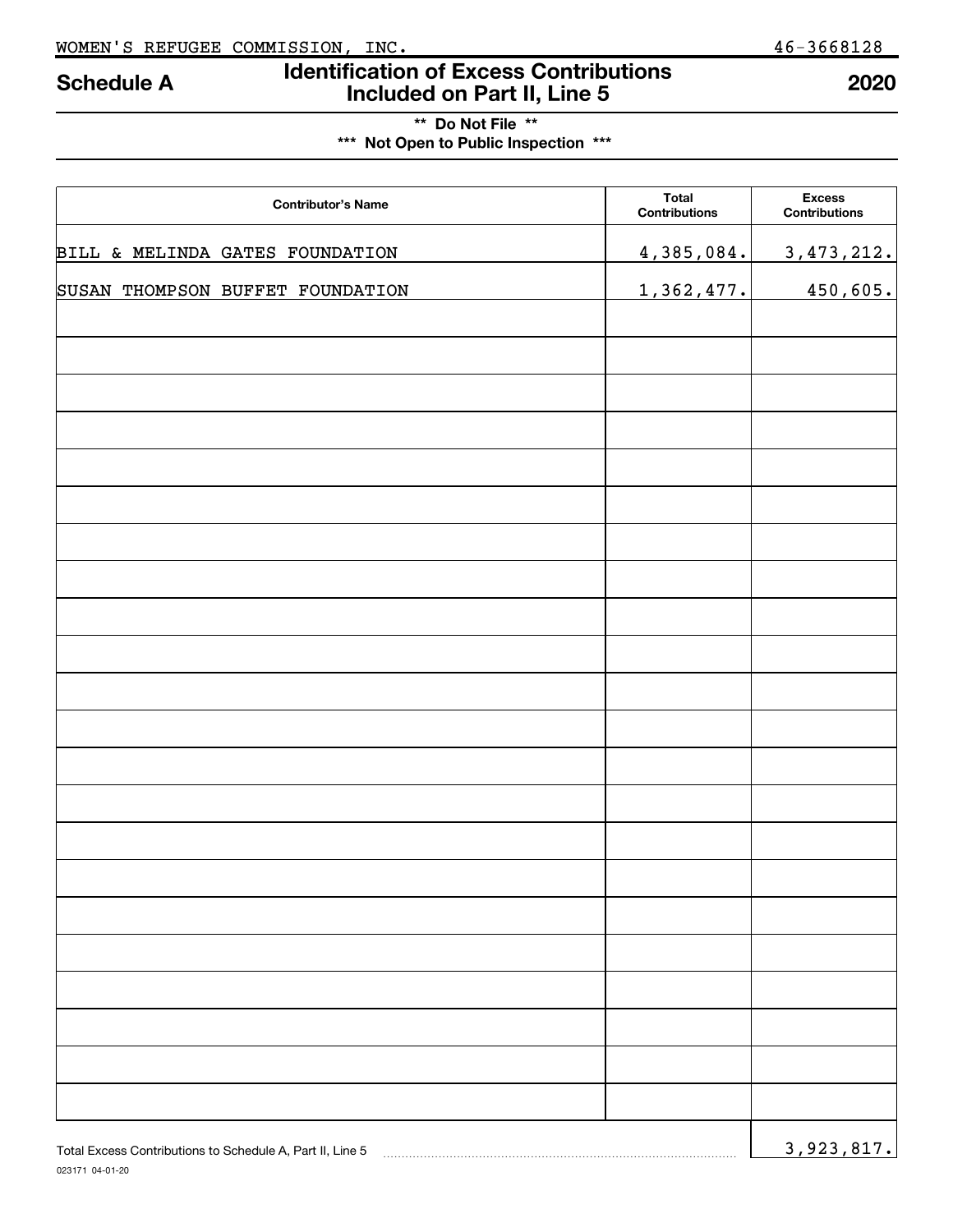Department of the Treasury Internal Revenue Service **(Form 990, 990-EZ, or 990-PF)**

Name of the organization

# **Schedule B Schedule of Contributors**

**| Attach to Form 990, Form 990-EZ, or Form 990-PF. | Go to www.irs.gov/Form990 for the latest information.** OMB No. 1545-0047

**2020**

**Employer identification number**

|                                | WOMEN'S REFUGEE COMMISSION,<br>INC.                                                                                                                                                                                                                                              | 46-3668128 |  |  |  |
|--------------------------------|----------------------------------------------------------------------------------------------------------------------------------------------------------------------------------------------------------------------------------------------------------------------------------|------------|--|--|--|
| Organization type (check one): |                                                                                                                                                                                                                                                                                  |            |  |  |  |
| Filers of:                     | Section:                                                                                                                                                                                                                                                                         |            |  |  |  |
| Form 990 or 990-EZ             | $\underline{X}$ 501(c)( 3) (enter number) organization                                                                                                                                                                                                                           |            |  |  |  |
|                                | 4947(a)(1) nonexempt charitable trust not treated as a private foundation                                                                                                                                                                                                        |            |  |  |  |
|                                | 527 political organization                                                                                                                                                                                                                                                       |            |  |  |  |
| Form 990-PF                    | 501(c)(3) exempt private foundation                                                                                                                                                                                                                                              |            |  |  |  |
|                                | 4947(a)(1) nonexempt charitable trust treated as a private foundation                                                                                                                                                                                                            |            |  |  |  |
|                                | 501(c)(3) taxable private foundation                                                                                                                                                                                                                                             |            |  |  |  |
|                                | Check if your organization is covered by the General Rule or a Special Rule.                                                                                                                                                                                                     |            |  |  |  |
|                                | Note: Only a section 501(c)(7), (8), or (10) organization can check boxes for both the General Rule and a Special Rule. See instructions.                                                                                                                                        |            |  |  |  |
| <b>General Rule</b>            |                                                                                                                                                                                                                                                                                  |            |  |  |  |
|                                | For an organization filing Form 990, 990-EZ, or 990-PF that received, during the year, contributions totaling \$5,000 or more (in money or<br>property) from any one contributor. Complete Parts I and II. See instructions for determining a contributor's total contributions. |            |  |  |  |

#### **Special Rules**

any one contributor, during the year, total contributions of the greater of  $\,$  (1) \$5,000; or **(2)** 2% of the amount on (i) Form 990, Part VIII, line 1h;  $\boxed{\textbf{X}}$  For an organization described in section 501(c)(3) filing Form 990 or 990-EZ that met the 33 1/3% support test of the regulations under sections 509(a)(1) and 170(b)(1)(A)(vi), that checked Schedule A (Form 990 or 990-EZ), Part II, line 13, 16a, or 16b, and that received from or (ii) Form 990-EZ, line 1. Complete Parts I and II.

For an organization described in section 501(c)(7), (8), or (10) filing Form 990 or 990-EZ that received from any one contributor, during the year, total contributions of more than \$1,000 exclusively for religious, charitable, scientific, literary, or educational purposes, or for the prevention of cruelty to children or animals. Complete Parts I (entering "N/A" in column (b) instead of the contributor name and address), II, and III.  $\mathcal{L}^{\text{max}}$ 

purpose. Don't complete any of the parts unless the **General Rule** applies to this organization because it received *nonexclusively* year, contributions <sub>exclusively</sub> for religious, charitable, etc., purposes, but no such contributions totaled more than \$1,000. If this box is checked, enter here the total contributions that were received during the year for an  $\;$ exclusively religious, charitable, etc., For an organization described in section 501(c)(7), (8), or (10) filing Form 990 or 990-EZ that received from any one contributor, during the religious, charitable, etc., contributions totaling \$5,000 or more during the year  $\Box$ — $\Box$  =  $\Box$  $\mathcal{L}^{\text{max}}$ 

**Caution:**  An organization that isn't covered by the General Rule and/or the Special Rules doesn't file Schedule B (Form 990, 990-EZ, or 990-PF),  **must** but it answer "No" on Part IV, line 2, of its Form 990; or check the box on line H of its Form 990-EZ or on its Form 990-PF, Part I, line 2, to certify that it doesn't meet the filing requirements of Schedule B (Form 990, 990-EZ, or 990-PF).

**For Paperwork Reduction Act Notice, see the instructions for Form 990, 990-EZ, or 990-PF. Schedule B (Form 990, 990-EZ, or 990-PF) (2020)** LHA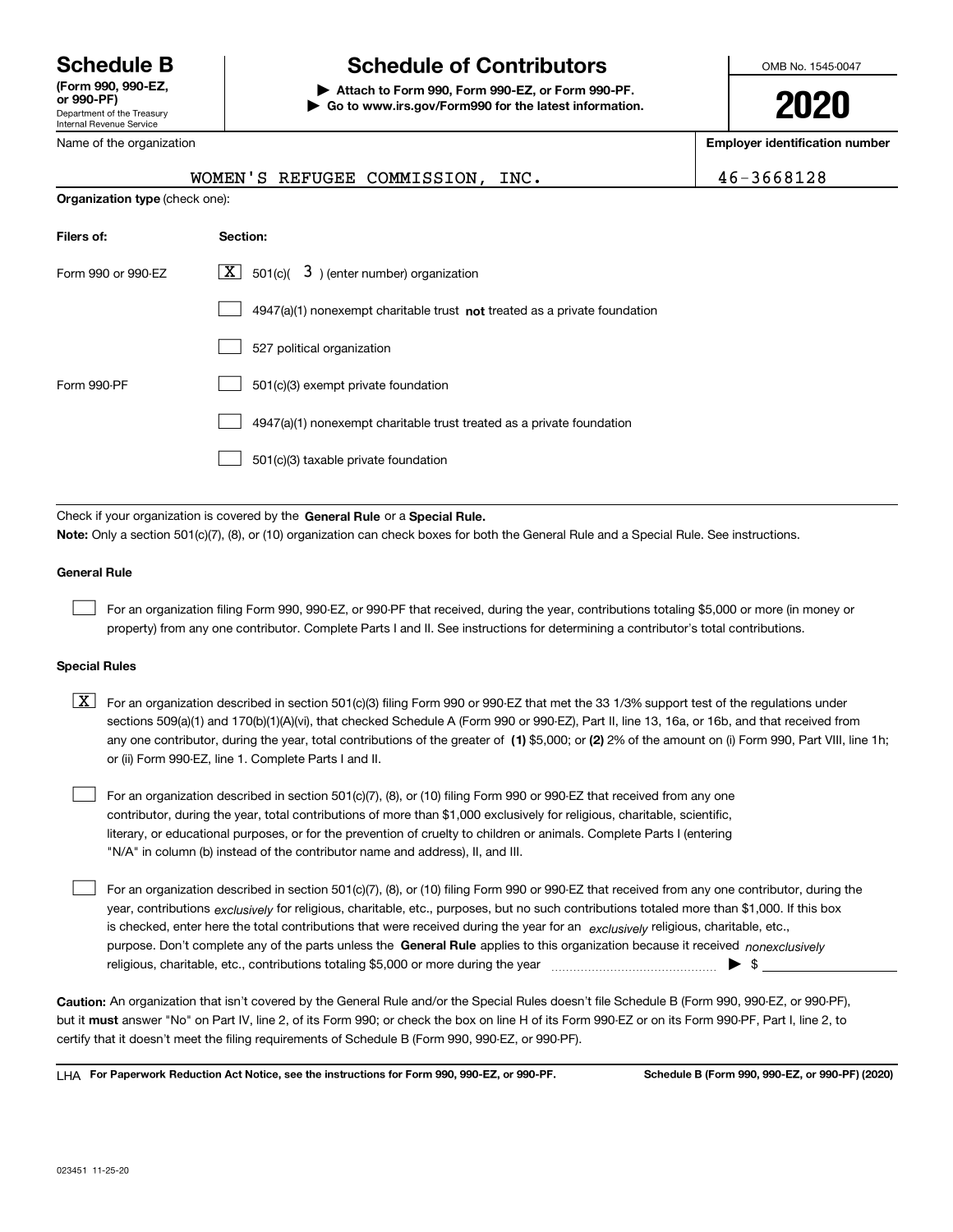## Schedule B (Form 990, 990-EZ, or 990-PF) (2020) Page 2

Name of organization

**Employer identification number**

#### WOMEN'S REFUGEE COMMISSION, INC. 46-3668128

Chedule B (Form 990, 990-EZ, or 990-PF) (2020)<br>
lame of organization<br> **2000 IDEN' S** REFUGEE COMMISSION, INC.<br> **2001 Part I Contributors** (see instructions). Use duplicate copies of Part I if additional space is needed.

| (a)        | (b)                                                                        | (c)                               | (d)                                                                                                         |
|------------|----------------------------------------------------------------------------|-----------------------------------|-------------------------------------------------------------------------------------------------------------|
| No.        | Name, address, and ZIP + 4                                                 | <b>Total contributions</b>        | Type of contribution                                                                                        |
| 1          | FOUNDATION FOR A JUST SOCIETY<br>25 EAST 22ND STREET<br>NEW YORK, NY 10010 | 225,000.<br>$\mathsf{\$}$         | $\overline{\textbf{x}}$<br>Person<br>Payroll<br>Noncash<br>(Complete Part II for<br>noncash contributions.) |
| (a)<br>No. | (b)<br>Name, address, and ZIP + 4                                          | (c)<br><b>Total contributions</b> | (d)<br>Type of contribution                                                                                 |
| 2          | OPEN SOCIETY FOUNDATION                                                    |                                   | x<br>Person                                                                                                 |
|            | 224 WEST 57TH STREET                                                       | 461,743.<br>$\mathsf{\$}$         | Payroll<br>Noncash<br>(Complete Part II for                                                                 |
|            | NEW YORK, NY 10019                                                         |                                   | noncash contributions.)                                                                                     |
| (a)<br>No. | (b)<br>Name, address, and ZIP + 4                                          | (c)<br><b>Total contributions</b> | (d)<br>Type of contribution                                                                                 |
| 3          | INTERNATIONAL PLANNED PARENTHOOD<br><b>FEDERATION</b>                      |                                   | x<br>Person                                                                                                 |
|            | <b>NEWHAMS ROW</b>                                                         | 517,988.<br>$\frac{1}{2}$         | Pavroll<br><b>Noncash</b>                                                                                   |
|            | UNITED KINGDOM SE1 3UZ<br>LONDON,                                          |                                   | (Complete Part II for<br>noncash contributions.)                                                            |
| (a)<br>No. | (b)<br>Name, address, and ZIP + 4                                          | (c)<br><b>Total contributions</b> | (d)<br>Type of contribution                                                                                 |
| 4          | US AGENCY OF INTERNATIONAL DEVELOPMENT                                     |                                   | X.<br>Person                                                                                                |
|            |                                                                            |                                   | Payroll                                                                                                     |
|            | 1300 PENNSYLVANIA AVE NW                                                   | 292,137.<br>$\frac{1}{2}$         | Noncash                                                                                                     |
|            | WASHINGTON, DC 20523                                                       |                                   | (Complete Part II for<br>noncash contributions.)                                                            |
| (a)<br>No. | (b)<br>Name, address, and ZIP + 4                                          | (c)<br><b>Total contributions</b> | (d)<br>Type of contribution                                                                                 |
| 5          | SILICON VALLEY COMMUNITY FOUNDATION                                        |                                   | x<br>Person                                                                                                 |
|            | 555 BRYANT STREET, #259                                                    | 350,000.<br>\$                    | Payroll<br>Noncash                                                                                          |
|            | PALO ALTO, CA 94301                                                        |                                   | (Complete Part II for<br>noncash contributions.)                                                            |
| (a)<br>No. | (b)<br>Name, address, and ZIP + 4                                          | (c)<br><b>Total contributions</b> | (d)<br>Type of contribution                                                                                 |
| 6          | NEO PHILANTHROPY                                                           |                                   | x<br>Person                                                                                                 |
|            | 45 W 36TH ST                                                               | 185,000.<br>$$\circ$$             | Payroll<br>Noncash<br>(Complete Part II for                                                                 |

023452 11-25-20 **Schedule B (Form 990, 990-EZ, or 990-PF) (2020)**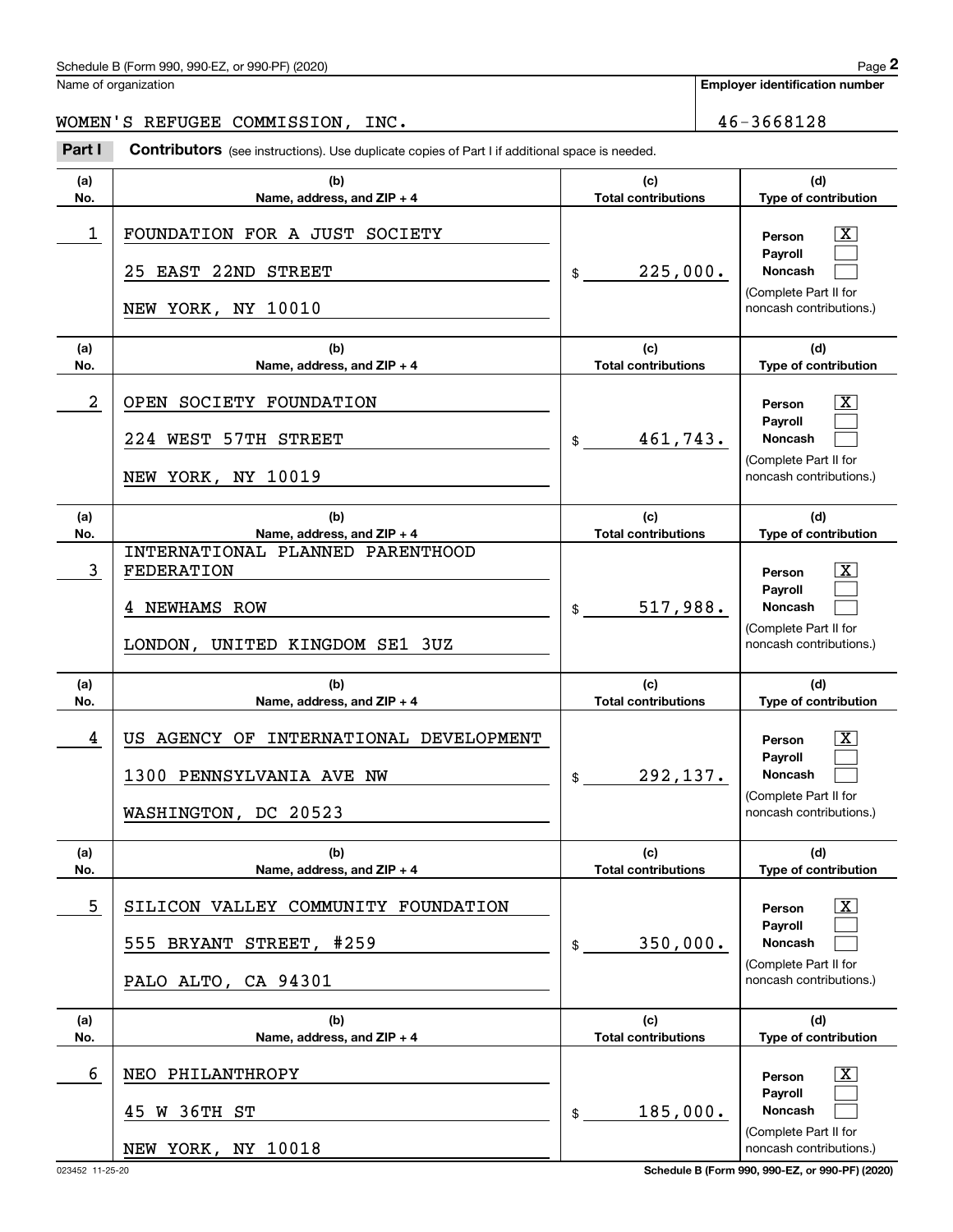## Schedule B (Form 990, 990-EZ, or 990-PF) (2020) Page 2

Name of organization

**Employer identification number**

#### WOMEN'S REFUGEE COMMISSION, INC. 46-3668128

Chedule B (Form 990, 990-EZ, or 990-PF) (2020)<br>
lame of organization<br> **2000 IDEN' S** REFUGEE COMMISSION, INC.<br> **2001 Part I Contributors** (see instructions). Use duplicate copies of Part I if additional space is needed.

| (a)<br>No. | (b)<br>Name, address, and ZIP + 4                                                           | (c)<br><b>Total contributions</b> | (d)<br>Type of contribution                                                                                        |
|------------|---------------------------------------------------------------------------------------------|-----------------------------------|--------------------------------------------------------------------------------------------------------------------|
| 7          | TIDES FOUNDATION<br>55 EXCHANGE PLACE SUITE 402<br>NEW YORK, NY 10005                       | 400,000.<br>$\mathfrak{S}$        | $\overline{\textbf{x}}$<br>Person<br>Payroll<br><b>Noncash</b><br>(Complete Part II for<br>noncash contributions.) |
| (a)<br>No. | (b)<br>Name, address, and ZIP + 4                                                           | (c)<br><b>Total contributions</b> | (d)<br>Type of contribution                                                                                        |
| 8          | NETHERLANDS MINISTY OF FOREIGN AFFAIRS<br>PO BOX 20061<br>THE HAGUE,<br>NETHERLANDS         | 420,000.<br>$\mathfrak{S}$        | x<br>Person<br>Payroll<br><b>Noncash</b><br>(Complete Part II for<br>noncash contributions.)                       |
| (a)<br>No. | (b)<br>Name, address, and ZIP + 4                                                           | (c)<br><b>Total contributions</b> | (d)<br>Type of contribution                                                                                        |
| 9          | DENMARK MINISTY OF FOREIGN AFFAIRS<br>ASIATISK PLADS<br>COPENHAGEN, DENMARK                 | 423,058.<br>$\mathfrak{S}$        | Person<br>Pavroll<br><b>Noncash</b><br>(Complete Part II for<br>noncash contributions.)                            |
| (a)<br>No. | (b)<br>Name, address, and ZIP + 4                                                           | (c)<br><b>Total contributions</b> | (d)<br>Type of contribution                                                                                        |
| 10         | US DEPARTMENT OF STATE, BUREAU OF<br>POPULATION<br>2025 E STREET NW<br>WASHINGTON, DC 20006 | 345,765.<br>\$                    | Person<br>Payroll<br><b>Noncash</b><br>(Complete Part II for<br>noncash contributions.)                            |
| (a)<br>No. | (b)<br>Name, address, and ZIP + 4                                                           | (c)<br><b>Total contributions</b> | (d)<br>Type of contribution                                                                                        |
| 11         | THE BEACON FUND<br>945 S BIRCH STREET, #461130<br>DENVER, CO 80246                          | 345,000.<br>$$\circ$$             | x<br>Person<br>Payroll<br><b>Noncash</b><br>(Complete Part II for<br>noncash contributions.)                       |
| (a)<br>No. | (b)<br>Name, address, and ZIP + 4                                                           | (c)<br><b>Total contributions</b> | (d)<br>Type of contribution                                                                                        |
| 12         | US SMALL BUSINESS ADMINISTRATION<br>409 THIRD STREET, SW<br>WASHINGTON, DC 20416            | 1,743,309.<br>\$                  | Person<br>Payroll<br>Noncash<br>(Complete Part II for<br>noncash contributions.)                                   |

023452 11-25-20 **Schedule B (Form 990, 990-EZ, or 990-PF) (2020)**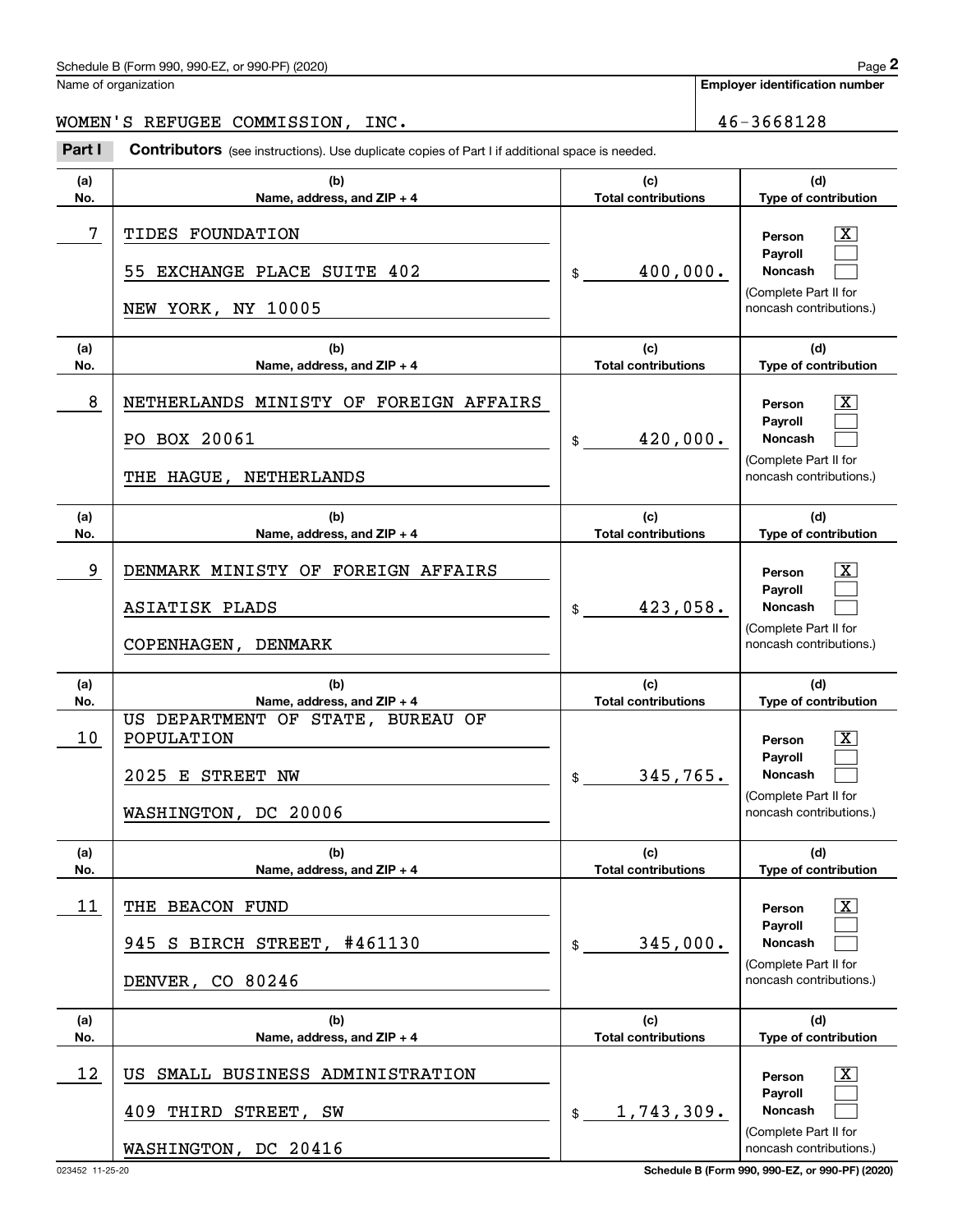## Schedule B (Form 990, 990-EZ, or 990-PF) (2020) Page 2

Name of organization

**Employer identification number**

#### WOMEN'S REFUGEE COMMISSION, INC. 46-3668128

Chedule B (Form 990, 990-EZ, or 990-PF) (2020)<br>
lame of organization<br> **2000 IDEN' S** REFUGEE COMMISSION, INC.<br> **2001 Part I Contributors** (see instructions). Use duplicate copies of Part I if additional space is needed.

| (a)<br>No. | (b)<br>Name, address, and ZIP + 4                                        | (c)<br><b>Total contributions</b> | (d)<br>Type of contribution                                                                               |
|------------|--------------------------------------------------------------------------|-----------------------------------|-----------------------------------------------------------------------------------------------------------|
| 13         | PACKARD FOUNDATION<br>343<br><b>SECOND STREET</b><br>LOS ALTOS, CA 94022 | 465,877.<br>\$                    | $\overline{\text{X}}$<br>Person<br>Payroll<br>Noncash<br>(Complete Part II for<br>noncash contributions.) |
| (a)<br>No. | (b)<br>Name, address, and ZIP + 4                                        | (c)<br><b>Total contributions</b> | (d)<br>Type of contribution                                                                               |
|            |                                                                          | \$                                | Person<br>Payroll<br>Noncash<br>(Complete Part II for<br>noncash contributions.)                          |
| (a)<br>No. | (b)<br>Name, address, and ZIP + 4                                        | (c)<br><b>Total contributions</b> | (d)<br>Type of contribution                                                                               |
|            |                                                                          | \$                                | Person<br>Payroll<br>Noncash<br>(Complete Part II for<br>noncash contributions.)                          |
| (a)<br>No. | (b)<br>Name, address, and ZIP + 4                                        | (c)<br><b>Total contributions</b> | (d)<br>Type of contribution                                                                               |
|            |                                                                          | \$                                | Person<br>Payroll<br>Noncash<br>(Complete Part II for<br>noncash contributions.)                          |
| (a)<br>No. | (b)<br>Name, address, and ZIP + 4                                        | (c)<br><b>Total contributions</b> | (d)<br>Type of contribution                                                                               |
|            |                                                                          | \$                                | Person<br>Payroll<br>Noncash<br>(Complete Part II for<br>noncash contributions.)                          |
| (a)<br>No. | (b)<br>Name, address, and ZIP + 4                                        | (c)<br><b>Total contributions</b> | (d)<br>Type of contribution                                                                               |
|            |                                                                          | \$                                | Person<br>Payroll<br>Noncash<br>(Complete Part II for<br>noncash contributions.)                          |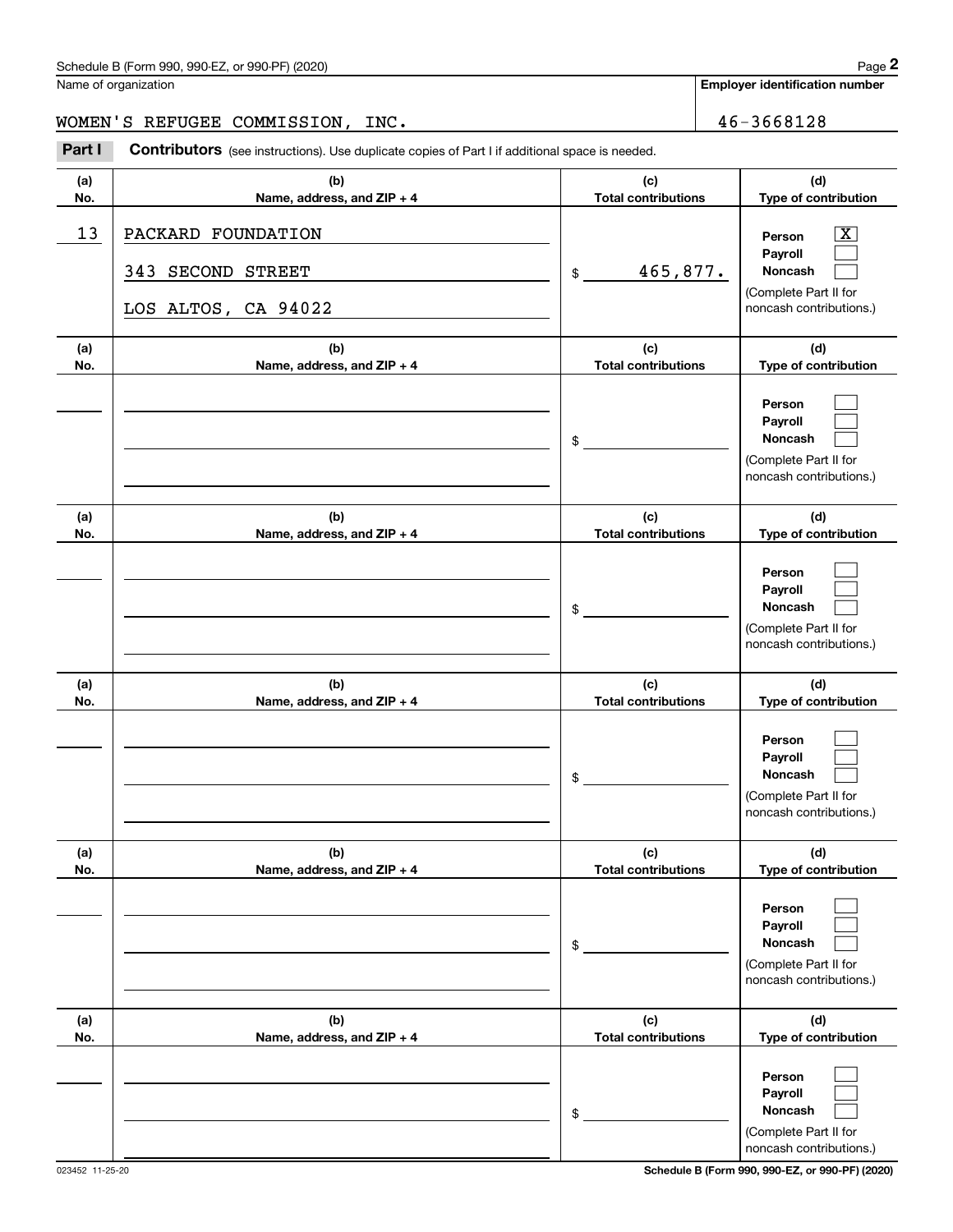Name of organization

**Employer identification number**

WOMEN'S REFUGEE COMMISSION, INC. 46-3668128

Chedule B (Form 990, 990-EZ, or 990-PF) (2020)<br> **2020 ame of organization**<br> **3Part II Noncash Property** (see instructions). Use duplicate copies of Part II if additional space is needed.<br> **2Part II Noncash Property** (s

| (a)<br>No.<br>from<br>Part I | (b)<br>Description of noncash property given | (c)<br>FMV (or estimate)<br>(See instructions.) | (d)<br>Date received |
|------------------------------|----------------------------------------------|-------------------------------------------------|----------------------|
|                              |                                              |                                                 |                      |
|                              |                                              |                                                 |                      |
|                              |                                              | \$                                              |                      |
| (a)<br>No.<br>from<br>Part I | (b)<br>Description of noncash property given | (c)<br>FMV (or estimate)<br>(See instructions.) | (d)<br>Date received |
|                              |                                              |                                                 |                      |
|                              |                                              |                                                 |                      |
|                              |                                              | \$                                              |                      |
| (a)<br>No.<br>from<br>Part I | (b)<br>Description of noncash property given | (c)<br>FMV (or estimate)<br>(See instructions.) | (d)<br>Date received |
|                              |                                              |                                                 |                      |
|                              |                                              |                                                 |                      |
|                              |                                              | \$                                              |                      |
| (a)<br>No.<br>from<br>Part I | (b)<br>Description of noncash property given | (c)<br>FMV (or estimate)<br>(See instructions.) | (d)<br>Date received |
|                              |                                              |                                                 |                      |
|                              |                                              |                                                 |                      |
|                              |                                              | \$                                              |                      |
| (a)<br>No.<br>from<br>Part I | (b)<br>Description of noncash property given | (c)<br>FMV (or estimate)<br>(See instructions.) | (d)<br>Date received |
|                              |                                              |                                                 |                      |
|                              |                                              |                                                 |                      |
|                              |                                              | \$                                              |                      |
| (a)<br>No.<br>from<br>Part I | (b)<br>Description of noncash property given | (c)<br>FMV (or estimate)<br>(See instructions.) | (d)<br>Date received |
|                              |                                              |                                                 |                      |
|                              |                                              |                                                 |                      |
|                              |                                              | \$                                              |                      |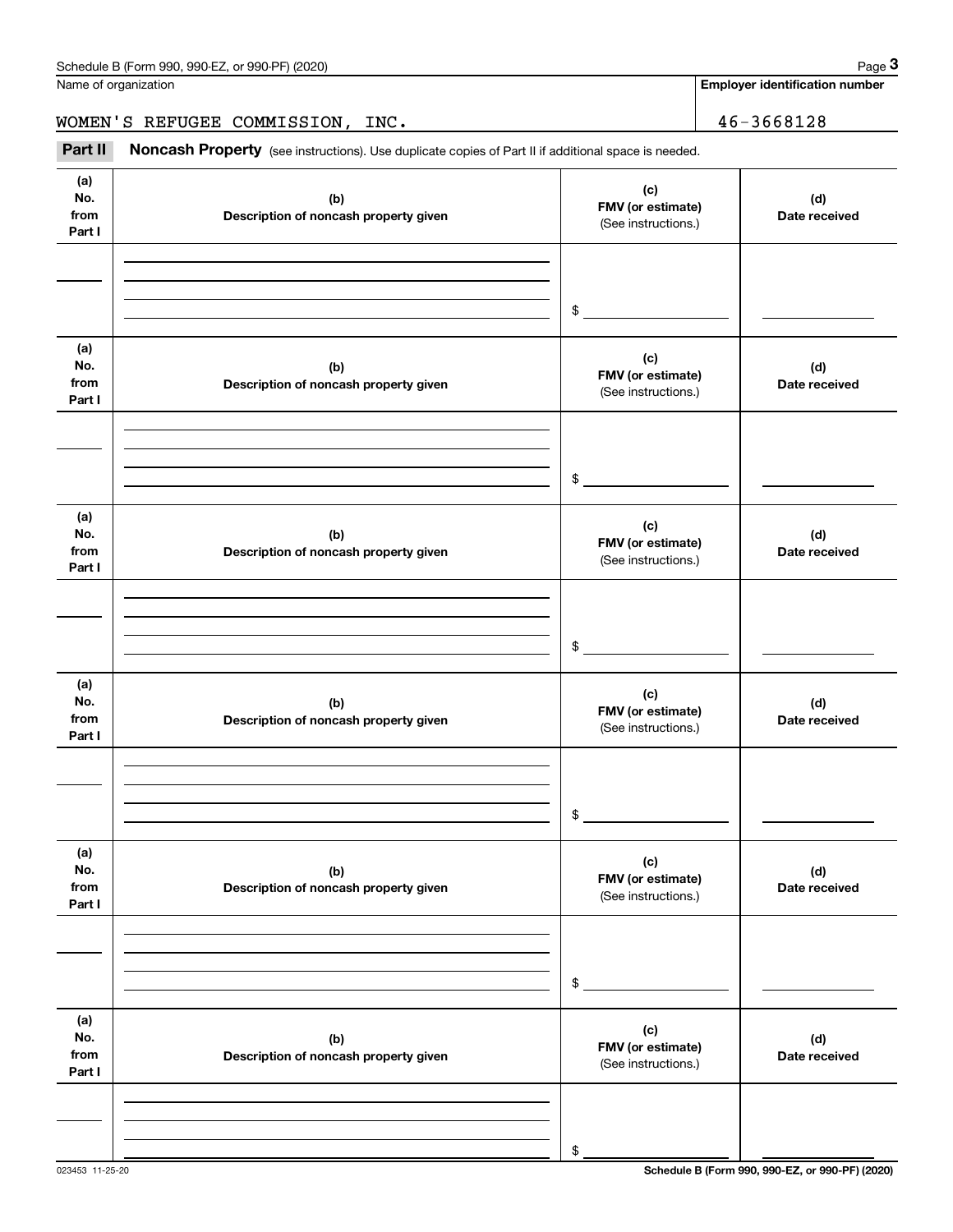|                           | Schedule B (Form 990, 990-EZ, or 990-PF) (2020)                                                                                                                                   |                      | Page 4                                                                                                                                                         |  |  |  |  |
|---------------------------|-----------------------------------------------------------------------------------------------------------------------------------------------------------------------------------|----------------------|----------------------------------------------------------------------------------------------------------------------------------------------------------------|--|--|--|--|
|                           | Name of organization                                                                                                                                                              |                      | <b>Employer identification number</b>                                                                                                                          |  |  |  |  |
|                           | WOMEN'S REFUGEE COMMISSION, INC.                                                                                                                                                  |                      | 46-3668128                                                                                                                                                     |  |  |  |  |
| Part III                  | from any one contributor. Complete columns (a) through (e) and the following line entry. For organizations                                                                        |                      | Exclusively religious, charitable, etc., contributions to organizations described in section 501(c)(7), (8), or (10) that total more than \$1,000 for the year |  |  |  |  |
|                           | completing Part III, enter the total of exclusively religious, charitable, etc., contributions of \$1,000 or less for the year. (Enter this info. once.) $\blacktriangleright$ \$ |                      |                                                                                                                                                                |  |  |  |  |
| (a) No.                   | Use duplicate copies of Part III if additional space is needed.                                                                                                                   |                      |                                                                                                                                                                |  |  |  |  |
| from<br>Part I            | (b) Purpose of gift                                                                                                                                                               | (c) Use of gift      | (d) Description of how gift is held                                                                                                                            |  |  |  |  |
|                           |                                                                                                                                                                                   |                      |                                                                                                                                                                |  |  |  |  |
|                           |                                                                                                                                                                                   |                      |                                                                                                                                                                |  |  |  |  |
|                           |                                                                                                                                                                                   |                      |                                                                                                                                                                |  |  |  |  |
|                           |                                                                                                                                                                                   | (e) Transfer of gift |                                                                                                                                                                |  |  |  |  |
|                           | Transferee's name, address, and ZIP + 4                                                                                                                                           |                      | Relationship of transferor to transferee                                                                                                                       |  |  |  |  |
|                           |                                                                                                                                                                                   |                      |                                                                                                                                                                |  |  |  |  |
|                           |                                                                                                                                                                                   |                      |                                                                                                                                                                |  |  |  |  |
|                           |                                                                                                                                                                                   |                      |                                                                                                                                                                |  |  |  |  |
| (a) No.<br>from<br>Part I | (b) Purpose of gift                                                                                                                                                               | (c) Use of gift      | (d) Description of how gift is held                                                                                                                            |  |  |  |  |
|                           |                                                                                                                                                                                   |                      |                                                                                                                                                                |  |  |  |  |
|                           |                                                                                                                                                                                   |                      |                                                                                                                                                                |  |  |  |  |
|                           |                                                                                                                                                                                   |                      |                                                                                                                                                                |  |  |  |  |
|                           | (e) Transfer of gift                                                                                                                                                              |                      |                                                                                                                                                                |  |  |  |  |
|                           |                                                                                                                                                                                   |                      |                                                                                                                                                                |  |  |  |  |
|                           | Transferee's name, address, and $ZIP + 4$                                                                                                                                         |                      | Relationship of transferor to transferee                                                                                                                       |  |  |  |  |
|                           |                                                                                                                                                                                   |                      |                                                                                                                                                                |  |  |  |  |
|                           |                                                                                                                                                                                   |                      |                                                                                                                                                                |  |  |  |  |
| (a) No.                   |                                                                                                                                                                                   |                      |                                                                                                                                                                |  |  |  |  |
| from<br>Part I            | (b) Purpose of gift                                                                                                                                                               | (c) Use of gift      | (d) Description of how gift is held                                                                                                                            |  |  |  |  |
|                           |                                                                                                                                                                                   |                      |                                                                                                                                                                |  |  |  |  |
|                           |                                                                                                                                                                                   |                      |                                                                                                                                                                |  |  |  |  |
|                           |                                                                                                                                                                                   |                      |                                                                                                                                                                |  |  |  |  |
|                           |                                                                                                                                                                                   | (e) Transfer of gift |                                                                                                                                                                |  |  |  |  |
|                           | Transferee's name, address, and $ZIP + 4$                                                                                                                                         |                      | Relationship of transferor to transferee                                                                                                                       |  |  |  |  |
|                           |                                                                                                                                                                                   |                      |                                                                                                                                                                |  |  |  |  |
|                           |                                                                                                                                                                                   |                      |                                                                                                                                                                |  |  |  |  |
|                           |                                                                                                                                                                                   |                      |                                                                                                                                                                |  |  |  |  |
| (a) No.<br>from           | (b) Purpose of gift                                                                                                                                                               | (c) Use of gift      | (d) Description of how gift is held                                                                                                                            |  |  |  |  |
| Part I                    |                                                                                                                                                                                   |                      |                                                                                                                                                                |  |  |  |  |
|                           |                                                                                                                                                                                   |                      |                                                                                                                                                                |  |  |  |  |
|                           |                                                                                                                                                                                   |                      |                                                                                                                                                                |  |  |  |  |
|                           |                                                                                                                                                                                   |                      |                                                                                                                                                                |  |  |  |  |
|                           | (e) Transfer of gift                                                                                                                                                              |                      |                                                                                                                                                                |  |  |  |  |
|                           | Transferee's name, address, and $ZIP + 4$                                                                                                                                         |                      | Relationship of transferor to transferee                                                                                                                       |  |  |  |  |
|                           |                                                                                                                                                                                   |                      |                                                                                                                                                                |  |  |  |  |
|                           |                                                                                                                                                                                   |                      |                                                                                                                                                                |  |  |  |  |
|                           |                                                                                                                                                                                   |                      |                                                                                                                                                                |  |  |  |  |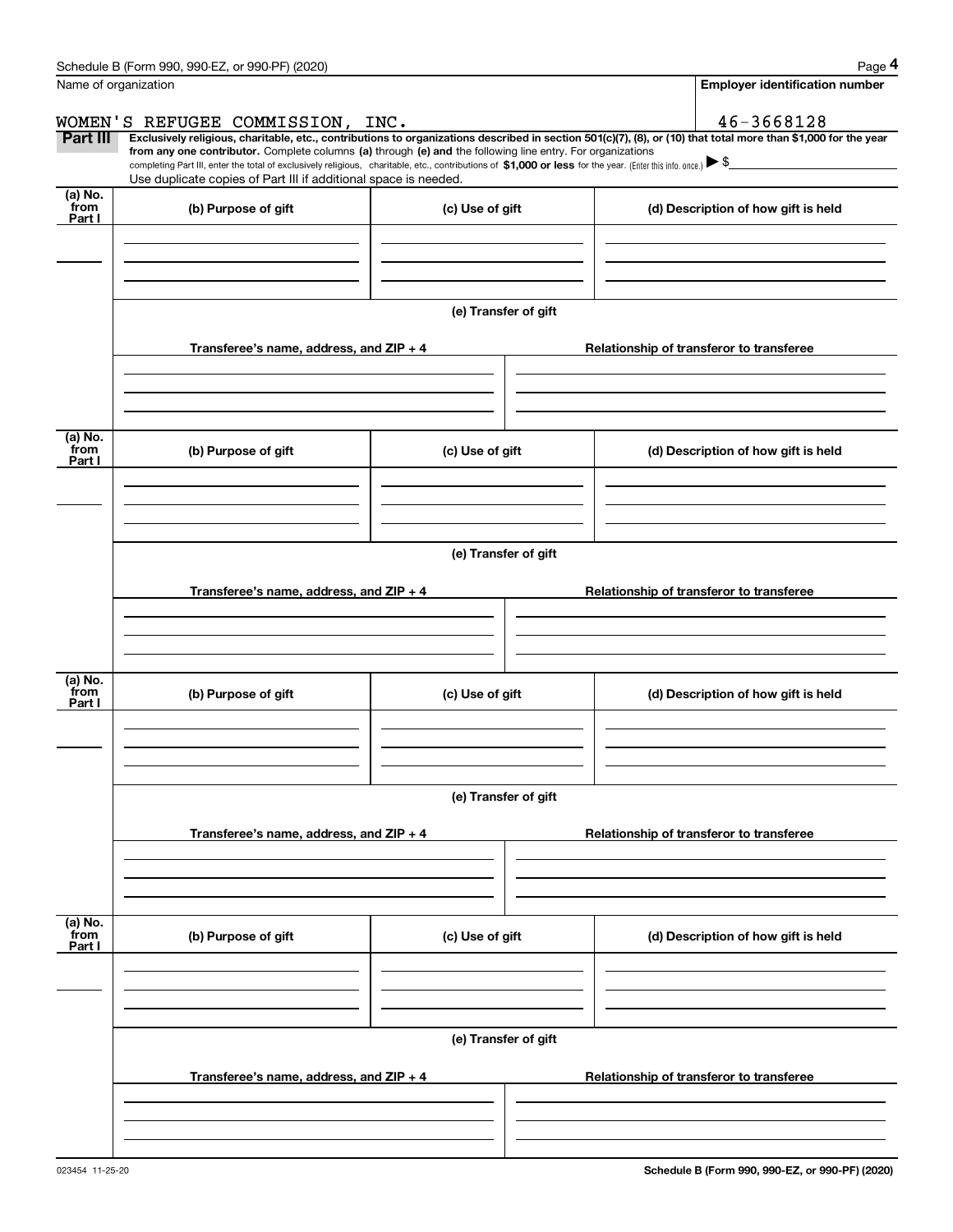| <b>SCHEDULE C</b>                                      |                                         |                                                                                                                                                                    | <b>Political Campaign and Lobbying Activities</b>                                                                                                |         |                                                                             | OMB No. 1545-0047                                                                                                                                           |  |  |  |
|--------------------------------------------------------|-----------------------------------------|--------------------------------------------------------------------------------------------------------------------------------------------------------------------|--------------------------------------------------------------------------------------------------------------------------------------------------|---------|-----------------------------------------------------------------------------|-------------------------------------------------------------------------------------------------------------------------------------------------------------|--|--|--|
|                                                        | (Form 990 or 990-EZ)                    |                                                                                                                                                                    |                                                                                                                                                  |         |                                                                             |                                                                                                                                                             |  |  |  |
|                                                        |                                         | For Organizations Exempt From Income Tax Under section 501(c) and section 527                                                                                      | <b>Open to Public</b>                                                                                                                            |         |                                                                             |                                                                                                                                                             |  |  |  |
| Department of the Treasury<br>Internal Revenue Service |                                         | Complete if the organization is described below.<br>> Attach to Form 990 or Form 990-EZ.<br>Go to www.irs.gov/Form990 for instructions and the latest information. |                                                                                                                                                  |         |                                                                             |                                                                                                                                                             |  |  |  |
|                                                        |                                         |                                                                                                                                                                    | If the organization answered "Yes," on Form 990, Part IV, line 3, or Form 990-EZ, Part V, line 46 (Political Campaign Activities), then          |         |                                                                             |                                                                                                                                                             |  |  |  |
|                                                        |                                         |                                                                                                                                                                    | • Section 501(c)(3) organizations: Complete Parts I-A and B. Do not complete Part I-C.                                                           |         |                                                                             |                                                                                                                                                             |  |  |  |
|                                                        |                                         | • Section 527 organizations: Complete Part I-A only.                                                                                                               | • Section 501(c) (other than section 501(c)(3)) organizations: Complete Parts I-A and C below. Do not complete Part I-B.                         |         |                                                                             |                                                                                                                                                             |  |  |  |
|                                                        |                                         |                                                                                                                                                                    | If the organization answered "Yes," on Form 990, Part IV, line 4, or Form 990-EZ, Part VI, line 47 (Lobbying Activities), then                   |         |                                                                             |                                                                                                                                                             |  |  |  |
|                                                        |                                         |                                                                                                                                                                    | • Section 501(c)(3) organizations that have filed Form 5768 (election under section 501(h)): Complete Part II-A. Do not complete Part II-B.      |         |                                                                             |                                                                                                                                                             |  |  |  |
|                                                        |                                         |                                                                                                                                                                    | • Section 501(c)(3) organizations that have NOT filed Form 5768 (election under section 501(h)): Complete Part II-B. Do not complete Part II-A.  |         |                                                                             |                                                                                                                                                             |  |  |  |
|                                                        |                                         |                                                                                                                                                                    | If the organization answered "Yes," on Form 990, Part IV, line 5 (Proxy Tax) (See separate instructions) or Form 990-EZ, Part V, line 35c (Proxy |         |                                                                             |                                                                                                                                                             |  |  |  |
|                                                        |                                         | Tax) (See separate instructions), then                                                                                                                             |                                                                                                                                                  |         |                                                                             |                                                                                                                                                             |  |  |  |
| Name of organization                                   |                                         |                                                                                                                                                                    | • Section 501(c)(4), (5), or (6) organizations: Complete Part III.                                                                               |         |                                                                             | <b>Employer identification number</b>                                                                                                                       |  |  |  |
|                                                        |                                         |                                                                                                                                                                    | WOMEN'S REFUGEE COMMISSION, INC.                                                                                                                 |         |                                                                             | 46-3668128                                                                                                                                                  |  |  |  |
| Part I-A                                               |                                         |                                                                                                                                                                    | Complete if the organization is exempt under section 501(c) or is a section 527 organization.                                                    |         |                                                                             |                                                                                                                                                             |  |  |  |
|                                                        |                                         |                                                                                                                                                                    |                                                                                                                                                  |         |                                                                             |                                                                                                                                                             |  |  |  |
| 1.                                                     |                                         |                                                                                                                                                                    | Provide a description of the organization's direct and indirect political campaign activities in Part IV.                                        |         |                                                                             |                                                                                                                                                             |  |  |  |
| 2                                                      |                                         | Political campaign activity expenditures                                                                                                                           |                                                                                                                                                  |         | $\blacktriangleright$ \$                                                    |                                                                                                                                                             |  |  |  |
| 3.                                                     |                                         | Volunteer hours for political campaign activities                                                                                                                  |                                                                                                                                                  |         |                                                                             |                                                                                                                                                             |  |  |  |
|                                                        |                                         |                                                                                                                                                                    |                                                                                                                                                  |         |                                                                             |                                                                                                                                                             |  |  |  |
| Part I-B                                               |                                         |                                                                                                                                                                    | Complete if the organization is exempt under section 501(c)(3).                                                                                  |         |                                                                             |                                                                                                                                                             |  |  |  |
|                                                        |                                         |                                                                                                                                                                    | 1 Enter the amount of any excise tax incurred by the organization under section 4955                                                             |         | $\blacktriangleright$ \$                                                    |                                                                                                                                                             |  |  |  |
| 2<br>3                                                 |                                         |                                                                                                                                                                    |                                                                                                                                                  |         | $\blacktriangleright$ \$                                                    | <b>Yes</b><br>No                                                                                                                                            |  |  |  |
|                                                        | 4a Was a correction made?               |                                                                                                                                                                    |                                                                                                                                                  |         |                                                                             | Yes<br>No                                                                                                                                                   |  |  |  |
|                                                        | <b>b</b> If "Yes," describe in Part IV. |                                                                                                                                                                    |                                                                                                                                                  |         |                                                                             |                                                                                                                                                             |  |  |  |
| Part I-C                                               |                                         |                                                                                                                                                                    | Complete if the organization is exempt under section 501(c), except section 501(c)(3).                                                           |         |                                                                             |                                                                                                                                                             |  |  |  |
|                                                        |                                         |                                                                                                                                                                    | 1 Enter the amount directly expended by the filing organization for section 527 exempt function activities                                       |         | $\blacktriangleright$ \$                                                    |                                                                                                                                                             |  |  |  |
|                                                        |                                         |                                                                                                                                                                    | 2 Enter the amount of the filing organization's funds contributed to other organizations for section 527                                         |         |                                                                             |                                                                                                                                                             |  |  |  |
|                                                        | exempt function activities              |                                                                                                                                                                    |                                                                                                                                                  |         | $\blacktriangleright$ \$                                                    |                                                                                                                                                             |  |  |  |
|                                                        |                                         |                                                                                                                                                                    | 3 Total exempt function expenditures. Add lines 1 and 2. Enter here and on Form 1120-POL,                                                        |         |                                                                             |                                                                                                                                                             |  |  |  |
|                                                        |                                         |                                                                                                                                                                    | Did the filing organization file Form 1120-POL for this year?                                                                                    |         | $\triangleright$ \$                                                         | Yes<br><b>No</b>                                                                                                                                            |  |  |  |
| 5                                                      |                                         |                                                                                                                                                                    | Enter the names, addresses and employer identification number (EIN) of all section 527 political organizations to which the filing organization  |         |                                                                             |                                                                                                                                                             |  |  |  |
|                                                        |                                         |                                                                                                                                                                    | made payments. For each organization listed, enter the amount paid from the filing organization's funds. Also enter the amount of political      |         |                                                                             |                                                                                                                                                             |  |  |  |
|                                                        |                                         |                                                                                                                                                                    | contributions received that were promptly and directly delivered to a separate political organization, such as a separate segregated fund or a   |         |                                                                             |                                                                                                                                                             |  |  |  |
|                                                        |                                         |                                                                                                                                                                    | political action committee (PAC). If additional space is needed, provide information in Part IV.                                                 |         |                                                                             |                                                                                                                                                             |  |  |  |
|                                                        | (a) Name                                |                                                                                                                                                                    | (b) Address                                                                                                                                      | (c) EIN | (d) Amount paid from<br>filing organization's<br>funds. If none, enter -0-. | (e) Amount of political<br>contributions received and<br>promptly and directly<br>delivered to a separate<br>political organization.<br>If none, enter -0-. |  |  |  |
|                                                        |                                         |                                                                                                                                                                    |                                                                                                                                                  |         |                                                                             |                                                                                                                                                             |  |  |  |
|                                                        |                                         |                                                                                                                                                                    |                                                                                                                                                  |         |                                                                             |                                                                                                                                                             |  |  |  |
|                                                        |                                         |                                                                                                                                                                    |                                                                                                                                                  |         |                                                                             |                                                                                                                                                             |  |  |  |
|                                                        |                                         |                                                                                                                                                                    |                                                                                                                                                  |         |                                                                             |                                                                                                                                                             |  |  |  |
|                                                        |                                         |                                                                                                                                                                    |                                                                                                                                                  |         |                                                                             |                                                                                                                                                             |  |  |  |
|                                                        |                                         |                                                                                                                                                                    |                                                                                                                                                  |         |                                                                             |                                                                                                                                                             |  |  |  |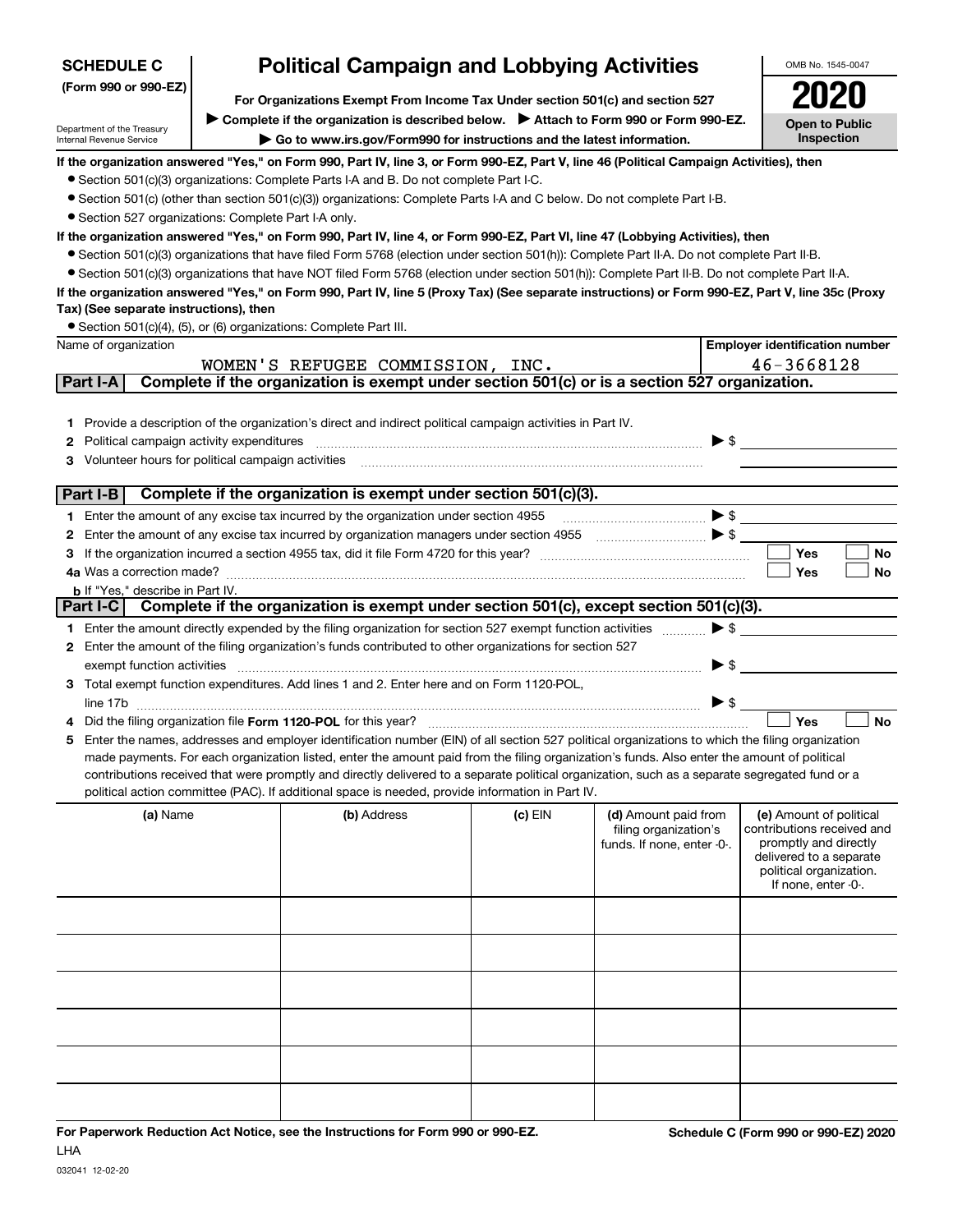| Schedule C (Form 990 or 990-EZ) 2020 WOMEN'S REFUGEE COMMISSION, INC.                                                               |                                        |                                                                                  |            |                                                                                                                                   | $46 - 3668128$ Page 2          |
|-------------------------------------------------------------------------------------------------------------------------------------|----------------------------------------|----------------------------------------------------------------------------------|------------|-----------------------------------------------------------------------------------------------------------------------------------|--------------------------------|
| Complete if the organization is exempt under section 501(c)(3) and filed Form 5768 (election under<br>Part II-A<br>section 501(h)). |                                        |                                                                                  |            |                                                                                                                                   |                                |
| A Check $\blacktriangleright$                                                                                                       |                                        |                                                                                  |            | if the filing organization belongs to an affiliated group (and list in Part IV each affiliated group member's name, address, EIN, |                                |
| expenses, and share of excess lobbying expenditures).                                                                               |                                        |                                                                                  |            |                                                                                                                                   |                                |
| $B$ Check $\blacktriangleright$                                                                                                     |                                        | if the filing organization checked box A and "limited control" provisions apply. |            |                                                                                                                                   |                                |
|                                                                                                                                     | <b>Limits on Lobbying Expenditures</b> | (The term "expenditures" means amounts paid or incurred.)                        |            | (a) Filing<br>organization's<br>totals                                                                                            | (b) Affiliated group<br>totals |
| 1a Total lobbying expenditures to influence public opinion (grassroots lobbying)                                                    |                                        |                                                                                  |            |                                                                                                                                   |                                |
| <b>b</b> Total lobbying expenditures to influence a legislative body (direct lobbying)                                              |                                        |                                                                                  |            | 10,588.                                                                                                                           |                                |
|                                                                                                                                     |                                        |                                                                                  |            | 10,588.                                                                                                                           |                                |
| d Other exempt purpose expenditures                                                                                                 |                                        |                                                                                  |            | 9,749,904.                                                                                                                        |                                |
| e Total exempt purpose expenditures (add lines 1c and 1d) manufactured contains an exercise of                                      |                                        |                                                                                  |            | 9,760,492.                                                                                                                        |                                |
| f Lobbying nontaxable amount. Enter the amount from the following table in both columns.                                            |                                        |                                                                                  |            | 638,025.                                                                                                                          |                                |
| If the amount on line 1e, column (a) or (b) is:                                                                                     |                                        | The lobbying nontaxable amount is:                                               |            |                                                                                                                                   |                                |
| Not over \$500,000                                                                                                                  |                                        | 20% of the amount on line 1e.                                                    |            |                                                                                                                                   |                                |
| Over \$500,000 but not over \$1,000,000                                                                                             |                                        | \$100,000 plus 15% of the excess over \$500,000.                                 |            |                                                                                                                                   |                                |
| Over \$1,000,000 but not over \$1,500,000                                                                                           |                                        | \$175,000 plus 10% of the excess over \$1,000,000.                               |            |                                                                                                                                   |                                |
| Over \$1,500,000 but not over \$17,000,000                                                                                          |                                        | \$225,000 plus 5% of the excess over \$1,500,000.                                |            |                                                                                                                                   |                                |
| Over \$17,000,000                                                                                                                   | \$1.000.000.                           |                                                                                  |            |                                                                                                                                   |                                |
|                                                                                                                                     |                                        |                                                                                  |            |                                                                                                                                   |                                |
| g Grassroots nontaxable amount (enter 25% of line 1f)                                                                               |                                        |                                                                                  |            | 159,506.                                                                                                                          |                                |
| h Subtract line 1g from line 1a. If zero or less, enter -0-                                                                         |                                        |                                                                                  |            | $0$ .                                                                                                                             |                                |
| Subtract line 1f from line 1c. If zero or less, enter -0-                                                                           |                                        |                                                                                  |            | 0.                                                                                                                                |                                |
| If there is an amount other than zero on either line 1h or line 1i, did the organization file Form 4720                             |                                        |                                                                                  |            |                                                                                                                                   |                                |
| reporting section 4911 tax for this year?                                                                                           |                                        |                                                                                  |            |                                                                                                                                   | Yes<br>No                      |
|                                                                                                                                     |                                        | 4-Year Averaging Period Under Section 501(h)                                     |            |                                                                                                                                   |                                |
| (Some organizations that made a section 501(h) election do not have to complete all of the five columns below.                      |                                        | See the separate instructions for lines 2a through 2f.)                          |            |                                                                                                                                   |                                |
|                                                                                                                                     |                                        | Lobbying Expenditures During 4-Year Averaging Period                             |            |                                                                                                                                   |                                |
| Calendar year<br>(or fiscal year beginning in)                                                                                      | (a) $2017$                             | $(b)$ 2018                                                                       | $(c)$ 2019 | $(d)$ 2020                                                                                                                        | (e) Total                      |
| 2a Lobbying nontaxable amount                                                                                                       | 518,525.                               | 615,568.                                                                         | 628,045.   |                                                                                                                                   | $638,025.$ 2,400,163.          |
| <b>b</b> Lobbying ceiling amount<br>(150% of line 2a, column(e))                                                                    |                                        |                                                                                  |            |                                                                                                                                   | 3,600,245.                     |
| c Total lobbying expenditures                                                                                                       | 5,248.                                 | 4,096.                                                                           | 12,802.    | 10,588.                                                                                                                           | 32,734.                        |
| d Grassroots nontaxable amount                                                                                                      | 129,631.                               | 153,892.                                                                         | 157,011.   | 159,506.                                                                                                                          | 600,040.                       |
| e Grassroots ceiling amount                                                                                                         |                                        |                                                                                  |            |                                                                                                                                   |                                |
| (150% of line 2d, column (e))                                                                                                       |                                        |                                                                                  |            |                                                                                                                                   | 900,060.                       |
| f Grassroots lobbying expenditures                                                                                                  |                                        |                                                                                  |            |                                                                                                                                   |                                |

**Schedule C (Form 990 or 990-EZ) 2020**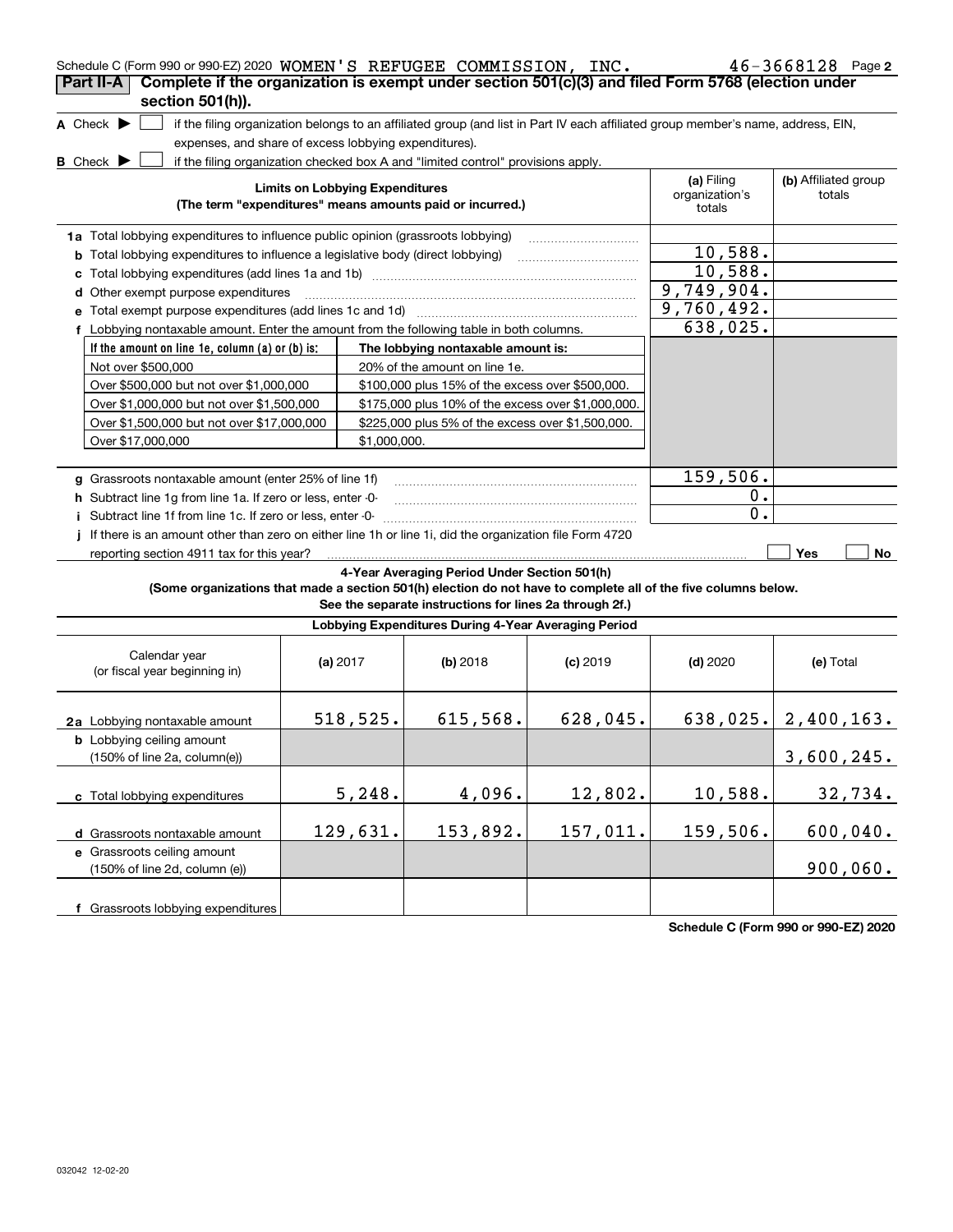#### Schedule C (Form 990 or 990-EZ) 2020  $~\texttt{WOMEN}~\texttt{S}$  REFUGEE COMMISSION, INC  $\bm{\cdot}$   $~\bm{\cdot}$   $~\bm{\cdot}$   $~\bm{\cdot}$   $~\bm{\cdot}$   $~\bm{\cdot}$   $~\bm{\cdot}$   $~\bm{\cdot}$   $~\bm{\cdot}$   $~\bm{\cdot}$   $~\bm{\cdot}$   $~\bm{\cdot}$   $~\bm{\cdot}$   $~\bm{\cdot}$   $~\bm{\cdot}$   $~\bm{\cdot}$

#### **3**

### **Part II-B** Complete if the organization is exempt under section 501(c)(3) and has NOT filed Form 5768 **(election under section 501(h)).**

| For each "Yes" response on lines 1a through 1i below, provide in Part IV a detailed description                                                                                                                                                                             | (a) |              | (b)    |                                      |  |
|-----------------------------------------------------------------------------------------------------------------------------------------------------------------------------------------------------------------------------------------------------------------------------|-----|--------------|--------|--------------------------------------|--|
| of the lobbying activity.                                                                                                                                                                                                                                                   | Yes | No           | Amount |                                      |  |
| 1 During the year, did the filing organization attempt to influence foreign, national, state, or<br>local legislation, including any attempt to influence public opinion on a legislative matter<br>or referendum, through the use of:                                      |     |              |        |                                      |  |
| b Paid staff or management (include compensation in expenses reported on lines 1c through 1i)?                                                                                                                                                                              |     |              |        |                                      |  |
|                                                                                                                                                                                                                                                                             |     |              |        |                                      |  |
|                                                                                                                                                                                                                                                                             |     |              |        |                                      |  |
| e Publications, or published or broadcast statements?                                                                                                                                                                                                                       |     |              |        |                                      |  |
| f Grants to other organizations for lobbying purposes?                                                                                                                                                                                                                      |     |              |        |                                      |  |
| g Direct contact with legislators, their staffs, government officials, or a legislative body?                                                                                                                                                                               |     |              |        |                                      |  |
| h Rallies, demonstrations, seminars, conventions, speeches, lectures, or any similar means?                                                                                                                                                                                 |     |              |        |                                      |  |
| <i>i</i> Other activities?                                                                                                                                                                                                                                                  |     |              |        |                                      |  |
|                                                                                                                                                                                                                                                                             |     |              |        |                                      |  |
| 2a Did the activities in line 1 cause the organization to be not described in section 501(c)(3)?                                                                                                                                                                            |     |              |        |                                      |  |
|                                                                                                                                                                                                                                                                             |     |              |        |                                      |  |
| c If "Yes," enter the amount of any tax incurred by organization managers under section 4912                                                                                                                                                                                |     |              |        |                                      |  |
| d If the filing organization incurred a section 4912 tax, did it file Form 4720 for this year?                                                                                                                                                                              |     |              |        |                                      |  |
| Part III-A Complete if the organization is exempt under section 501(c)(4), section 501(c)(5), or section<br>$501(c)(6)$ .                                                                                                                                                   |     |              |        |                                      |  |
|                                                                                                                                                                                                                                                                             |     |              | Yes    | No                                   |  |
| 1.                                                                                                                                                                                                                                                                          |     | 1            |        |                                      |  |
| 2                                                                                                                                                                                                                                                                           |     | $\mathbf{2}$ |        |                                      |  |
| Did the organization agree to carry over lobbying and political campaign activity expenditures from the prior year?<br>З                                                                                                                                                    |     | 3            |        |                                      |  |
| Part III-B Complete if the organization is exempt under section $501(c)(4)$ , section $501(c)(5)$ , or section<br>501(c)(6) and if either (a) BOTH Part III-A, lines 1 and 2, are answered "No" OR (b) Part III-A, line 3, is<br>answered "Yes."                            |     |              |        |                                      |  |
| 1                                                                                                                                                                                                                                                                           |     | 1            |        |                                      |  |
| Section 162(e) nondeductible lobbying and political expenditures (do not include amounts of political<br>2                                                                                                                                                                  |     |              |        |                                      |  |
| expenses for which the section 527(f) tax was paid).                                                                                                                                                                                                                        |     |              |        |                                      |  |
|                                                                                                                                                                                                                                                                             |     | 2a           |        |                                      |  |
| b Carryover from last year manufactured and contract the contract of the contract of the contract of the contract of contract of contract of contract of contract of contract of contract of contract of contract of contract                                               |     | 2b           |        |                                      |  |
| c                                                                                                                                                                                                                                                                           |     | 2c           |        |                                      |  |
| Aggregate amount reported in section 6033(e)(1)(A) notices of nondeductible section 162(e) dues                                                                                                                                                                             |     | 3            |        |                                      |  |
| If notices were sent and the amount on line 2c exceeds the amount on line 3, what portion of the excess<br>4                                                                                                                                                                |     |              |        |                                      |  |
| does the organization agree to carryover to the reasonable estimate of nondeductible lobbying and political                                                                                                                                                                 |     |              |        |                                      |  |
| expenditure next year?                                                                                                                                                                                                                                                      |     | 4            |        |                                      |  |
| Taxable amount of lobbying and political expenditures (See instructions)<br>5                                                                                                                                                                                               |     | 5            |        |                                      |  |
| <b>Supplemental Information</b><br><b>Part IV</b>                                                                                                                                                                                                                           |     |              |        |                                      |  |
| Provide the descriptions required for Part I-A, line 1; Part I-B, line 4; Part I-C, line 5; Part II-A (affiliated group list); Part II-A, lines 1 and 2 (See<br>instructions); and Part II-B, line 1. Also, complete this part for any additional information.<br>PART II-A |     |              |        |                                      |  |
| LOBBYING ACTIVITIES GENERALLY PERTAIN TO CARE AND CUSTODY OF UNACCOMPANIED                                                                                                                                                                                                  |     |              |        |                                      |  |
| CHILDREN; FAMILY REUNIFICATION; DETENTION, CASE MANAGEMENT, AND                                                                                                                                                                                                             |     |              |        |                                      |  |
| ALTERNATIVES TO DETENTION AT THE U.S. BORDER AND MAINTAINING PROTECTIONS                                                                                                                                                                                                    |     |              |        |                                      |  |
| FOR CHILDREN/PEOPLE SEEKING ASYLUM AT THE US BORDER. ACTIVITIES ALSO                                                                                                                                                                                                        |     |              |        |                                      |  |
| INCLUDE LOBBYING TO PROTECT RIGHTS OF WOMEN REFUGEES. ALL LOBBYING                                                                                                                                                                                                          |     |              |        |                                      |  |
|                                                                                                                                                                                                                                                                             |     |              |        | Schedule C (Form 990 or 990-EZ) 2020 |  |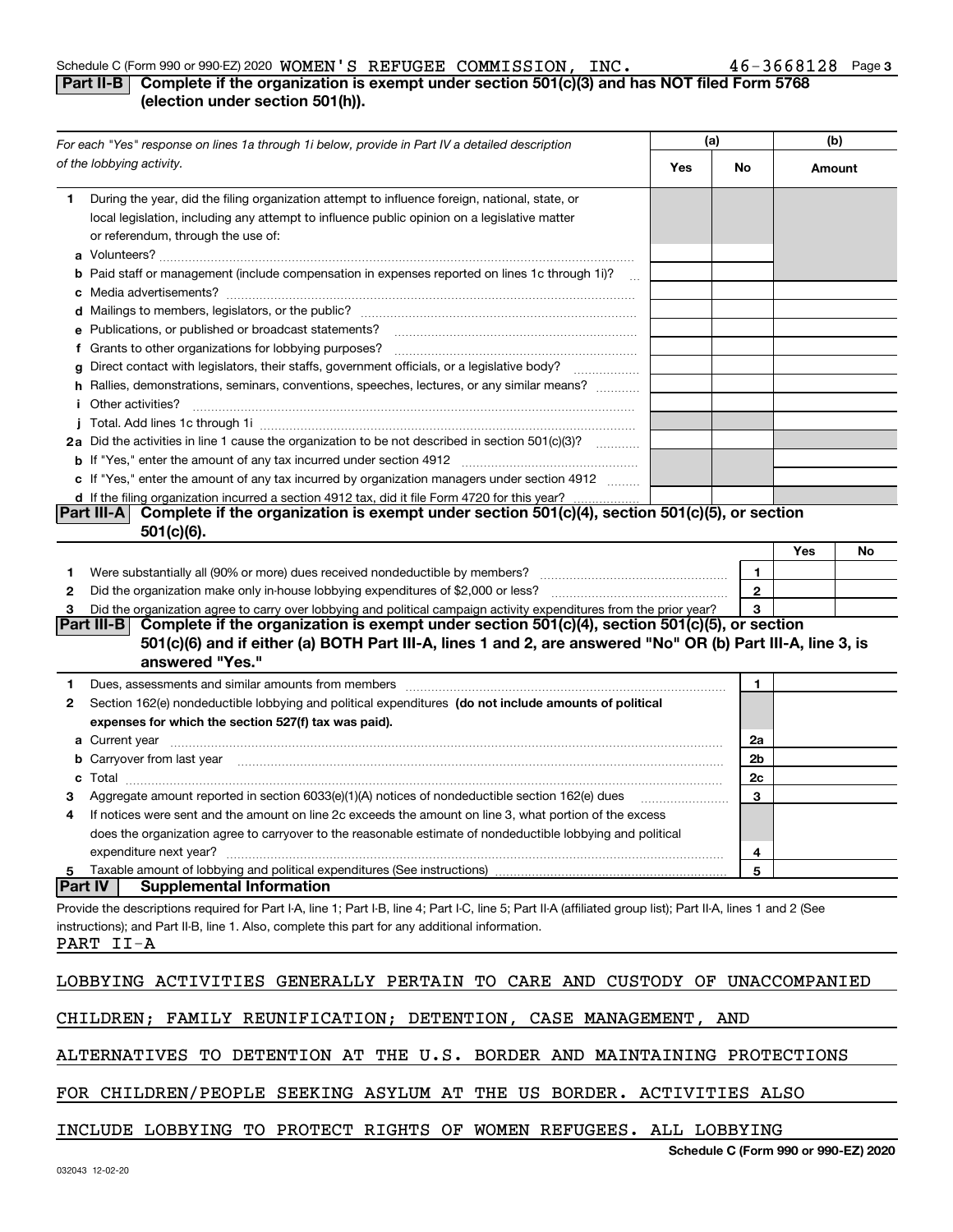ACTIVITY WORK IS BEING DONE BY EMPLOYEES.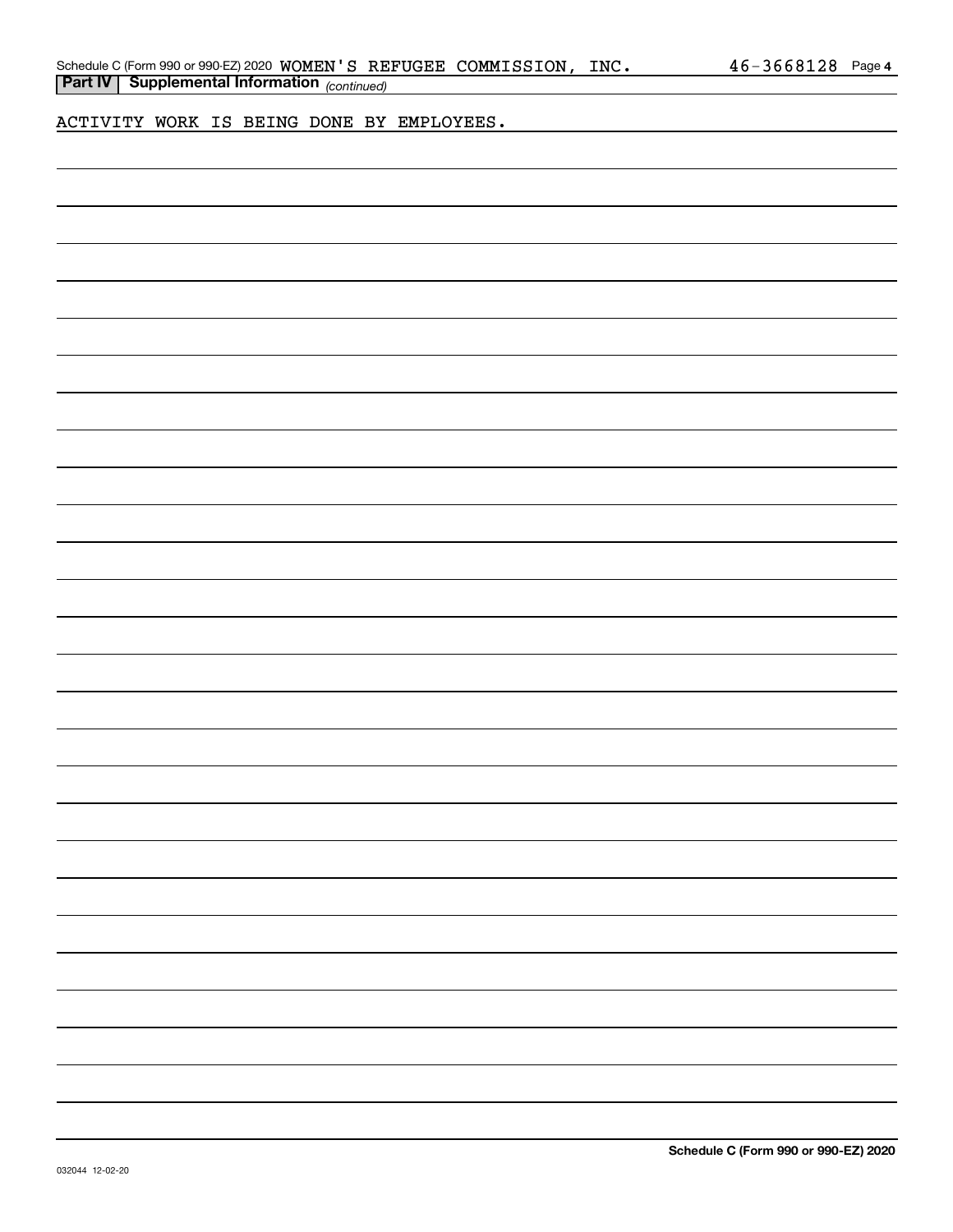| <b>SCHEDULE D</b> |  |
|-------------------|--|
|-------------------|--|

# **SCHEDULE D Supplemental Financial Statements**

(Form 990)<br>
Pepartment of the Treasury<br>
Department of the Treasury<br>
Department of the Treasury<br>
Department of the Treasury<br> **Co to www.irs.gov/Form990 for instructions and the latest information.**<br> **Co to www.irs.gov/Form9** 



Department of the Treasury Internal Revenue Service **Name of the organization Employer identification number**

|                 | WOMEN'S REFUGEE COMMISSION, INC.                                                                                                               |                         | 46-3668128                                                      |
|-----------------|------------------------------------------------------------------------------------------------------------------------------------------------|-------------------------|-----------------------------------------------------------------|
| Part I          | Organizations Maintaining Donor Advised Funds or Other Similar Funds or Accounts. Complete if the                                              |                         |                                                                 |
|                 | organization answered "Yes" on Form 990, Part IV, line 6.                                                                                      |                         |                                                                 |
|                 |                                                                                                                                                | (a) Donor advised funds | (b) Funds and other accounts                                    |
| 1               |                                                                                                                                                |                         |                                                                 |
| 2               | Aggregate value of contributions to (during year)                                                                                              |                         |                                                                 |
| з               | Aggregate value of grants from (during year)                                                                                                   |                         |                                                                 |
| 4               |                                                                                                                                                |                         |                                                                 |
| 5               | Did the organization inform all donors and donor advisors in writing that the assets held in donor advised funds                               |                         |                                                                 |
|                 |                                                                                                                                                |                         | Yes<br>No                                                       |
| 6               | Did the organization inform all grantees, donors, and donor advisors in writing that grant funds can be used only                              |                         |                                                                 |
|                 | for charitable purposes and not for the benefit of the donor or donor advisor, or for any other purpose conferring                             |                         |                                                                 |
|                 |                                                                                                                                                |                         |                                                                 |
| <b>Part II</b>  | impermissible private benefit?<br>Conservation Easements. Complete if the organization answered "Yes" on Form 990, Part IV, line 7.            |                         | Yes<br>No                                                       |
|                 |                                                                                                                                                |                         |                                                                 |
| 1.              | Purpose(s) of conservation easements held by the organization (check all that apply).                                                          |                         |                                                                 |
|                 | Preservation of land for public use (for example, recreation or education)                                                                     |                         | Preservation of a historically important land area              |
|                 | Protection of natural habitat                                                                                                                  |                         | Preservation of a certified historic structure                  |
|                 | Preservation of open space                                                                                                                     |                         |                                                                 |
| 2               | Complete lines 2a through 2d if the organization held a qualified conservation contribution in the form of a conservation easement on the last |                         |                                                                 |
|                 | day of the tax year.                                                                                                                           |                         | Held at the End of the Tax Year                                 |
| а               | Total number of conservation easements                                                                                                         |                         | 2a                                                              |
| b               | Total acreage restricted by conservation easements                                                                                             |                         | 2b                                                              |
| c               | Number of conservation easements on a certified historic structure included in (a) manufacture of conservation                                 |                         | 2c                                                              |
| d               | Number of conservation easements included in (c) acquired after 7/25/06, and not on a historic structure                                       |                         |                                                                 |
|                 | listed in the National Register [111] March 1999 State of March 1999 State of March 1999 State of March 1999 St                                |                         | 2d                                                              |
| 3               | Number of conservation easements modified, transferred, released, extinguished, or terminated by the organization during the tax               |                         |                                                                 |
|                 | $year \blacktriangleright$                                                                                                                     |                         |                                                                 |
| 4               | Number of states where property subject to conservation easement is located >                                                                  |                         |                                                                 |
| 5               | Does the organization have a written policy regarding the periodic monitoring, inspection, handling of                                         |                         |                                                                 |
|                 | violations, and enforcement of the conservation easements it holds?                                                                            |                         | Yes<br><b>No</b>                                                |
| 6               | Staff and volunteer hours devoted to monitoring, inspecting, handling of violations, and enforcing conservation easements during the year      |                         |                                                                 |
|                 |                                                                                                                                                |                         |                                                                 |
| 7               | Amount of expenses incurred in monitoring, inspecting, handling of violations, and enforcing conservation easements during the year            |                         |                                                                 |
|                 | $\blacktriangleright$ \$                                                                                                                       |                         |                                                                 |
| 8               | Does each conservation easement reported on line 2(d) above satisfy the requirements of section 170(h)(4)(B)(i)                                |                         |                                                                 |
|                 |                                                                                                                                                |                         | Yes<br>No                                                       |
| 9               | In Part XIII, describe how the organization reports conservation easements in its revenue and expense statement and                            |                         |                                                                 |
|                 | balance sheet, and include, if applicable, the text of the footnote to the organization's financial statements that describes the              |                         |                                                                 |
|                 | organization's accounting for conservation easements.                                                                                          |                         |                                                                 |
| <b>Part III</b> | Organizations Maintaining Collections of Art, Historical Treasures, or Other Similar Assets.                                                   |                         |                                                                 |
|                 | Complete if the organization answered "Yes" on Form 990, Part IV, line 8.                                                                      |                         |                                                                 |
|                 | 1a If the organization elected, as permitted under FASB ASC 958, not to report in its revenue statement and balance sheet works                |                         |                                                                 |
|                 | of art, historical treasures, or other similar assets held for public exhibition, education, or research in furtherance of public              |                         |                                                                 |
|                 | service, provide in Part XIII the text of the footnote to its financial statements that describes these items.                                 |                         |                                                                 |
|                 | b If the organization elected, as permitted under FASB ASC 958, to report in its revenue statement and balance sheet works of                  |                         |                                                                 |
|                 | art, historical treasures, or other similar assets held for public exhibition, education, or research in furtherance of public service,        |                         |                                                                 |
|                 |                                                                                                                                                |                         |                                                                 |
|                 | provide the following amounts relating to these items:                                                                                         |                         |                                                                 |
|                 |                                                                                                                                                |                         | $\mathfrak{S}$                                                  |
|                 | (ii) Assets included in Form 990, Part X                                                                                                       |                         | $\bullet$ \$                                                    |
| 2               | If the organization received or held works of art, historical treasures, or other similar assets for financial gain, provide                   |                         |                                                                 |
|                 | the following amounts required to be reported under FASB ASC 958 relating to these items:                                                      |                         |                                                                 |
| а               |                                                                                                                                                |                         | $\triangleright$ \$                                             |
|                 | tion Ast Nation, one the Instructions for Form 000.                                                                                            |                         | $\blacktriangleright$ s<br><b>Calcedule D. (Fause 000) 0000</b> |
|                 |                                                                                                                                                |                         |                                                                 |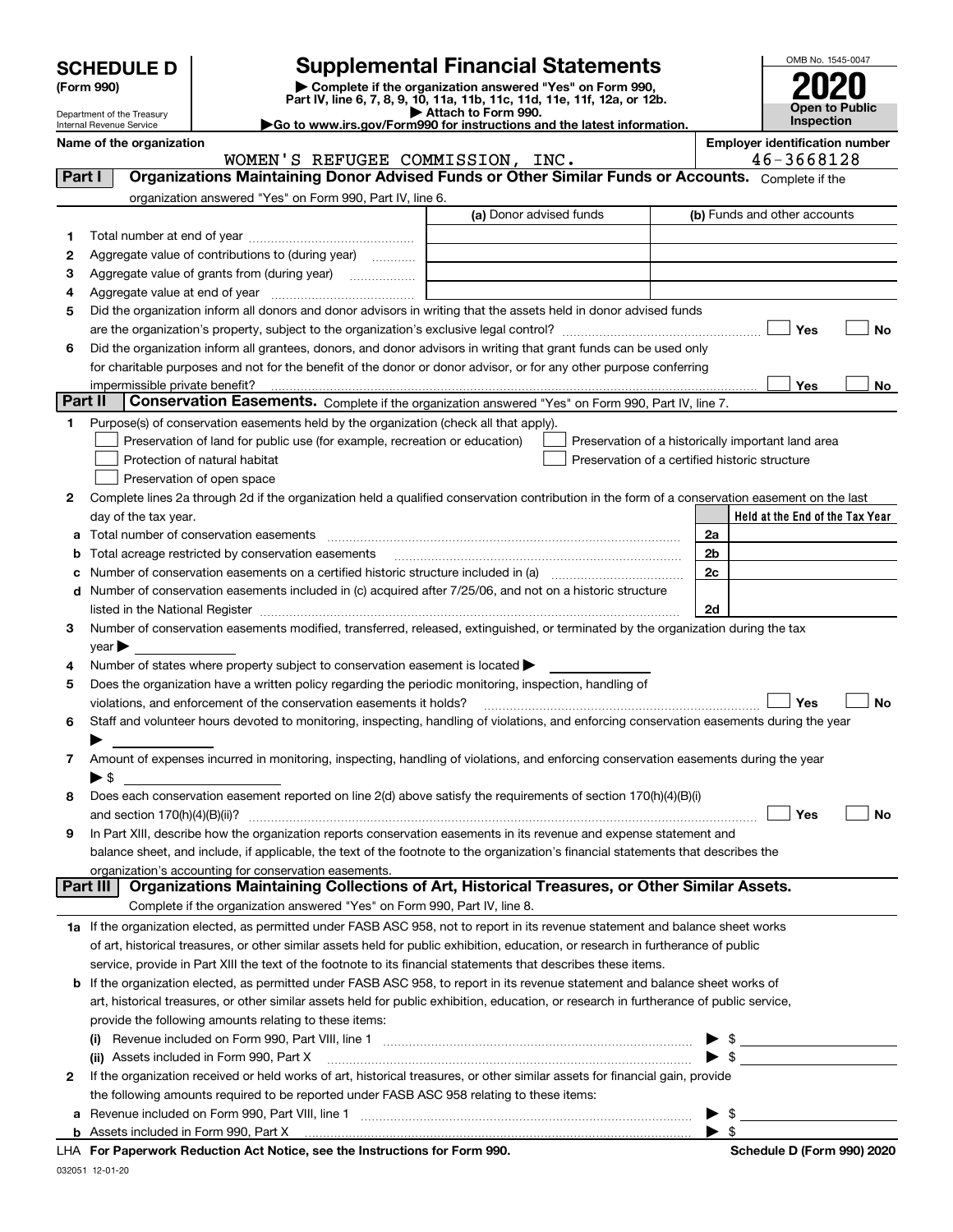|               | Schedule D (Form 990) 2020<br>Part III                                                                                                                                                                                                     | WOMEN'S REFUGEE COMMISSION, INC. |                |                   |                          |                      | $46 - 3668128$      |         | Page 2 |
|---------------|--------------------------------------------------------------------------------------------------------------------------------------------------------------------------------------------------------------------------------------------|----------------------------------|----------------|-------------------|--------------------------|----------------------|---------------------|---------|--------|
| 3             | Organizations Maintaining Collections of Art, Historical Treasures, or Other Similar Assets (continued)<br>Using the organization's acquisition, accession, and other records, check any of the following that make significant use of its |                                  |                |                   |                          |                      |                     |         |        |
|               | collection items (check all that apply):                                                                                                                                                                                                   |                                  |                |                   |                          |                      |                     |         |        |
| a             | Public exhibition                                                                                                                                                                                                                          |                                  |                |                   | Loan or exchange program |                      |                     |         |        |
| b             | Scholarly research                                                                                                                                                                                                                         | e                                |                |                   |                          |                      |                     |         |        |
| c             | Preservation for future generations                                                                                                                                                                                                        |                                  |                |                   |                          |                      |                     |         |        |
| 4             | Provide a description of the organization's collections and explain how they further the organization's exempt purpose in Part XIII.                                                                                                       |                                  |                |                   |                          |                      |                     |         |        |
| 5             | During the year, did the organization solicit or receive donations of art, historical treasures, or other similar assets                                                                                                                   |                                  |                |                   |                          |                      |                     |         |        |
|               | to be sold to raise funds rather than to be maintained as part of the organization's collection?                                                                                                                                           |                                  |                |                   |                          |                      | Yes                 |         | No     |
|               | <b>Part IV</b><br>Escrow and Custodial Arrangements. Complete if the organization answered "Yes" on Form 990, Part IV, line 9, or                                                                                                          |                                  |                |                   |                          |                      |                     |         |        |
|               | reported an amount on Form 990, Part X, line 21.                                                                                                                                                                                           |                                  |                |                   |                          |                      |                     |         |        |
|               | 1a Is the organization an agent, trustee, custodian or other intermediary for contributions or other assets not included                                                                                                                   |                                  |                |                   |                          |                      |                     |         |        |
|               | on Form 990, Part X? [11] matter and the contract of the contract of the contract of the contract of the contract of the contract of the contract of the contract of the contract of the contract of the contract of the contr             |                                  |                |                   |                          |                      | Yes                 |         | No     |
|               | b If "Yes," explain the arrangement in Part XIII and complete the following table:                                                                                                                                                         |                                  |                |                   |                          |                      |                     |         |        |
|               |                                                                                                                                                                                                                                            |                                  |                |                   |                          |                      | Amount              |         |        |
|               | c Beginning balance measurements and the contract of the contract of the contract of the contract of the contract of the contract of the contract of the contract of the contract of the contract of the contract of the contr             |                                  |                |                   |                          | 1c                   |                     |         |        |
|               | d Additions during the year measurements are all an according to the year measurement of the year measurement                                                                                                                              |                                  |                |                   |                          | 1d                   |                     |         |        |
|               | e Distributions during the year manufactured and continuum control of the control of the control of the control of the control of the control of the control of the control of the control of the control of the control of th             |                                  |                |                   |                          | 1e                   |                     |         |        |
|               | 2a Did the organization include an amount on Form 990, Part X, line 21, for escrow or custodial account liability?                                                                                                                         |                                  |                |                   |                          | 1f                   | Yes                 |         | No     |
|               | b If "Yes," explain the arrangement in Part XIII. Check here if the explanation has been provided on Part XIII                                                                                                                             |                                  |                |                   |                          |                      |                     |         |        |
| <b>Part V</b> | Endowment Funds. Complete if the organization answered "Yes" on Form 990, Part IV, line 10.                                                                                                                                                |                                  |                |                   |                          |                      |                     |         |        |
|               |                                                                                                                                                                                                                                            | (a) Current year                 | (b) Prior year |                   | (c) Two years back       | (d) Three years back | (e) Four years back |         |        |
|               | 1a Beginning of year balance                                                                                                                                                                                                               |                                  |                |                   |                          |                      |                     |         |        |
| b             |                                                                                                                                                                                                                                            |                                  |                |                   |                          |                      |                     |         |        |
| c             | Net investment earnings, gains, and losses                                                                                                                                                                                                 |                                  |                |                   |                          |                      |                     |         |        |
|               |                                                                                                                                                                                                                                            |                                  |                |                   |                          |                      |                     |         |        |
|               | e Other expenditures for facilities                                                                                                                                                                                                        |                                  |                |                   |                          |                      |                     |         |        |
|               |                                                                                                                                                                                                                                            |                                  |                |                   |                          |                      |                     |         |        |
|               |                                                                                                                                                                                                                                            |                                  |                |                   |                          |                      |                     |         |        |
| g             |                                                                                                                                                                                                                                            |                                  |                |                   |                          |                      |                     |         |        |
| 2             | Provide the estimated percentage of the current year end balance (line 1g, column (a)) held as:                                                                                                                                            |                                  |                |                   |                          |                      |                     |         |        |
| а             | Board designated or quasi-endowment > ______                                                                                                                                                                                               |                                  | %              |                   |                          |                      |                     |         |        |
|               | <b>b</b> Permanent endowment $\blacktriangleright$                                                                                                                                                                                         | %                                |                |                   |                          |                      |                     |         |        |
|               | <b>c</b> Term endowment $\blacktriangleright$                                                                                                                                                                                              | %                                |                |                   |                          |                      |                     |         |        |
|               | The percentages on lines 2a, 2b, and 2c should equal 100%.                                                                                                                                                                                 |                                  |                |                   |                          |                      |                     |         |        |
|               | 3a Are there endowment funds not in the possession of the organization that are held and administered for the organization                                                                                                                 |                                  |                |                   |                          |                      |                     |         |        |
|               | by:                                                                                                                                                                                                                                        |                                  |                |                   |                          |                      |                     | Yes     | No     |
|               | (i)                                                                                                                                                                                                                                        |                                  |                |                   |                          |                      | 3a(i)<br>3a(ii)     |         |        |
|               |                                                                                                                                                                                                                                            |                                  |                |                   |                          |                      | 3b                  |         |        |
| 4             | Describe in Part XIII the intended uses of the organization's endowment funds.                                                                                                                                                             |                                  |                |                   |                          |                      |                     |         |        |
|               | Land, Buildings, and Equipment.<br><b>Part VI</b>                                                                                                                                                                                          |                                  |                |                   |                          |                      |                     |         |        |
|               | Complete if the organization answered "Yes" on Form 990, Part IV, line 11a. See Form 990, Part X, line 10.                                                                                                                                 |                                  |                |                   |                          |                      |                     |         |        |
|               | Description of property                                                                                                                                                                                                                    | (a) Cost or other                |                | (b) Cost or other |                          | (c) Accumulated      | (d) Book value      |         |        |
|               |                                                                                                                                                                                                                                            | basis (investment)               |                | basis (other)     |                          | depreciation         |                     |         |        |
|               |                                                                                                                                                                                                                                            |                                  |                |                   |                          |                      |                     |         |        |
|               |                                                                                                                                                                                                                                            |                                  |                |                   |                          |                      |                     |         |        |
|               |                                                                                                                                                                                                                                            |                                  |                |                   | 71,191.                  | 37, 255.             |                     | 33,936. |        |
|               |                                                                                                                                                                                                                                            |                                  |                |                   | 263,221.                 | 202,457.             |                     | 60,764. |        |
|               |                                                                                                                                                                                                                                            |                                  |                |                   |                          |                      |                     |         |        |
|               |                                                                                                                                                                                                                                            |                                  |                |                   |                          |                      |                     | 94,700. |        |

**Schedule D (Form 990) 2020**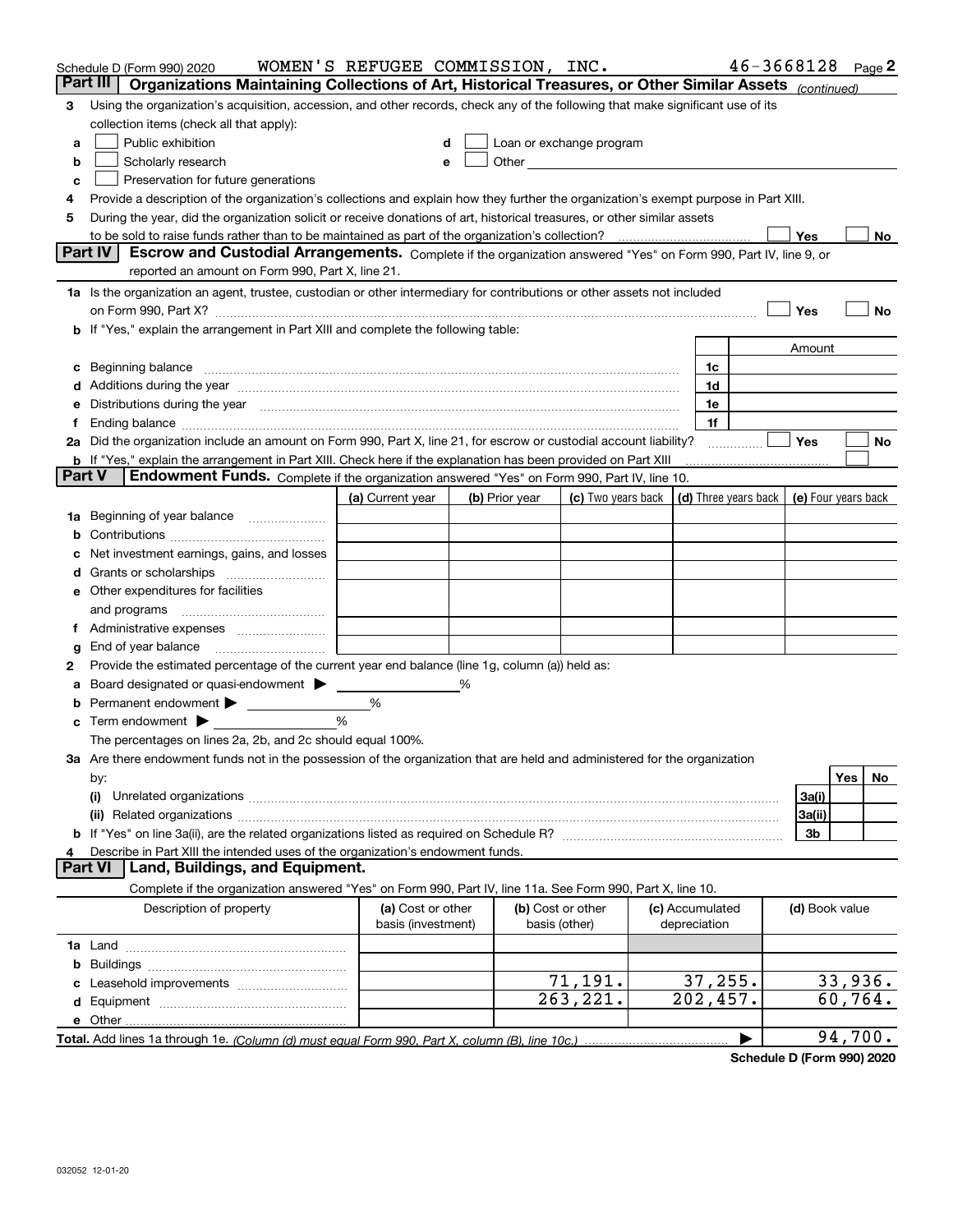| Complete if the organization answered "Yes" on Form 990, Part IV, line 11b. See Form 990, Part X, line 12.                                        |                 |                                                           |                |
|---------------------------------------------------------------------------------------------------------------------------------------------------|-----------------|-----------------------------------------------------------|----------------|
| (a) Description of security or category (including name of security)                                                                              | (b) Book value  | (c) Method of valuation: Cost or end-of-year market value |                |
| (1) Financial derivatives                                                                                                                         |                 |                                                           |                |
| (2) Closely held equity interests                                                                                                                 |                 |                                                           |                |
| $(3)$ Other                                                                                                                                       |                 |                                                           |                |
| (A)                                                                                                                                               |                 |                                                           |                |
| (B)                                                                                                                                               |                 |                                                           |                |
| (C)                                                                                                                                               |                 |                                                           |                |
| (D)                                                                                                                                               |                 |                                                           |                |
| (E)                                                                                                                                               |                 |                                                           |                |
| (F)                                                                                                                                               |                 |                                                           |                |
| (G)                                                                                                                                               |                 |                                                           |                |
| (H)                                                                                                                                               |                 |                                                           |                |
| Total. (Col. (b) must equal Form 990, Part X, col. (B) line 12.)                                                                                  |                 |                                                           |                |
| Part VIII Investments - Program Related.                                                                                                          |                 |                                                           |                |
| Complete if the organization answered "Yes" on Form 990, Part IV, line 11c. See Form 990, Part X, line 13.                                        |                 |                                                           |                |
| (a) Description of investment                                                                                                                     | (b) Book value  | (c) Method of valuation: Cost or end-of-year market value |                |
| (1)                                                                                                                                               |                 |                                                           |                |
| (2)                                                                                                                                               |                 |                                                           |                |
| (3)                                                                                                                                               |                 |                                                           |                |
| (4)                                                                                                                                               |                 |                                                           |                |
| (5)                                                                                                                                               |                 |                                                           |                |
| (6)                                                                                                                                               |                 |                                                           |                |
| (7)                                                                                                                                               |                 |                                                           |                |
| (8)                                                                                                                                               |                 |                                                           |                |
| (9)                                                                                                                                               |                 |                                                           |                |
| Total. (Col. (b) must equal Form 990, Part X, col. (B) line 13.)                                                                                  |                 |                                                           |                |
| <b>Other Assets.</b><br>Part IX                                                                                                                   |                 |                                                           |                |
| Complete if the organization answered "Yes" on Form 990, Part IV, line 11d. See Form 990, Part X, line 15.                                        |                 |                                                           |                |
|                                                                                                                                                   | (a) Description |                                                           | (b) Book value |
| (1)                                                                                                                                               |                 |                                                           |                |
| (2)                                                                                                                                               |                 |                                                           |                |
| (3)                                                                                                                                               |                 |                                                           |                |
|                                                                                                                                                   |                 |                                                           |                |
| (4)                                                                                                                                               |                 |                                                           |                |
| (5)                                                                                                                                               |                 |                                                           |                |
| (6)                                                                                                                                               |                 |                                                           |                |
| (7)                                                                                                                                               |                 |                                                           |                |
| (8)                                                                                                                                               |                 |                                                           |                |
| (9)                                                                                                                                               |                 |                                                           |                |
| <b>Other Liabilities.</b><br>Part X                                                                                                               |                 |                                                           |                |
|                                                                                                                                                   |                 |                                                           |                |
| Complete if the organization answered "Yes" on Form 990, Part IV, line 11e or 11f. See Form 990, Part X, line 25.<br>(a) Description of liability |                 |                                                           | (b) Book value |
| 1.                                                                                                                                                |                 |                                                           |                |
| (1)<br>Federal income taxes<br>DEFERRED RENT PAYABLE                                                                                              |                 |                                                           |                |
| (2)<br>REFUNDABLE ADVANCES                                                                                                                        |                 |                                                           | 165,737.       |
| (3)                                                                                                                                               |                 |                                                           | 1,376,776.     |
| (4)                                                                                                                                               |                 |                                                           |                |
| (5)                                                                                                                                               |                 |                                                           |                |
| (6)                                                                                                                                               |                 |                                                           |                |
| (7)                                                                                                                                               |                 |                                                           |                |
| (8)                                                                                                                                               |                 |                                                           |                |
| (9)                                                                                                                                               |                 |                                                           |                |
| Total. (Column (b) must equal Form 990, Part X, col. (B) line 25.)                                                                                |                 |                                                           | 1,542,513.     |

Schedule D (Form 990) 2020  ${\tt WOMEN\,}$   ${\tt S\,}\,$   ${\tt REFUGEE\,}\,$   ${\tt COMMISSION\,}$  ,  ${\tt INC\,}$  ,  ${\tt WCA\,}\,$   ${\tt VAC\,}$  ,  ${\tt VAC\,}$  ,  ${\tt VAC\,}$  ,  ${\tt VAC\,}$  ,  ${\tt VAC\,}$ 

Schedule D (Form 990) 2020 WOMEN'S REFUGEE COMMISSION, INC.<br>**Part VII** Investments - Other Securities.

**2.** Liability for uncertain tax positions. In Part XIII, provide the text of the footnote to the organization's financial statements that reports the organization's liability for uncertain tax positions under FASB ASC 740. Check here if the text of the footnote has been provided in Part XIII  $\vert$  X  $\vert$ 

46-3668128 Page 3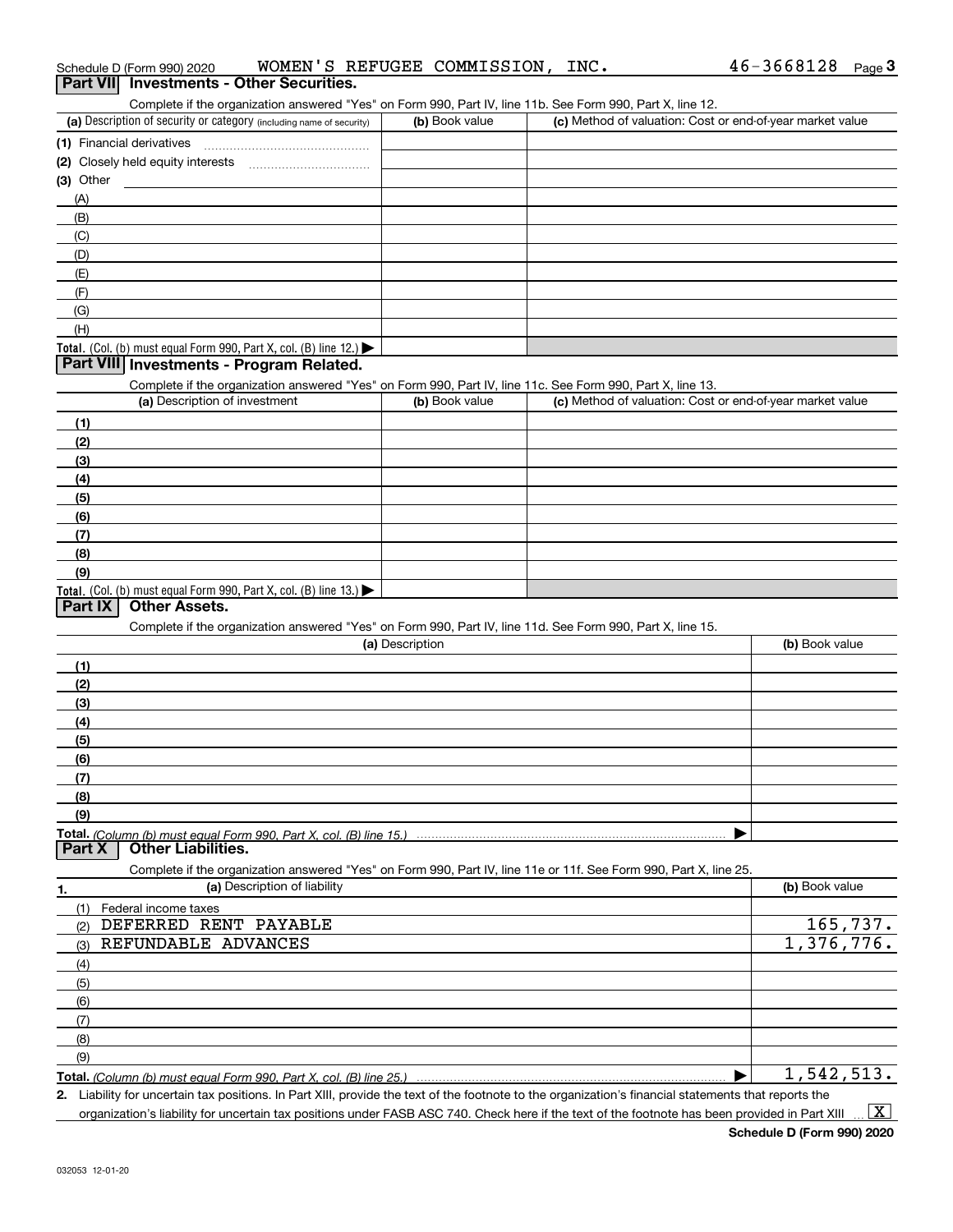|    | WOMEN'S REFUGEE COMMISSION, INC.<br>Schedule D (Form 990) 2020                                                                                                                                                                      |                |         |                | 46-3668128<br>Page 4        |
|----|-------------------------------------------------------------------------------------------------------------------------------------------------------------------------------------------------------------------------------------|----------------|---------|----------------|-----------------------------|
|    | <b>Part XI</b><br>Reconciliation of Revenue per Audited Financial Statements With Revenue per Return.                                                                                                                               |                |         |                |                             |
|    | Complete if the organization answered "Yes" on Form 990, Part IV, line 12a.                                                                                                                                                         |                |         |                |                             |
| 1  | Total revenue, gains, and other support per audited financial statements                                                                                                                                                            |                |         | $\blacksquare$ | 8,319,934.                  |
| 2  | Amounts included on line 1 but not on Form 990, Part VIII, line 12:                                                                                                                                                                 |                |         |                |                             |
| a  | Net unrealized gains (losses) on investments [11] matter contracts and the unrealized gains (losses) on investments                                                                                                                 | 2a             |         |                |                             |
|    |                                                                                                                                                                                                                                     | 2 <sub>b</sub> | 40,749. |                |                             |
|    |                                                                                                                                                                                                                                     | 2c             |         |                |                             |
| d  |                                                                                                                                                                                                                                     | 2d             |         |                |                             |
| е  | Add lines 2a through 2d                                                                                                                                                                                                             |                |         | <b>2e</b>      | $\frac{40,749}{8,279,185}$  |
| 3  |                                                                                                                                                                                                                                     |                |         | $\mathbf{3}$   |                             |
| 4  | Amounts included on Form 990, Part VIII, line 12, but not on line 1:                                                                                                                                                                |                |         |                |                             |
|    |                                                                                                                                                                                                                                     | 4a             |         |                |                             |
|    | Other (Describe in Part XIII.)                                                                                                                                                                                                      | 4 <sub>b</sub> |         |                |                             |
| c. | Add lines 4a and 4b                                                                                                                                                                                                                 |                |         | 4c             |                             |
|    |                                                                                                                                                                                                                                     |                |         | 5              | 8, 279, 185.                |
|    |                                                                                                                                                                                                                                     |                |         |                |                             |
|    | Part XII   Reconciliation of Expenses per Audited Financial Statements With Expenses per Return.                                                                                                                                    |                |         |                |                             |
|    | Complete if the organization answered "Yes" on Form 990, Part IV, line 12a.                                                                                                                                                         |                |         |                |                             |
| 1  | Total expenses and losses per audited financial statements                                                                                                                                                                          |                |         | $\mathbf{1}$   | 9,801,241.                  |
| 2  | Amounts included on line 1 but not on Form 990, Part IX, line 25:                                                                                                                                                                   |                |         |                |                             |
| a  |                                                                                                                                                                                                                                     | 2a             | 40,749. |                |                             |
|    |                                                                                                                                                                                                                                     | 2 <sub>b</sub> |         |                |                             |
|    |                                                                                                                                                                                                                                     | 2c             |         |                |                             |
| d  |                                                                                                                                                                                                                                     | 2d             |         |                |                             |
| e  | Add lines 2a through 2d <b>contained a contained a contained a contained a</b> contained a contact the set of the set of the set of the set of the set of the set of the set of the set of the set of the set of the set of the set |                |         | 2e             |                             |
| 3  |                                                                                                                                                                                                                                     |                |         | 3              | $\frac{40,749}{9,760,492.}$ |
| 4  | Amounts included on Form 990, Part IX, line 25, but not on line 1:                                                                                                                                                                  |                |         |                |                             |
|    |                                                                                                                                                                                                                                     | 4a             |         |                |                             |
| b  | Other (Describe in Part XIII.)                                                                                                                                                                                                      | 4b             |         |                |                             |
| c  | Add lines 4a and 4b                                                                                                                                                                                                                 |                |         | 4с             |                             |
|    | Part XIII Supplemental Information.                                                                                                                                                                                                 |                |         | 5              | 9,760,492.                  |

Provide the descriptions required for Part II, lines 3, 5, and 9; Part III, lines 1a and 4; Part IV, lines 1b and 2b; Part V, line 4; Part X, line 2; Part XI, lines 2d and 4b; and Part XII, lines 2d and 4b. Also complete this part to provide any additional information.

PART X, LINE 2:

THE ORGANIZATION HAD NO UNCERTAIN INCOME TAX POSITIONS AS OF SEPTEMBER

30,2021 IN ACCORDANCE WITH ACCOUNTING STANDARDS CODIFICATION ("ASC") TOPIC

740 ("INCOME TAXES"), WHICH PROVIDES STANDARDS FOR ESTABLISHING AND

CLASSIFYING ANY TAX PROVISIONS FOR UNCERTAIN TAX POSITIONS.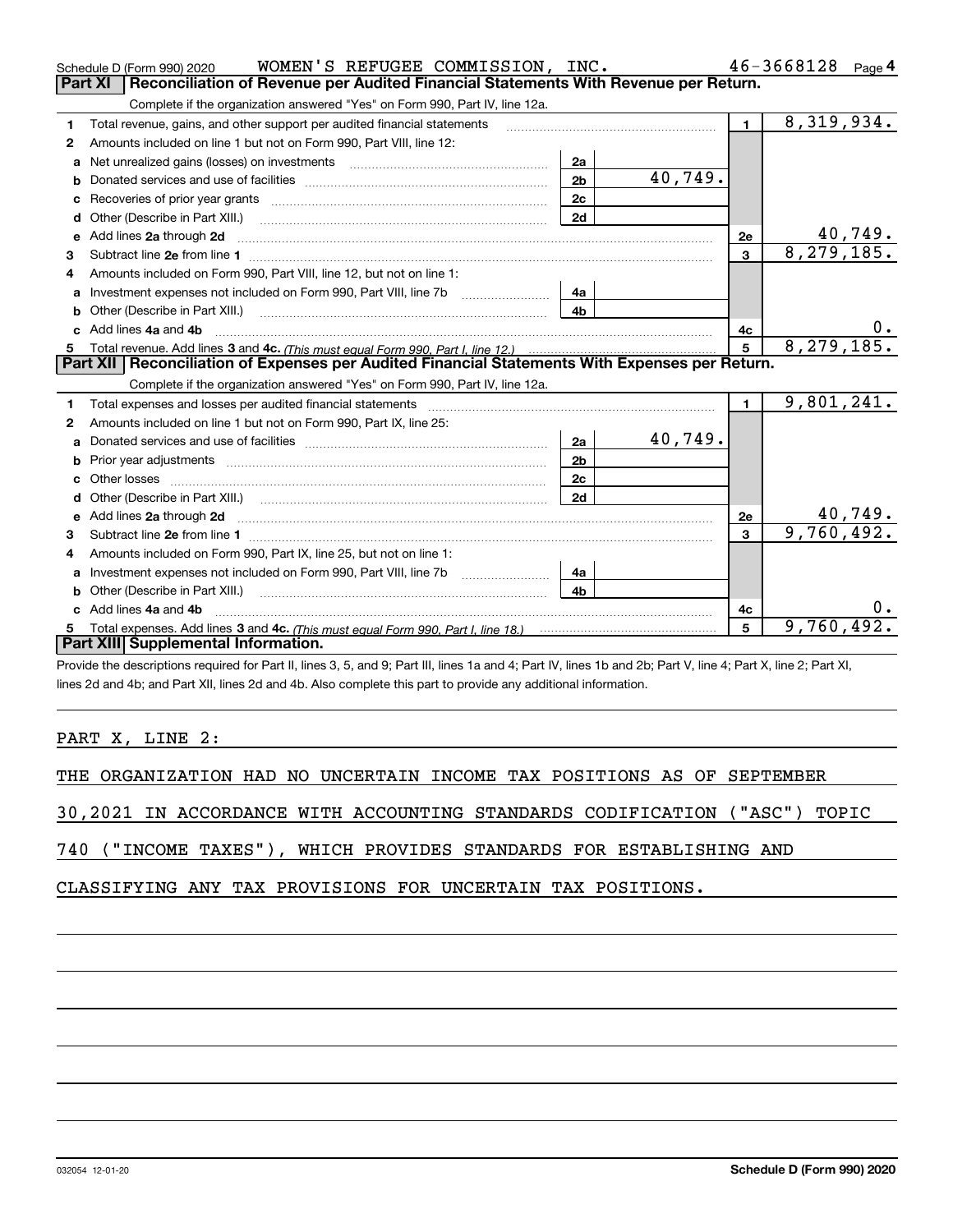| WOMEN'S REFUGEE COMMISSION, INC. |               |                              |                                                                                                                                         |                        | 46-3668128                    |                              |
|----------------------------------|---------------|------------------------------|-----------------------------------------------------------------------------------------------------------------------------------------|------------------------|-------------------------------|------------------------------|
| Part I                           |               |                              | General Information on Activities Outside the United States. Complete if the organization answered "Yes" on                             |                        |                               |                              |
| Form 990, Part IV, line 14b.     |               |                              |                                                                                                                                         |                        |                               |                              |
| 1                                |               |                              | For grantmakers. Does the organization maintain records to substantiate the amount of its grants and other assistance,                  |                        |                               |                              |
|                                  |               |                              | the grantees' eligibility for the grants or assistance, and the selection criteria used to award the grants or assistance?              |                        |                               | $\boxed{\text{X}}$ Yes<br>No |
| $\mathbf{2}$                     |               |                              | For grantmakers. Describe in Part V the organization's procedures for monitoring the use of its grants and other assistance outside the |                        |                               |                              |
| United States.                   |               |                              |                                                                                                                                         |                        |                               |                              |
| З.                               |               |                              | Activities per Region. (The following Part I, line 3 table can be duplicated if additional space is needed.)                            |                        |                               |                              |
| (a) Region                       | (b) Number of | (c) Number of                | (d) Activities conducted in the region                                                                                                  |                        | (e) If activity listed in (d) | (f) Total                    |
|                                  | offices       | employees,<br>agents, and    | (by type) (such as, fundraising, pro-                                                                                                   |                        | is a program service,         | expenditures<br>for and      |
|                                  | in the region | independent                  | gram services, investments, grants to                                                                                                   |                        | describe specific type        | investments                  |
|                                  |               | contractors<br>in the region | recipients located in the region)                                                                                                       |                        | of service(s) in the region   | in the region                |
|                                  |               |                              |                                                                                                                                         | SEXUAL REPRODUCTIVE    |                               |                              |
|                                  |               |                              |                                                                                                                                         | HEALTH & INTER-AGENCY  |                               |                              |
|                                  |               |                              |                                                                                                                                         | WORKING GROUP ON REPR. |                               |                              |
| AFRICA                           | 0             | $\mathbf{0}$                 | GRANTS                                                                                                                                  | HEALTH IN CRISES       |                               | 1,042,107.                   |
|                                  |               |                              |                                                                                                                                         |                        |                               |                              |
|                                  |               |                              |                                                                                                                                         |                        |                               |                              |
|                                  |               |                              |                                                                                                                                         | SOCIAL INCLUSION AND   |                               |                              |
| ASIA                             | 0             | $\mathbf{0}$                 | <b>GRANTS</b>                                                                                                                           | GENDER BASED VIOLENCE  |                               | 119,992.                     |
|                                  |               |                              |                                                                                                                                         |                        |                               |                              |
|                                  |               |                              |                                                                                                                                         | INTER-AGENCY WORKING   |                               |                              |
|                                  |               |                              |                                                                                                                                         | GROUP ON REPRODUCTIVE  |                               |                              |
| <b>EUROPE</b>                    | 0             | $\mathbf{0}$                 | <b>GRANTS</b>                                                                                                                           | HEALTH IN CRISES       |                               | 157,347.                     |
|                                  |               |                              |                                                                                                                                         | SOCIAL INCLUSION AND   |                               |                              |
|                                  |               |                              |                                                                                                                                         |                        | INTER-AGTENCY GROUP ON        |                              |
|                                  |               |                              |                                                                                                                                         | REPRODUCTIVE HEALTH    |                               |                              |
| MIDDLE EAST                      | 0             | 0                            | <b>GRANTS</b>                                                                                                                           | CRISIS                 |                               | 63,730.                      |
|                                  |               |                              |                                                                                                                                         |                        |                               |                              |
|                                  |               |                              |                                                                                                                                         |                        | ECONOMIC EMPOWERMENT &        |                              |
| SOUTH AMERICA                    | 0             | 0                            | <b>GRANTS</b>                                                                                                                           | SELF RELIANCE          |                               | 65,864.                      |
|                                  |               |                              |                                                                                                                                         |                        |                               |                              |
|                                  |               |                              |                                                                                                                                         |                        |                               |                              |
|                                  |               |                              |                                                                                                                                         |                        |                               |                              |
|                                  |               |                              |                                                                                                                                         |                        |                               |                              |
|                                  |               |                              |                                                                                                                                         |                        |                               |                              |
|                                  |               |                              |                                                                                                                                         |                        |                               |                              |
|                                  |               |                              |                                                                                                                                         |                        |                               |                              |
|                                  |               |                              |                                                                                                                                         |                        |                               |                              |
|                                  |               |                              |                                                                                                                                         |                        |                               |                              |
|                                  |               |                              |                                                                                                                                         |                        |                               |                              |
|                                  |               |                              |                                                                                                                                         |                        |                               |                              |
|                                  |               |                              |                                                                                                                                         |                        |                               |                              |
| <b>3 a</b> Subtotal<br>.         | $\mathbf{0}$  | 0                            |                                                                                                                                         |                        |                               | 1,449,040.                   |
| <b>b</b> Total from continuation |               |                              |                                                                                                                                         |                        |                               |                              |
| sheets to Part I                 | 0             | 0                            |                                                                                                                                         |                        |                               | 0.                           |
| c Totals (add lines 3a           |               |                              |                                                                                                                                         |                        |                               |                              |
| and 3b)                          | 0             | 0                            |                                                                                                                                         |                        |                               | 1,449,040.                   |

**| Complete if the organization answered "Yes" on Form 990, Part IV, line 14b, 15, or 16. | Attach to Form 990. | Go to www.irs.gov/Form990 for instructions and the latest information.**

**Statement of Activities Outside the United States** 

**For Paperwork Reduction Act Notice, see the Instructions for Form 990. Schedule F (Form 990) 2020** LHA

OMB No. 1545-0047

**2020**

**Open to Public InspectionEmployer identification number**

Department of the Treasury Internal Revenue Service

**(Form 990)**

Name of the organization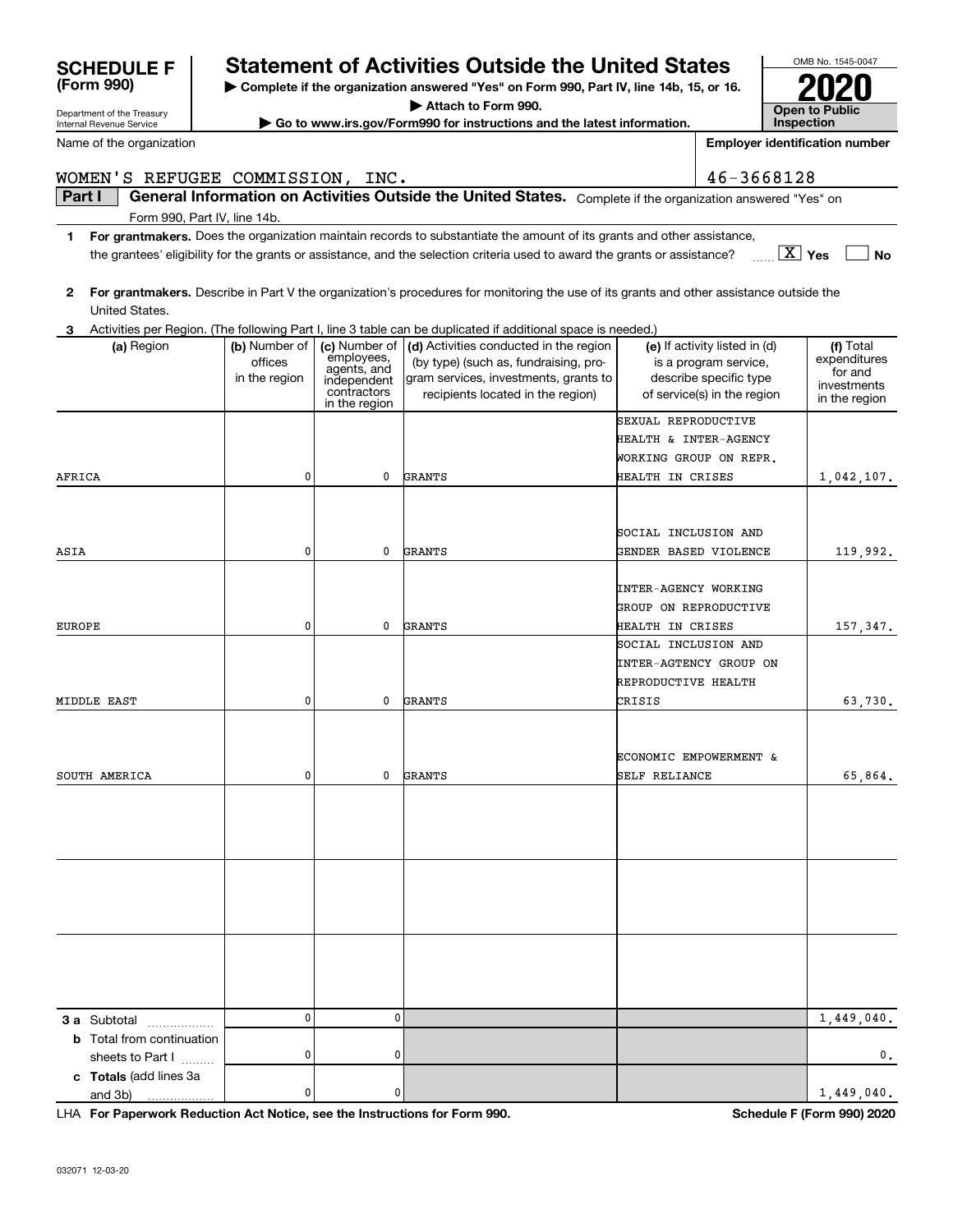Part II | Grants and Other Assistance to Organizations or Entities Outside the United States. Complete if the organization answered "Yes" on Form 990, Part IV, line 15, for any recipient who received more than \$5,000. Part II can be duplicated if additional space is needed.

| $\mathbf{1}$<br>(a) Name of organization                             | (b) IRS code section<br>and EIN (if applicable) | (c) Region    | (d) Purpose of<br>grant                                                                                                                 | (e) Amount<br>of cash grant | (f) Manner of<br>cash disbursement | (g) Amount of<br>noncash<br>assistance | (h) Description<br>of noncash<br>assistance | (i) Method of<br>valuation (book, FMV,<br>appraisal, other) |
|----------------------------------------------------------------------|-------------------------------------------------|---------------|-----------------------------------------------------------------------------------------------------------------------------------------|-----------------------------|------------------------------------|----------------------------------------|---------------------------------------------|-------------------------------------------------------------|
|                                                                      |                                                 |               |                                                                                                                                         |                             |                                    |                                        |                                             |                                                             |
|                                                                      |                                                 |               |                                                                                                                                         |                             |                                    |                                        |                                             |                                                             |
|                                                                      |                                                 | AFRICA        | REPRODUCTIVE HEALTH                                                                                                                     | 822,825.                    |                                    | $\mathbf{0}$ .                         |                                             |                                                             |
|                                                                      |                                                 |               |                                                                                                                                         |                             |                                    |                                        |                                             |                                                             |
|                                                                      |                                                 |               |                                                                                                                                         |                             |                                    |                                        |                                             |                                                             |
|                                                                      |                                                 | AFRICA        | GENDER BASED VIOLENCE                                                                                                                   | 28, 131.                    |                                    | $\mathfrak{o}$ .                       |                                             |                                                             |
|                                                                      |                                                 |               |                                                                                                                                         |                             |                                    |                                        |                                             |                                                             |
|                                                                      |                                                 |               |                                                                                                                                         |                             |                                    |                                        |                                             |                                                             |
|                                                                      |                                                 | AFRICA        | SOCIAL INCLUSION                                                                                                                        | 191,152.                    |                                    | $\mathbf{0}$ .                         |                                             |                                                             |
|                                                                      |                                                 |               |                                                                                                                                         |                             |                                    |                                        |                                             |                                                             |
|                                                                      |                                                 |               |                                                                                                                                         |                             |                                    |                                        |                                             |                                                             |
|                                                                      |                                                 | ASIA          | REPRODUCTIVE HEALTH                                                                                                                     | 119,992.                    |                                    | $\mathbf{0}$ .                         |                                             |                                                             |
|                                                                      |                                                 |               |                                                                                                                                         |                             |                                    |                                        |                                             |                                                             |
|                                                                      |                                                 |               |                                                                                                                                         |                             |                                    |                                        |                                             |                                                             |
|                                                                      |                                                 | MIDDLE-EAST   | REPRODUCTIVE HEALTH                                                                                                                     | 34,851.                     |                                    | $\mathbf{0}$ .                         |                                             |                                                             |
|                                                                      |                                                 |               |                                                                                                                                         |                             |                                    |                                        |                                             |                                                             |
|                                                                      |                                                 |               | ECONOMIC EMPOWERMENT                                                                                                                    |                             |                                    |                                        |                                             |                                                             |
|                                                                      |                                                 | MIDDLE-EAST   | SELF RELIANCE                                                                                                                           | 28,879.                     |                                    | $\mathfrak o$ .                        |                                             |                                                             |
|                                                                      |                                                 |               |                                                                                                                                         |                             |                                    |                                        |                                             |                                                             |
|                                                                      |                                                 |               |                                                                                                                                         |                             |                                    |                                        |                                             |                                                             |
|                                                                      |                                                 | <b>EUROPE</b> | REPRODUCTIVE HEALTH                                                                                                                     | 157,347.                    |                                    | $\mathbf{0}$ .                         |                                             |                                                             |
|                                                                      |                                                 |               |                                                                                                                                         |                             |                                    |                                        |                                             |                                                             |
|                                                                      |                                                 |               | ECONOMIC EMPOWERMENT                                                                                                                    |                             |                                    |                                        |                                             |                                                             |
|                                                                      |                                                 | SOUTH AMERICA | & SELF RELIANCE                                                                                                                         | 65,863.                     |                                    | $\mathbf{0}$ .                         |                                             |                                                             |
| $\mathbf{2}$                                                         |                                                 |               | Enter total number of recipient organizations listed above that are recognized as charities by the foreign country, recognized as a tax |                             |                                    |                                        |                                             | 12                                                          |
| Enter total number of other organizations or entities<br>$3^{\circ}$ |                                                 |               | exempt 501(c)(3) organization by the IRS, or for which the grantee or counsel has provided a section 501(c)(3) equivalency letter       |                             |                                    |                                        |                                             |                                                             |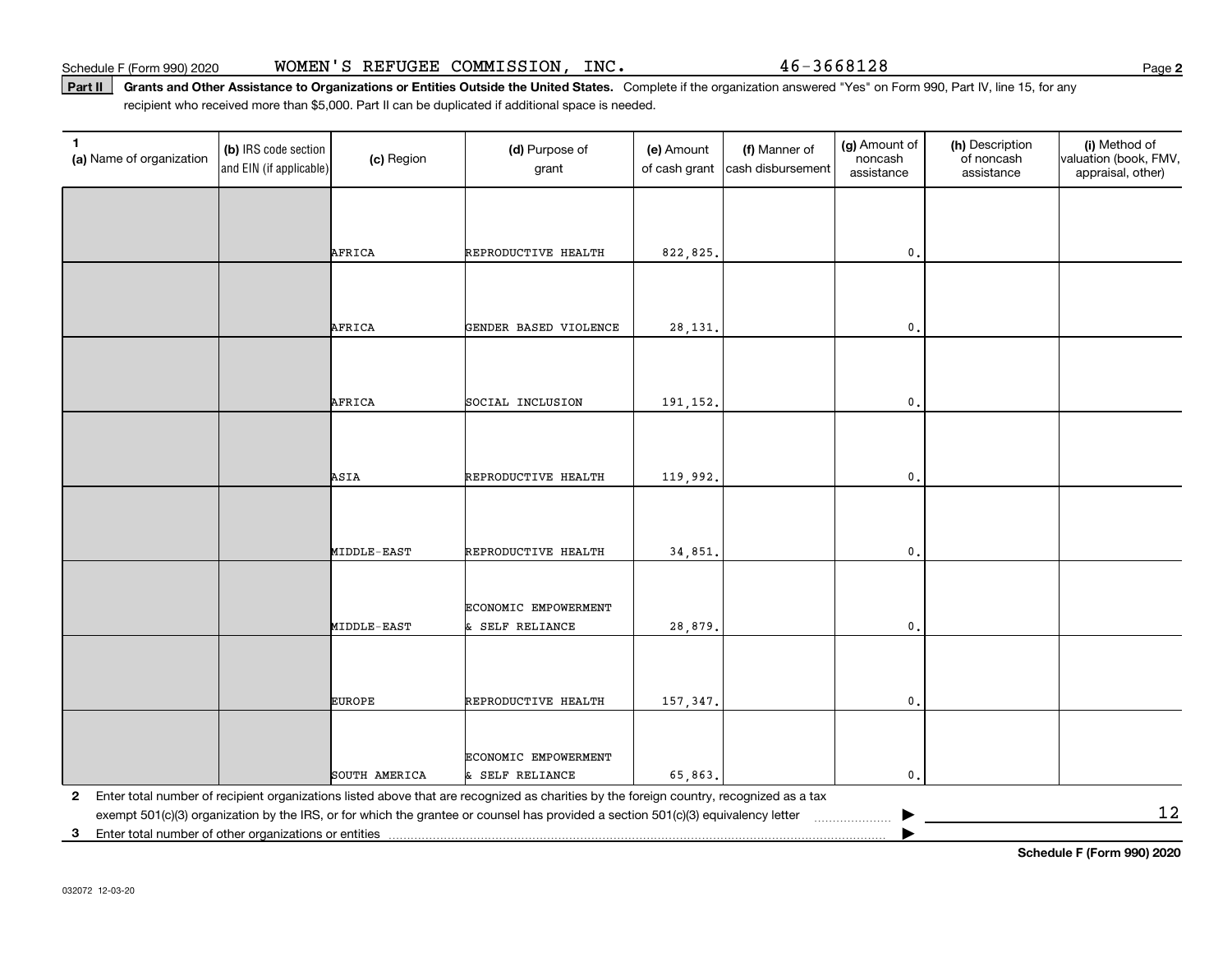#### Part III Grants and Other Assistance to Individuals Outside the United States. Complete if the organization answered "Yes" on Form 990, Part IV, line 16.

Part III can be duplicated if additional space is needed.

| (a) Type of grant or assistance | (b) Region | (c) Number of<br>recipients | (d) Amount of<br>cash grant | (e) Manner of<br>cash disbursement | (f) Amount of<br>noncash<br>assistance | (g) Description of<br>noncash assistance | (h) Method of<br>valuation<br>(book, FMV,<br>appraisal, other) |
|---------------------------------|------------|-----------------------------|-----------------------------|------------------------------------|----------------------------------------|------------------------------------------|----------------------------------------------------------------|
|                                 |            |                             |                             |                                    |                                        |                                          |                                                                |
|                                 |            |                             |                             |                                    |                                        |                                          |                                                                |
|                                 |            |                             |                             |                                    |                                        |                                          |                                                                |
|                                 |            |                             |                             |                                    |                                        |                                          |                                                                |
|                                 |            |                             |                             |                                    |                                        |                                          |                                                                |
|                                 |            |                             |                             |                                    |                                        |                                          |                                                                |
|                                 |            |                             |                             |                                    |                                        |                                          |                                                                |
|                                 |            |                             |                             |                                    |                                        |                                          |                                                                |
|                                 |            |                             |                             |                                    |                                        |                                          |                                                                |
|                                 |            |                             |                             |                                    |                                        |                                          |                                                                |
|                                 |            |                             |                             |                                    |                                        |                                          |                                                                |
|                                 |            |                             |                             |                                    |                                        |                                          |                                                                |
|                                 |            |                             |                             |                                    |                                        |                                          |                                                                |
|                                 |            |                             |                             |                                    |                                        |                                          |                                                                |

**3**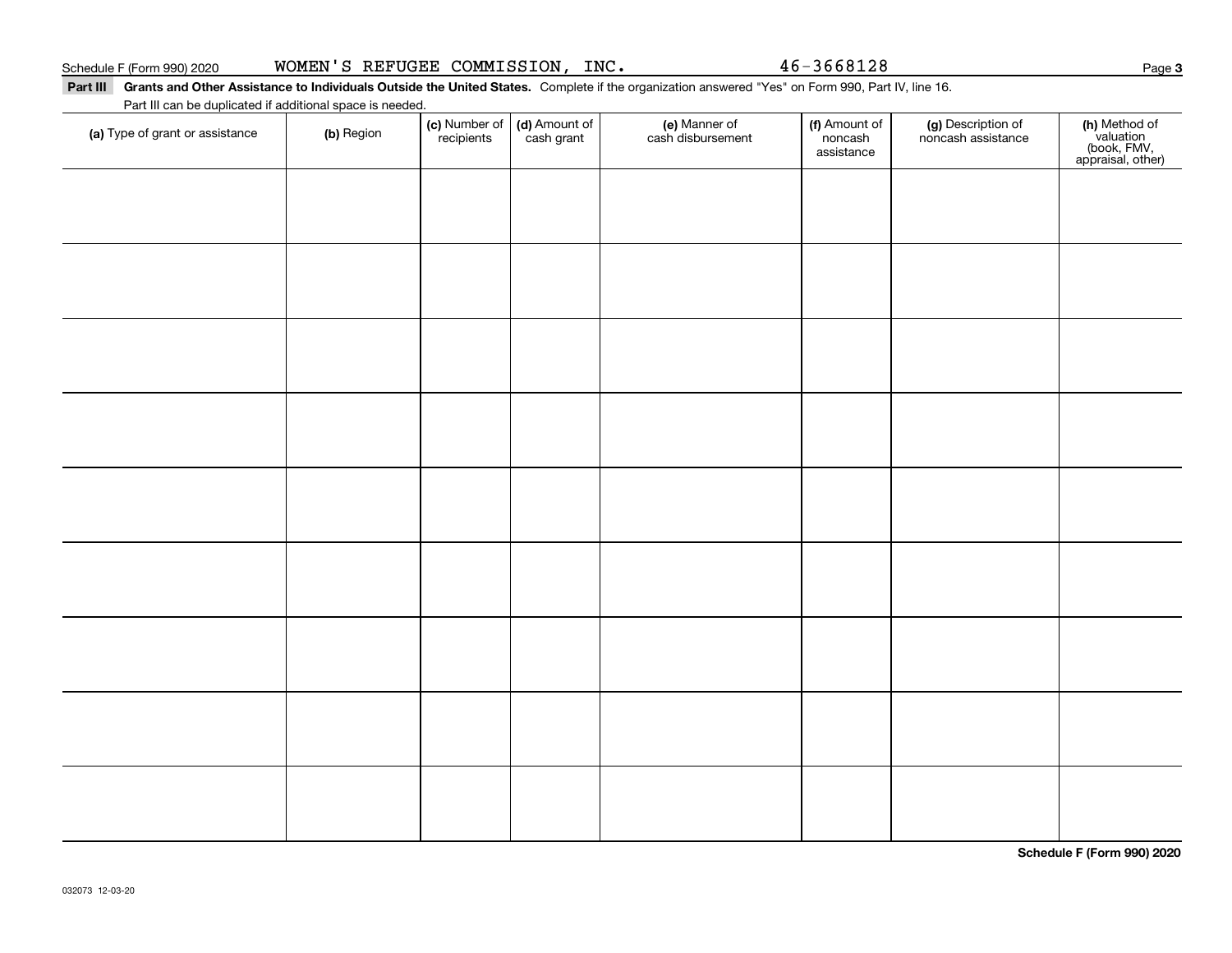| Schedule F (Form 990) 2020     |  | WOMEN'S REFUGEE COMMISSION, INC. | 46-3668128 | Page |
|--------------------------------|--|----------------------------------|------------|------|
| <b>Part IV   Foreign Forms</b> |  |                                  |            |      |

| 1              | Was the organization a U.S. transferor of property to a foreign corporation during the tax year? If "Yes."                                                                                                                    |     |                           |
|----------------|-------------------------------------------------------------------------------------------------------------------------------------------------------------------------------------------------------------------------------|-----|---------------------------|
|                | the organization may be required to file Form 926, Return by a U.S. Transferor of Property to a Foreign                                                                                                                       |     |                           |
|                | Corporation (see Instructions for Form 926) manufactured contract the control of the control of the control of                                                                                                                | Yes | $X \mid N_0$              |
| $\overline{2}$ | Did the organization have an interest in a foreign trust during the tax year? If "Yes," the organization may                                                                                                                  |     |                           |
|                | be required to separately file Form 3520, Annual Return To Report Transactions With Foreign Trusts and                                                                                                                        |     |                           |
|                | Receipt of Certain Foreign Gifts, and/or Form 3520-A, Annual Information Return of Foreign Trust With a                                                                                                                       |     |                           |
|                |                                                                                                                                                                                                                               | Yes | X∣No                      |
| 3              | Did the organization have an ownership interest in a foreign corporation during the tax year? If "Yes."                                                                                                                       |     |                           |
|                | the organization may be required to file Form 5471, Information Return of U.S. Persons With Respect to                                                                                                                        |     |                           |
|                | Certain Foreign Corporations (see Instructions for Form 5471) manufactured contain the content of the Corporations (see Instructions for Form 5471)                                                                           | Yes | X∣No                      |
| 4              | Was the organization a direct or indirect shareholder of a passive foreign investment company or a                                                                                                                            |     |                           |
|                | qualified electing fund during the tax year? If "Yes," the organization may be required to file Form 8621,                                                                                                                    |     |                           |
|                | Information Return by a Shareholder of a Passive Foreign Investment Company or Qualified Electing                                                                                                                             |     |                           |
|                |                                                                                                                                                                                                                               | Yes | $\mathbf{X}$<br><b>No</b> |
| 5              | Did the organization have an ownership interest in a foreign partnership during the tax year? If "Yes."                                                                                                                       |     |                           |
|                | the organization may be required to file Form 8865, Return of U.S. Persons With Respect to Certain                                                                                                                            |     |                           |
|                | Foreign Partnerships (see Instructions for Form 8865) manufactured contain the control of the control of the control of the control of the control of the control of the control of the control of the control of the control | Yes | ΧI<br><b>No</b>           |
| 6              | Did the organization have any operations in or related to any boycotting countries during the tax year? If                                                                                                                    |     |                           |
|                | "Yes," the organization may be reguired to separately file Form 5713, International Boycott Report (see                                                                                                                       |     |                           |
|                |                                                                                                                                                                                                                               | Yes |                           |
|                |                                                                                                                                                                                                                               |     |                           |

**Schedule F (Form 990) 2020**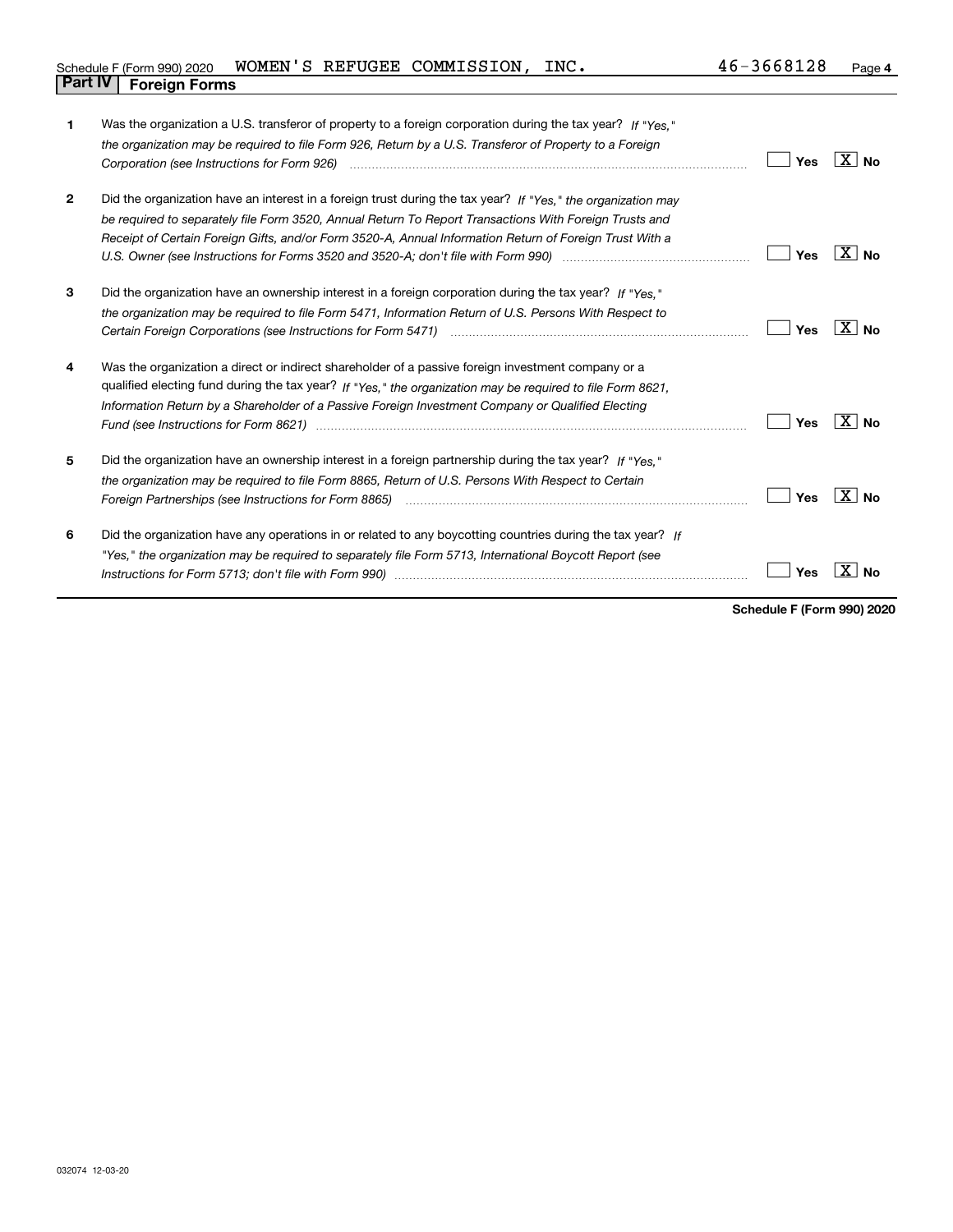|               | WOMEN'S REFUGEE COMMISSION,<br>$\_INC$ .<br>Schedule F (Form 990) 2020                                                                | 46-3668128 | Page |  |  |  |  |
|---------------|---------------------------------------------------------------------------------------------------------------------------------------|------------|------|--|--|--|--|
| <b>Part V</b> | <b>Supplemental Information</b>                                                                                                       |            |      |  |  |  |  |
|               | Provide the information required by Part I, line 2 (monitoring of funds); Part I, line 3, column (f) (accounting method; amounts of   |            |      |  |  |  |  |
|               | investments vs. expenditures per region); Part II, line 1 (accounting method); Part III (accounting method); and Part III, column (c) |            |      |  |  |  |  |
|               | (estimated number of recipients), as applicable. Also complete this part to provide any additional information. See instructions.     |            |      |  |  |  |  |

PART I, LINE 3:

WRC HAS DETAILED PROCEDURES FOR MONITORING USE OF FUNDS INCLUDING BUT NOT

LIMITED TO REVIEWING PROGRAMMATIC AND FINANCIAL REPORTS, ON-SITE

MONITORING VISITS AND PHONE CONTACTS.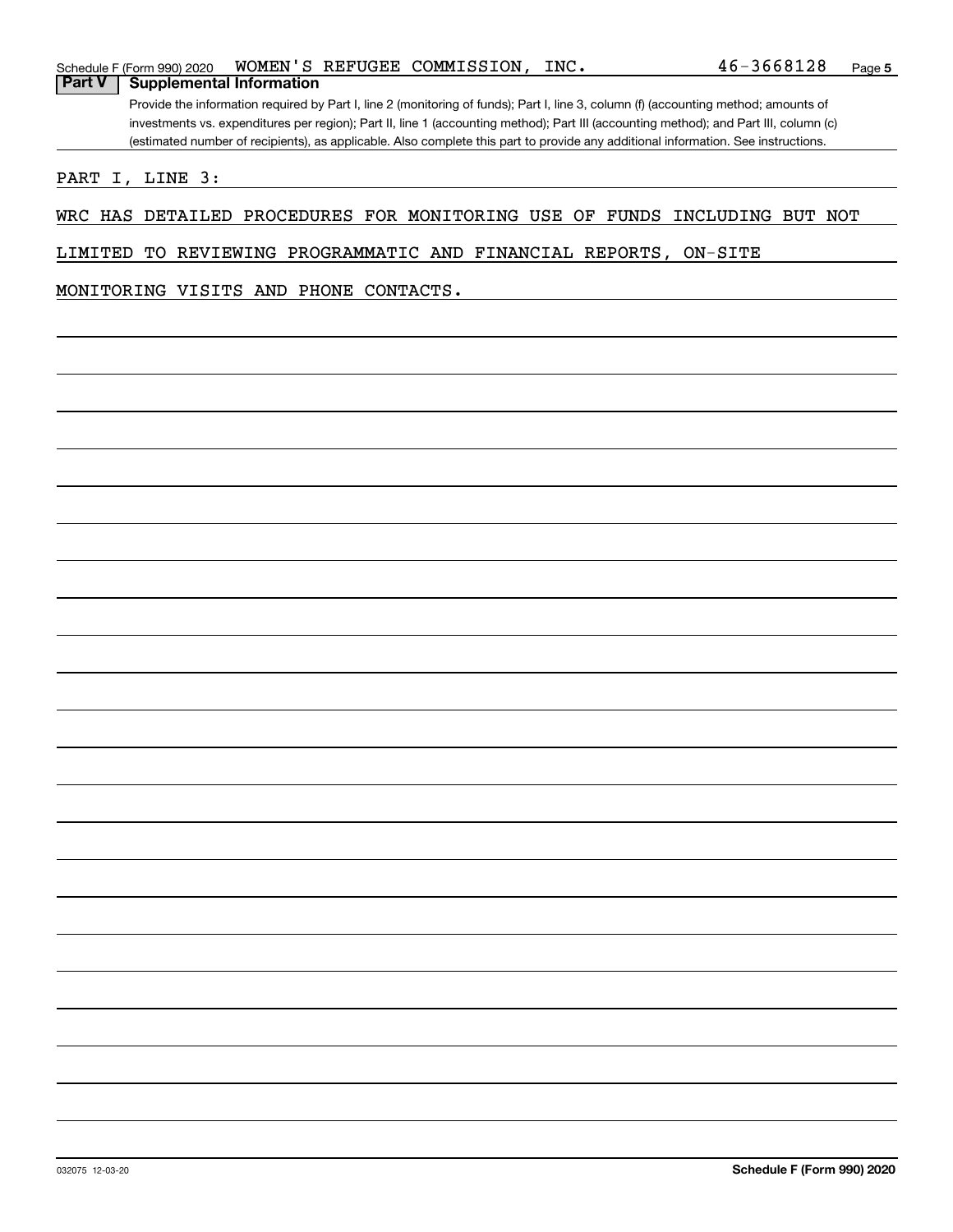| <b>SCHEDULE I</b><br>(Form 990)                                                                                                                                                                                                                                                                                | <b>Grants and Other Assistance to Organizations,</b><br>Governments, and Individuals in the United States<br>Complete if the organization answered "Yes" on Form 990, Part IV, line 21 or 22.                                                                                                                                                                          |  |          |                |  |  |                                           |  |  |  |
|----------------------------------------------------------------------------------------------------------------------------------------------------------------------------------------------------------------------------------------------------------------------------------------------------------------|------------------------------------------------------------------------------------------------------------------------------------------------------------------------------------------------------------------------------------------------------------------------------------------------------------------------------------------------------------------------|--|----------|----------------|--|--|-------------------------------------------|--|--|--|
| Attach to Form 990.<br>Department of the Treasury<br>Internal Revenue Service                                                                                                                                                                                                                                  |                                                                                                                                                                                                                                                                                                                                                                        |  |          |                |  |  |                                           |  |  |  |
| Go to www.irs.gov/Form990 for the latest information.<br><b>Employer identification number</b><br>Name of the organization<br>WOMEN'S REFUGEE COMMISSION, INC.                                                                                                                                                 |                                                                                                                                                                                                                                                                                                                                                                        |  |          |                |  |  |                                           |  |  |  |
| <b>General Information on Grants and Assistance</b><br>Part I                                                                                                                                                                                                                                                  |                                                                                                                                                                                                                                                                                                                                                                        |  |          |                |  |  | 46-3668128                                |  |  |  |
| Does the organization maintain records to substantiate the amount of the grants or assistance, the grantees' eligibility for the grants or assistance, and the selection<br>1<br>Describe in Part IV the organization's procedures for monitoring the use of grant funds in the United States.<br>$\mathbf{2}$ |                                                                                                                                                                                                                                                                                                                                                                        |  |          |                |  |  | $\sqrt{X}$ Yes<br>l No                    |  |  |  |
| Part II<br>Grants and Other Assistance to Domestic Organizations and Domestic Governments. Complete if the organization answered "Yes" on Form 990, Part IV, line 21, for any                                                                                                                                  |                                                                                                                                                                                                                                                                                                                                                                        |  |          |                |  |  |                                           |  |  |  |
| <b>1 (a)</b> Name and address of organization<br>or government                                                                                                                                                                                                                                                 | recipient that received more than \$5,000. Part II can be duplicated if additional space is needed.<br>(f) Method of<br>(c) IRC section<br>(d) Amount of<br>(g) Description of<br>(h) Purpose of grant<br>$(b)$ EIN<br>(e) Amount of<br>valuation (book,<br>(if applicable)<br>cash grant<br>non-cash<br>noncash assistance<br>FMV, appraisal,<br>assistance<br>other) |  |          |                |  |  |                                           |  |  |  |
| CARE INC<br>151 ELLIS STREET NE<br>ATLANTA, GA 30303                                                                                                                                                                                                                                                           | $13 - 1685039$ $501(C)(3)$                                                                                                                                                                                                                                                                                                                                             |  | 23, 172. | $\mathbf{0}$ . |  |  | ECONOMIC EMPOWERMENT AND<br>SELF-RELIANCE |  |  |  |
| LATIN AMERICA WORKING GROUP<br>EDUCATION FUND - 2029 P STREET NW.<br>STE 301 - WASHINGTON, DC 20036                                                                                                                                                                                                            | $11-3657128$ 501(C)(3)                                                                                                                                                                                                                                                                                                                                                 |  | 11,862.  | $\mathbf{0}$   |  |  | MIGRANT RIGHTS & JUSTICE                  |  |  |  |
|                                                                                                                                                                                                                                                                                                                |                                                                                                                                                                                                                                                                                                                                                                        |  |          |                |  |  |                                           |  |  |  |
|                                                                                                                                                                                                                                                                                                                |                                                                                                                                                                                                                                                                                                                                                                        |  |          |                |  |  |                                           |  |  |  |
|                                                                                                                                                                                                                                                                                                                |                                                                                                                                                                                                                                                                                                                                                                        |  |          |                |  |  |                                           |  |  |  |
|                                                                                                                                                                                                                                                                                                                |                                                                                                                                                                                                                                                                                                                                                                        |  |          |                |  |  |                                           |  |  |  |
| Enter total number of section 501(c)(3) and government organizations listed in the line 1 table<br>2<br>Enter total number of other organizations listed in the line 1 table<br>3                                                                                                                              |                                                                                                                                                                                                                                                                                                                                                                        |  |          |                |  |  | 2.                                        |  |  |  |

**For Paperwork Reduction Act Notice, see the Instructions for Form 990. Schedule I (Form 990) 2020** LHA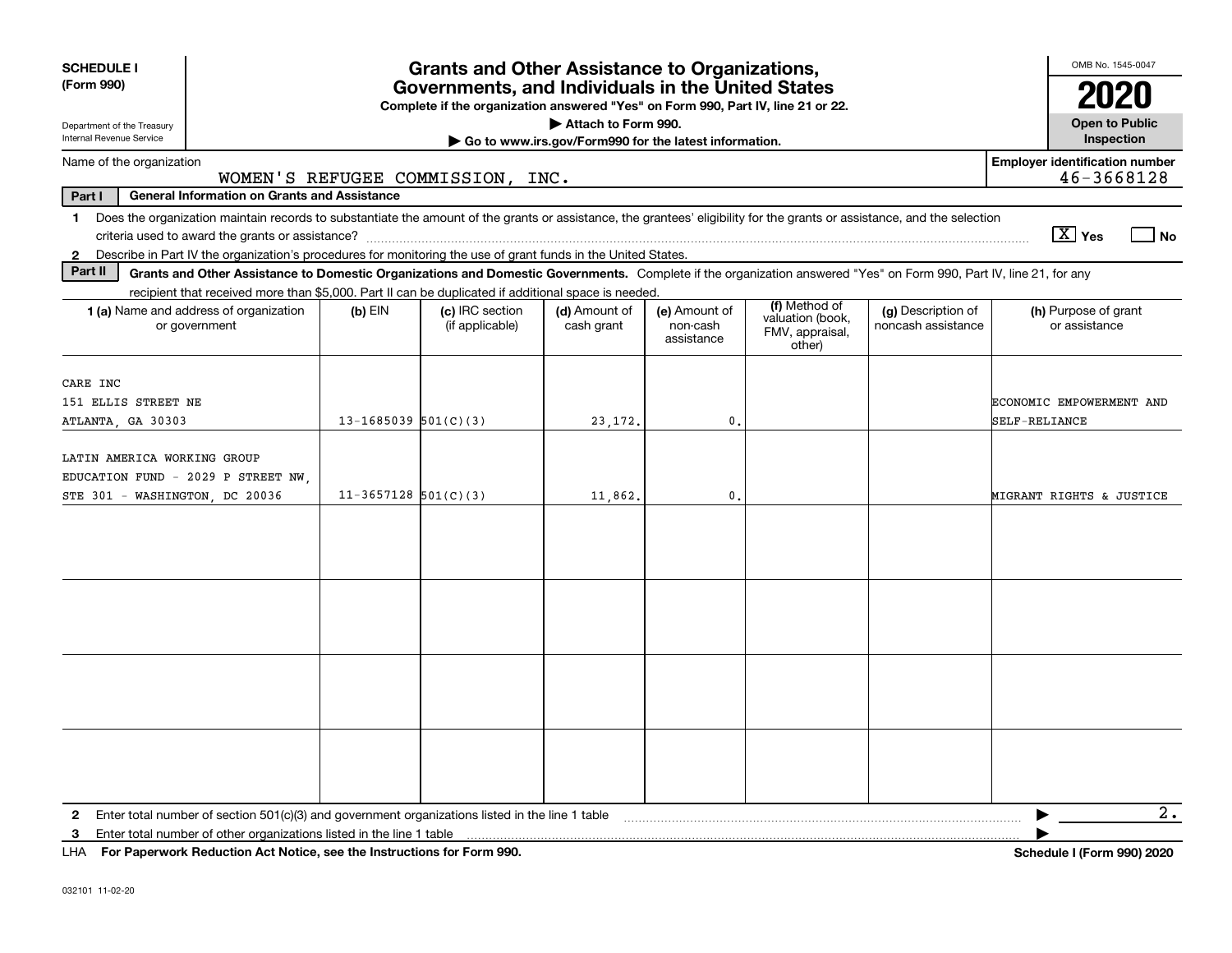# Schedule I (Form 990) 2020 **WOMEN'S REFUGEE COMMISSION, INC.** Page

**Part III | Grants and Other Assistance to Domestic Individuals. Complete if the organization answered "Yes" on Form 990, Part IV, line 22.** Part III can be duplicated if additional space is needed.

| (a) Type of grant or assistance | (b) Number of<br>recipients | (c) Amount of<br>cash grant | (d) Amount of non-<br>cash assistance | (e) Method of valuation<br>(book, FMV, appraisal, other) | (f) Description of noncash assistance |
|---------------------------------|-----------------------------|-----------------------------|---------------------------------------|----------------------------------------------------------|---------------------------------------|
|                                 |                             |                             |                                       |                                                          |                                       |
|                                 |                             |                             |                                       |                                                          |                                       |
|                                 |                             |                             |                                       |                                                          |                                       |
|                                 |                             |                             |                                       |                                                          |                                       |
|                                 |                             |                             |                                       |                                                          |                                       |
|                                 |                             |                             |                                       |                                                          |                                       |
|                                 |                             |                             |                                       |                                                          |                                       |
|                                 |                             |                             |                                       |                                                          |                                       |
|                                 |                             |                             |                                       |                                                          |                                       |
|                                 |                             |                             |                                       |                                                          |                                       |

Part IV | Supplemental Information. Provide the information required in Part I, line 2; Part III, column (b); and any other additional information.

**2**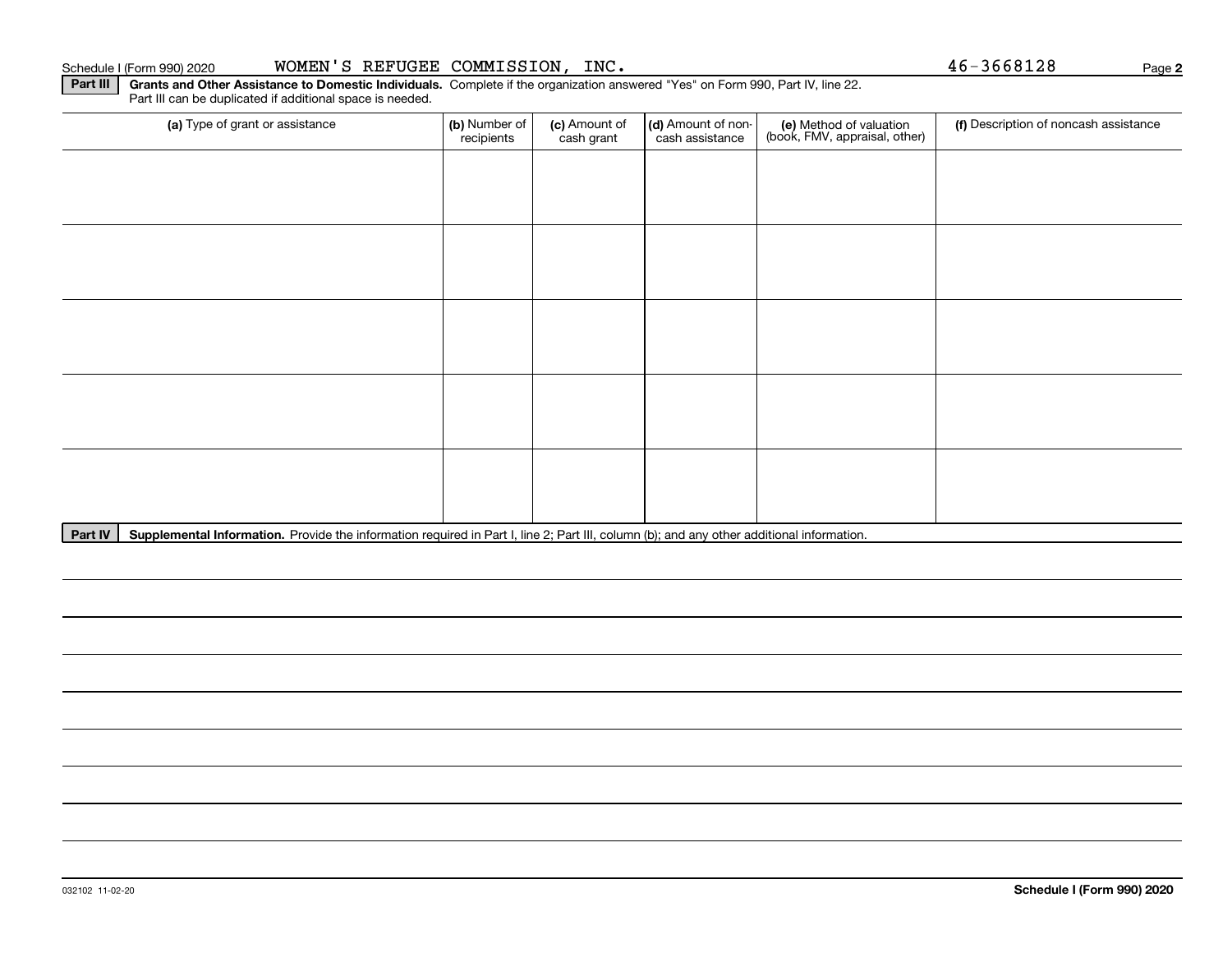|            | <b>SCHEDULE J</b>                                                                                                                                         | <b>Compensation Information</b>                                                                                        |  | OMB No. 1545-0047 |     |                       |  |  |
|------------|-----------------------------------------------------------------------------------------------------------------------------------------------------------|------------------------------------------------------------------------------------------------------------------------|--|-------------------|-----|-----------------------|--|--|
| (Form 990) |                                                                                                                                                           | For certain Officers, Directors, Trustees, Key Employees, and Highest                                                  |  |                   |     |                       |  |  |
|            |                                                                                                                                                           | <b>Compensated Employees</b>                                                                                           |  |                   |     |                       |  |  |
|            | Complete if the organization answered "Yes" on Form 990, Part IV, line 23.                                                                                |                                                                                                                        |  |                   |     | <b>Open to Public</b> |  |  |
|            | Attach to Form 990.<br>Department of the Treasury<br>Internal Revenue Service<br>► Go to www.irs.gov/Form990 for instructions and the latest information. |                                                                                                                        |  |                   |     |                       |  |  |
|            | <b>Employer identification number</b><br>Name of the organization                                                                                         |                                                                                                                        |  |                   |     |                       |  |  |
|            |                                                                                                                                                           | WOMEN'S REFUGEE COMMISSION,<br>INC.                                                                                    |  | 46-3668128        |     |                       |  |  |
|            | Part I                                                                                                                                                    | <b>Questions Regarding Compensation</b>                                                                                |  |                   |     |                       |  |  |
|            |                                                                                                                                                           |                                                                                                                        |  |                   | Yes | No                    |  |  |
|            |                                                                                                                                                           | Check the appropriate box(es) if the organization provided any of the following to or for a person listed on Form 990, |  |                   |     |                       |  |  |
|            |                                                                                                                                                           | Part VII, Section A, line 1a. Complete Part III to provide any relevant information regarding these items.             |  |                   |     |                       |  |  |
|            | First-class or charter travel                                                                                                                             | Housing allowance or residence for personal use                                                                        |  |                   |     |                       |  |  |
|            | Travel for companions                                                                                                                                     | Payments for business use of personal residence                                                                        |  |                   |     |                       |  |  |
|            |                                                                                                                                                           | Health or social club dues or initiation fees<br>Tax indemnification and gross-up payments                             |  |                   |     |                       |  |  |
|            |                                                                                                                                                           | Discretionary spending account<br>Personal services (such as maid, chauffeur, chef)                                    |  |                   |     |                       |  |  |
|            |                                                                                                                                                           |                                                                                                                        |  |                   |     |                       |  |  |
|            |                                                                                                                                                           | <b>b</b> If any of the boxes on line 1a are checked, did the organization follow a written policy regarding payment or |  |                   |     |                       |  |  |
|            |                                                                                                                                                           |                                                                                                                        |  | 1b                |     |                       |  |  |
| 2          |                                                                                                                                                           | Did the organization require substantiation prior to reimbursing or allowing expenses incurred by all directors,       |  |                   |     |                       |  |  |
|            |                                                                                                                                                           |                                                                                                                        |  | $\mathbf{2}$      |     |                       |  |  |
|            |                                                                                                                                                           |                                                                                                                        |  |                   |     |                       |  |  |
| з          |                                                                                                                                                           | Indicate which, if any, of the following the organization used to establish the compensation of the organization's     |  |                   |     |                       |  |  |
|            |                                                                                                                                                           | CEO/Executive Director. Check all that apply. Do not check any boxes for methods used by a related organization to     |  |                   |     |                       |  |  |
|            |                                                                                                                                                           | establish compensation of the CEO/Executive Director, but explain in Part III.                                         |  |                   |     |                       |  |  |
|            | Compensation committee                                                                                                                                    | Written employment contract                                                                                            |  |                   |     |                       |  |  |
|            |                                                                                                                                                           | Compensation survey or study<br>Independent compensation consultant                                                    |  |                   |     |                       |  |  |
|            |                                                                                                                                                           | $\boxed{\textbf{X}}$ Approval by the board or compensation committee<br>Form 990 of other organizations                |  |                   |     |                       |  |  |
|            |                                                                                                                                                           |                                                                                                                        |  |                   |     |                       |  |  |
| 4          |                                                                                                                                                           | During the year, did any person listed on Form 990, Part VII, Section A, line 1a, with respect to the filing           |  |                   |     |                       |  |  |
|            | organization or a related organization:                                                                                                                   |                                                                                                                        |  |                   |     |                       |  |  |
| а          |                                                                                                                                                           | Receive a severance payment or change-of-control payment?                                                              |  | 4a                |     | х                     |  |  |
| b          |                                                                                                                                                           | Participate in or receive payment from a supplemental nonqualified retirement plan?                                    |  | 4b                |     | X                     |  |  |
|            |                                                                                                                                                           | Participate in or receive payment from an equity-based compensation arrangement?                                       |  | 4c                |     | $\mathbf x$           |  |  |
|            |                                                                                                                                                           | If "Yes" to any of lines 4a-c, list the persons and provide the applicable amounts for each item in Part III.          |  |                   |     |                       |  |  |
|            |                                                                                                                                                           |                                                                                                                        |  |                   |     |                       |  |  |
|            |                                                                                                                                                           | Only section 501(c)(3), 501(c)(4), and 501(c)(29) organizations must complete lines 5-9.                               |  |                   |     |                       |  |  |
| 5          |                                                                                                                                                           | For persons listed on Form 990, Part VII, Section A, line 1a, did the organization pay or accrue any compensation      |  |                   |     |                       |  |  |
|            | contingent on the revenues of:                                                                                                                            |                                                                                                                        |  |                   |     |                       |  |  |
| a          |                                                                                                                                                           |                                                                                                                        |  | 5a                |     | х                     |  |  |
|            |                                                                                                                                                           |                                                                                                                        |  | 5b                |     | $\mathbf x$           |  |  |
|            |                                                                                                                                                           | If "Yes" on line 5a or 5b, describe in Part III.                                                                       |  |                   |     |                       |  |  |
| 6          |                                                                                                                                                           | For persons listed on Form 990, Part VII, Section A, line 1a, did the organization pay or accrue any compensation      |  |                   |     |                       |  |  |
|            | contingent on the net earnings of:                                                                                                                        |                                                                                                                        |  |                   |     |                       |  |  |
| a          |                                                                                                                                                           |                                                                                                                        |  |                   |     | х                     |  |  |
|            |                                                                                                                                                           |                                                                                                                        |  | 6b                |     | $\mathbf x$           |  |  |
|            |                                                                                                                                                           | If "Yes" on line 6a or 6b, describe in Part III.                                                                       |  |                   |     |                       |  |  |
| 7          | For persons listed on Form 990, Part VII, Section A, line 1a, did the organization provide any nonfixed payments                                          |                                                                                                                        |  |                   |     |                       |  |  |
|            |                                                                                                                                                           |                                                                                                                        |  |                   |     | x                     |  |  |
| 8          |                                                                                                                                                           | Were any amounts reported on Form 990, Part VII, paid or accrued pursuant to a contract that was subject to the        |  |                   |     |                       |  |  |
|            |                                                                                                                                                           | initial contract exception described in Regulations section 53.4958-4(a)(3)? If "Yes," describe in Part III            |  | 8                 |     | х                     |  |  |
| 9          |                                                                                                                                                           | If "Yes" on line 8, did the organization also follow the rebuttable presumption procedure described in                 |  |                   |     |                       |  |  |
|            |                                                                                                                                                           |                                                                                                                        |  | 9                 |     |                       |  |  |

LHA For Paperwork Reduction Act Notice, see the Instructions for Form 990. Schedule J (Form 990) 2020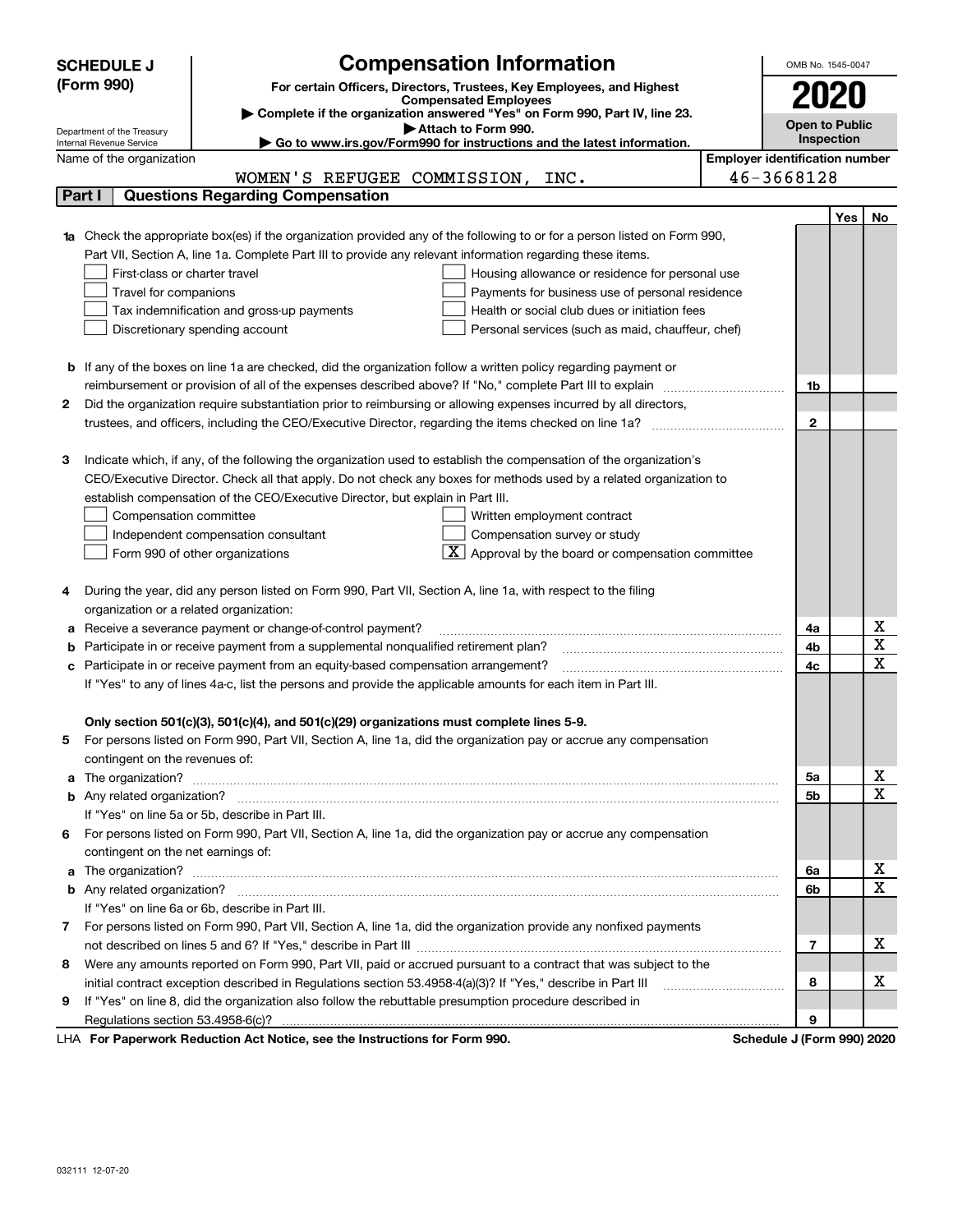# **Part II Officers, Directors, Trustees, Key Employees, and Highest Compensated Employees.**  Schedule J (Form 990) 2020 Page Use duplicate copies if additional space is needed.

For each individual whose compensation must be reported on Schedule J, report compensation from the organization on row (i) and from related organizations, described in the instructions, on row (ii). Do not list any individuals that aren't listed on Form 990, Part VII.

**Note:**  The sum of columns (B)(i)-(iii) for each listed individual must equal the total amount of Form 990, Part VII, Section A, line 1a, applicable column (D) and (E) amounts for that individual.

|                               |      |                          | (B) Breakdown of W-2 and/or 1099-MISC compensation |                                           | (C) Retirement and<br>other deferred | (D) Nontaxable<br>benefits | (E) Total of columns<br>$(B)(i)-(D)$ | (F) Compensation<br>in column (B)         |  |
|-------------------------------|------|--------------------------|----------------------------------------------------|-------------------------------------------|--------------------------------------|----------------------------|--------------------------------------|-------------------------------------------|--|
| (A) Name and Title            |      | (i) Base<br>compensation | (ii) Bonus &<br>incentive<br>compensation          | (iii) Other<br>reportable<br>compensation | compensation                         |                            |                                      | reported as deferred<br>on prior Form 990 |  |
| SARAH COSTA<br>(1)            | (i)  | 238,442.                 | 0.                                                 | 0.                                        | 9,454.                               | 11,775.                    | 259,671.                             | 0.                                        |  |
| EXECUTIVE DIRECTOR            | (ii) | 0.                       | 0.                                                 | 7,416.                                    | 0.                                   | 0.                         | 7,416.                               | $\overline{0}$ .                          |  |
| DALE BUSCHER<br>(2)           | (i)  | 183,660.                 | 0.                                                 | 0.                                        | 8,106.                               | 11,785.                    | 203,551.                             | $\overline{0}$ .                          |  |
| VP OF PROGRAMS                | (ii) | 0.                       | 0.                                                 | 2,376.                                    | 0.                                   | 0.                         | 2,376.                               | $\overline{0}$ .                          |  |
| JOAN TIMONEY<br>(3)           | (i)  | 172, 311.                | 0.                                                 | 0.                                        | 6,341.                               | 21,295.                    | 199, 947.                            | $\overline{0}$ .                          |  |
| VP OF ADVOCACY                | (ii) | 0.                       | 0.                                                 | 4,437.                                    | 0.                                   | 0.                         | 4,437.                               | $\overline{0}$ .                          |  |
| <b>JACQUELINE HART</b><br>(4) | (i)  | 159,856.                 | $\mathbf 0$ .                                      | 0.                                        | 5,053.                               | 19,553.                    | 184,462.                             | $\overline{0}$ .                          |  |
| SENIOR DIR STRATEGY           | (ii) | 0.                       | 0.                                                 | 0.                                        | 0.                                   | 0.                         | $\mathbf 0$ .                        | $\overline{0}$ .                          |  |
| SANDRA KRAUSE<br>(5)          | (i)  | 162,380.                 | $\overline{0}$ .                                   | $\overline{0}$ .                          | 7,246.                               | 11,344.                    | 180,970.                             | $\overline{0}$ .                          |  |
| SENIOR DIR REPROD. HEALTH     | (ii) | $\overline{0}$ .         | $\overline{0}$ .                                   | 4,146.                                    | 0.                                   | 0.                         | 4,146.                               | $\overline{0}$ .                          |  |
| MICHELLE BRANE<br>(6)         | (i)  | 161,924.                 | $\overline{0}$ .                                   | 0.                                        | 7,161.                               | 2,852.                     | 171,937.                             | $\overline{0}$ .                          |  |
| SENIOR DIR MIGRANT RIGHTS     | (ii) | 0.                       | $\overline{0}$ .                                   | 1,404.                                    | 0.                                   | 0.                         | 1,404.                               | $\overline{0}$ .                          |  |
|                               | (i)  |                          |                                                    |                                           |                                      |                            |                                      |                                           |  |
|                               | (ii) |                          |                                                    |                                           |                                      |                            |                                      |                                           |  |
|                               | (i)  |                          |                                                    |                                           |                                      |                            |                                      |                                           |  |
|                               | (ii) |                          |                                                    |                                           |                                      |                            |                                      |                                           |  |
|                               | (i)  |                          |                                                    |                                           |                                      |                            |                                      |                                           |  |
|                               | (ii) |                          |                                                    |                                           |                                      |                            |                                      |                                           |  |
|                               | (i)  |                          |                                                    |                                           |                                      |                            |                                      |                                           |  |
|                               | (ii) |                          |                                                    |                                           |                                      |                            |                                      |                                           |  |
|                               | (i)  |                          |                                                    |                                           |                                      |                            |                                      |                                           |  |
|                               | (ii) |                          |                                                    |                                           |                                      |                            |                                      |                                           |  |
|                               | (i)  |                          |                                                    |                                           |                                      |                            |                                      |                                           |  |
|                               | (ii) |                          |                                                    |                                           |                                      |                            |                                      |                                           |  |
|                               | (i)  |                          |                                                    |                                           |                                      |                            |                                      |                                           |  |
|                               | (ii) |                          |                                                    |                                           |                                      |                            |                                      |                                           |  |
|                               | (i)  |                          |                                                    |                                           |                                      |                            |                                      |                                           |  |
|                               | (ii) |                          |                                                    |                                           |                                      |                            |                                      |                                           |  |
|                               | (i)  |                          |                                                    |                                           |                                      |                            |                                      |                                           |  |
|                               | (ii) |                          |                                                    |                                           |                                      |                            |                                      |                                           |  |
|                               | (i)  |                          |                                                    |                                           |                                      |                            |                                      |                                           |  |
|                               | (ii) |                          |                                                    |                                           |                                      |                            |                                      |                                           |  |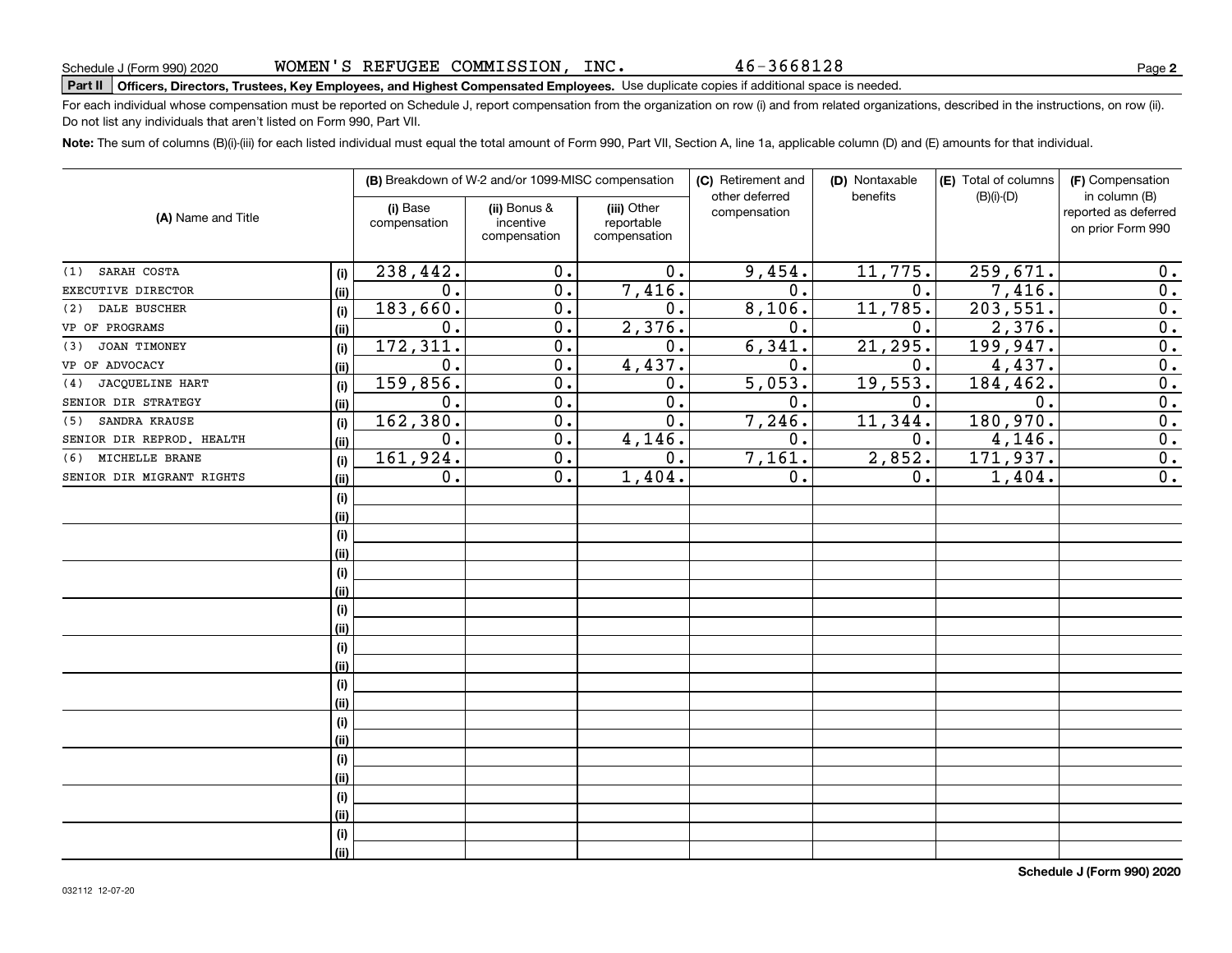### **Part III Supplemental Information**

Schedule J (Form 990) 2020 WOMEN'S REFUGEE COMMISSION, INC.<br>Part III Supplemental Information<br>Provide the information, explanation, or descriptions required for Part I, lines 1a, 1b, 3, 4a, 4b, 4c, 5a, 5b, 6a, 6b, 7, and

**Schedule J (Form 990) 2020**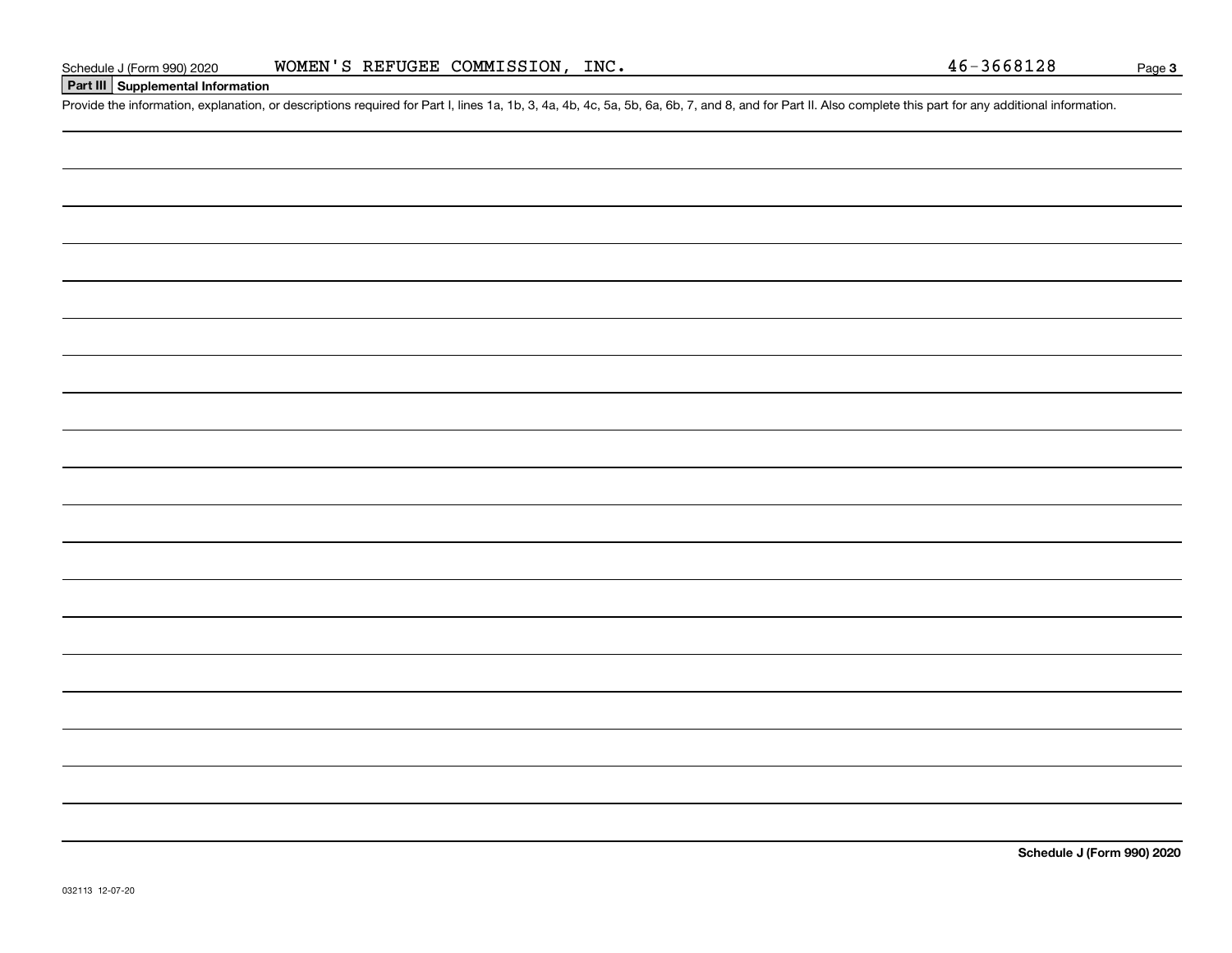**(Form 990 or 990-EZ)**

Department of the Treasury Internal Revenue Service Name of the organization

**SCHEDULE O Supplemental Information to Form 990 or 990-EZ**

**Complete to provide information for responses to specific questions on Form 990 or 990-EZ or to provide any additional information. | Attach to Form 990 or 990-EZ.**

**| Go to www.irs.gov/Form990 for the latest information.**



WOMEN'S REFUGEE COMMISSION, INC. 46-3668128

FORM 990, PART I, LINE 1, DESCRIPTION OF ORGANIZATION MISSION:

CRISIS. WRC ENVISIONS A WORLD IN WHICH REFUGEES ARE SAFE, HEALTHY AND

RELIANT AND SEEKS TO DRIVE CHANGE IN HUMANITARIAN PRACTICE.

FORM 990, PART III, LINE 4D, OTHER PROGRAM SERVICES:

ALL OTHER PROGRAMS.

EXPENSES \$ 4,313,395. INCLUDING GRANTS OF \$ 1,041,209. REVENUE \$ 0.

FORM 990, PART VI, SECTION B, LINE 11B:

THE 990 IS PREPARED BY AN INDEPENDENT ACCOUNTANT. THE RETURN IS REVIEWED IN

DETAIL BY THE EXECUTIVE DIRECTOR AND VP, FINANCE & ADMIN FOR COMPLETENESS

AND ACCURACY. THE FORM 990 IS DISTRIBUTED ELECTRONICALLY TO ALL MEMBERS OF

THE BOARD OF DIRECTORS PRIOR TO FILING WITH THE IRS.

FORM 990, PART VI, SECTION B, LINE 12C:

THE ORGANIZATION REGULARLY MONITORS CONFLICTS OF INTEREST AND REQUESTS

ANNUAL DISCLOSURES FROM THE ORGANIZATION'S BOARD.

FORM 990, PART VI, SECTION B, LINE 15A:

THE EXECUTIVE DIRECTOR'S ANNUAL SALARY IS REVIEWED AND APPROVED BY THE

BOARD OF DIRECTORS. THE EMPLOYEES ANNUAL SALARY'S ARE REVIEWED AND

APPROVED BY THE EXECUTIVE DIRECTOR AND SENIOR STAFF BASED ON THE MARKET

SURVEY DATA.

FORM 990, PART VI, SECTION C, LINE 19:

THESE DOCUMENTS ARE AVAILABLE UPON REQUEST